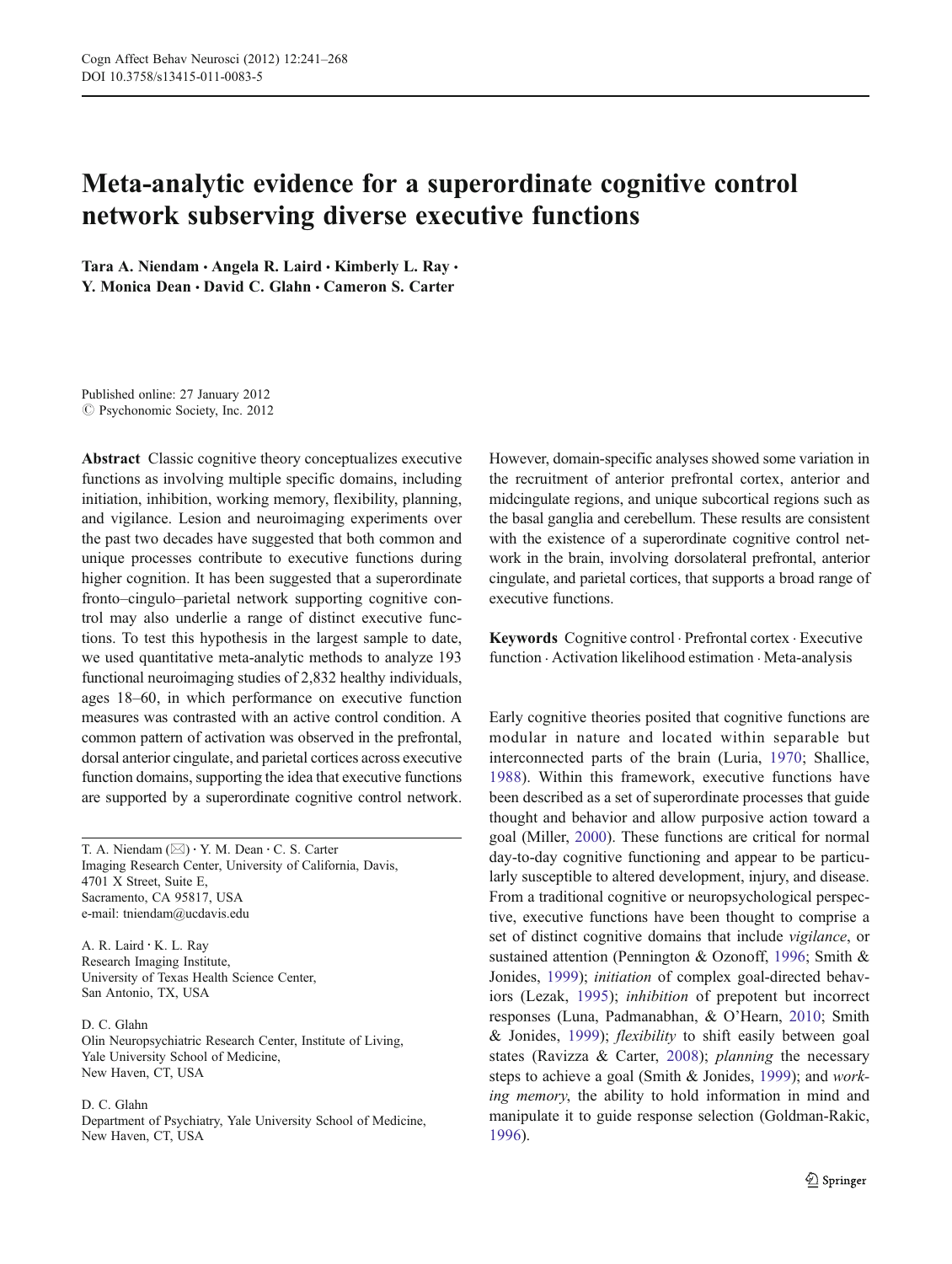These theoretically distinct domains are supported by discrete neural systems (Luria, [1970;](#page-24-0) Shallice, [1988\)](#page-26-0), which typically include elements of the prefrontal cortex (PFC). Early animal lesion studies provided evidence for PFC involvement in the coordination of complex behaviors, by serving as a temporary store for incoming information, making this information immediately available to guide response selection (Fuster, [1990](#page-22-0); Goldman-Rakic, [1987](#page-23-0); Jacobsen, [1936](#page-23-0)). Prefrontal damage in humans also impairs various executive functions, including planning (Owen, Downes, Sahakian, Polkey, & Robbins, [1990](#page-25-0); Shallice, [1982,](#page-26-0) [1988\)](#page-26-0), flexibility (Milner, [1982\)](#page-25-0), response inhibition (Leimkuhler & Mesulam, [1985\)](#page-24-0), and working memory (Milner, [1982](#page-25-0)).

Early neuroimaging and human lesion studies revealed that the frontal cortex is just one element in a network of spatially distinct regions associated with executive functions (Baddeley & Wilson, [1988](#page-20-0)). For example, neuroimaging studies of a prototypical working memory task, the  $n$ -back paradigm, have consistently shown activated regions in the frontal and posterior parietal cortex and cerebellum (Owen, McMillan, Laird, & Bullmore, [2005](#page-25-0)). Within this task, Broca's area and premotor cortex have been associated with subvocal rehearsal processes, while posterior parietal areas were associated with the storage of verbal information (Awh et al., [1996\)](#page-20-0). On tasks that require flexibility, the ability to flexibly switch attention and behavioral responses between different rules is associated with activation of dorsolateral PFC (DLPFC), while switching attention responses between different perceptual features of a stimulus is associated with parietal activation (Ravizza & Carter, [2008\)](#page-26-0).

While traditional theories of executive functions have posited a set of distinct domains supported by at least partially unique brain regions, increasing numbers of functional neuroimaging studies examining diverse executive functions have suggested that these tasks may engage very similar brain networks (e.g., Duncan & Owen, [2000](#page-22-0)). Recent views of the PFC highlight its role in higher cognitive functions by supporting coordinated activation of multiple brain areas within the "cognitive control network," including the DLPFC, medial frontal cortex (including the anterior cingulate cortex [ACC]), parietal cortex, motor areas, and cerebellum (Bellebaum & Daum, [2007](#page-20-0); Braver, Cohen, & Barch, [2002;](#page-20-0) D'Esposito, [2007](#page-21-0); Fuster, [2002](#page-22-0)). Furthermore, analyses of functional connectivity in healthy adults revealed that coordinated temporal activation across the network of prefrontal and posterior brain regions is associated with better performance on cognitive control tasks (Fornito, Yoon, Zalesky, Bullmore, & Carter, [2011](#page-22-0); Yoon et al., [2008\)](#page-27-0). Miller and Cohen proposed that the PFC supports "cognitive control" by actively maintaining "rules" online in order to evaluate incoming information, as well as internal states to guide response selection toward a current goal (Miller, [2000](#page-25-0); Miller & Cohen, [2001\)](#page-25-0). According to this view, cognitive control mechanisms support the range of executive functions, including working memory, selective attention, stimulus–response mapping, and performance monitoring (Carter et al., [1998;](#page-21-0) Cohen, Dunbar, & McClelland, [1990;](#page-21-0) Miyake & Shah, [1999;](#page-25-0) Shallice, [1988\)](#page-26-0), and are not restricted to a particular cognitive domain (Banich, [1997;](#page-20-0) Smith & Jonides, [1999\)](#page-26-0).

The diverse array of executive functions has limited our ability to directly test the unitary or modular nature of the underlying brain systems within a single set of experiments. Capitalizing on the unique power of activation likelihood estimation (ALE) meta-analytic tools, this study is the first to synthesize almost 200 published reports, testing the hypothesis that traditional executive functions are supported by a common PFC-related cognitive control network. The ALE meta-analytic approach models three-dimensional coordinates (from reported activations in standard space) as the center of a three-dimensional Gaussian distribution (Laird, Fox, et al., [2005](#page-24-0)). By combining published data from a wide variety of studies, the ALE method provides the unique opportunity to examine this question in the largest sample of control subjects published to date. Activation likelihood estimation has been has been used to address similar research questions in both healthy and patient samples (Binder, Desai, Graves, & Conant, [2009;](#page-20-0) Caspers, Zilles, Laird, & Eickhoff, [2010](#page-21-0); Chouinard & Goodale, [2010](#page-21-0); Dickstein, Bannon, Castellanos, & Milham, [2006;](#page-21-0) Fusar-Poli et al., [2009;](#page-22-0) Glahn et al., [2005;](#page-22-0) Goghari, [2010;](#page-23-0) Mana, Paillere Martinot, & Martinot, [2010](#page-24-0); Minzenberg, Laird, Thelen, Carter, & Glahn, [2009](#page-25-0); Molenberghs, Cunnington, & Mattingley, [2009;](#page-25-0) Owen et al., [2005;](#page-25-0) Ragland et al., [2009](#page-26-0); Richlan, Kronbichler, & Wimmer, [2009;](#page-26-0) Samson, Mottron, Soulieres, & Zeffiro, [2011;](#page-26-0) Schwindt & Black, [2009;](#page-26-0) Spaniol et al., [2009;](#page-26-0) Turkeltaub & Coslett, [2010](#page-27-0); Yu et al., [2010\)](#page-27-0). We hypothesized that healthy adults would show a common pattern of activation across prefrontal (DLPFC, ACC) and parietal regions when performing executive function tasks across multiple domains (see Table [1](#page-2-0)). Furthermore, we hypothesized that additional areas of domain-specific activation may be observed, but these would occur in addition to the common pattern of activation within the cognitive control network.

#### Method

## Study selection

A search of the BrainMap database (Fox & Lancaster, [2002;](#page-22-0) Laird, Fox, et al., [2005\)](#page-24-0) was performed to identify all English-language, peer-reviewed studies that investigated executive function tasks in multiple healthy individuals,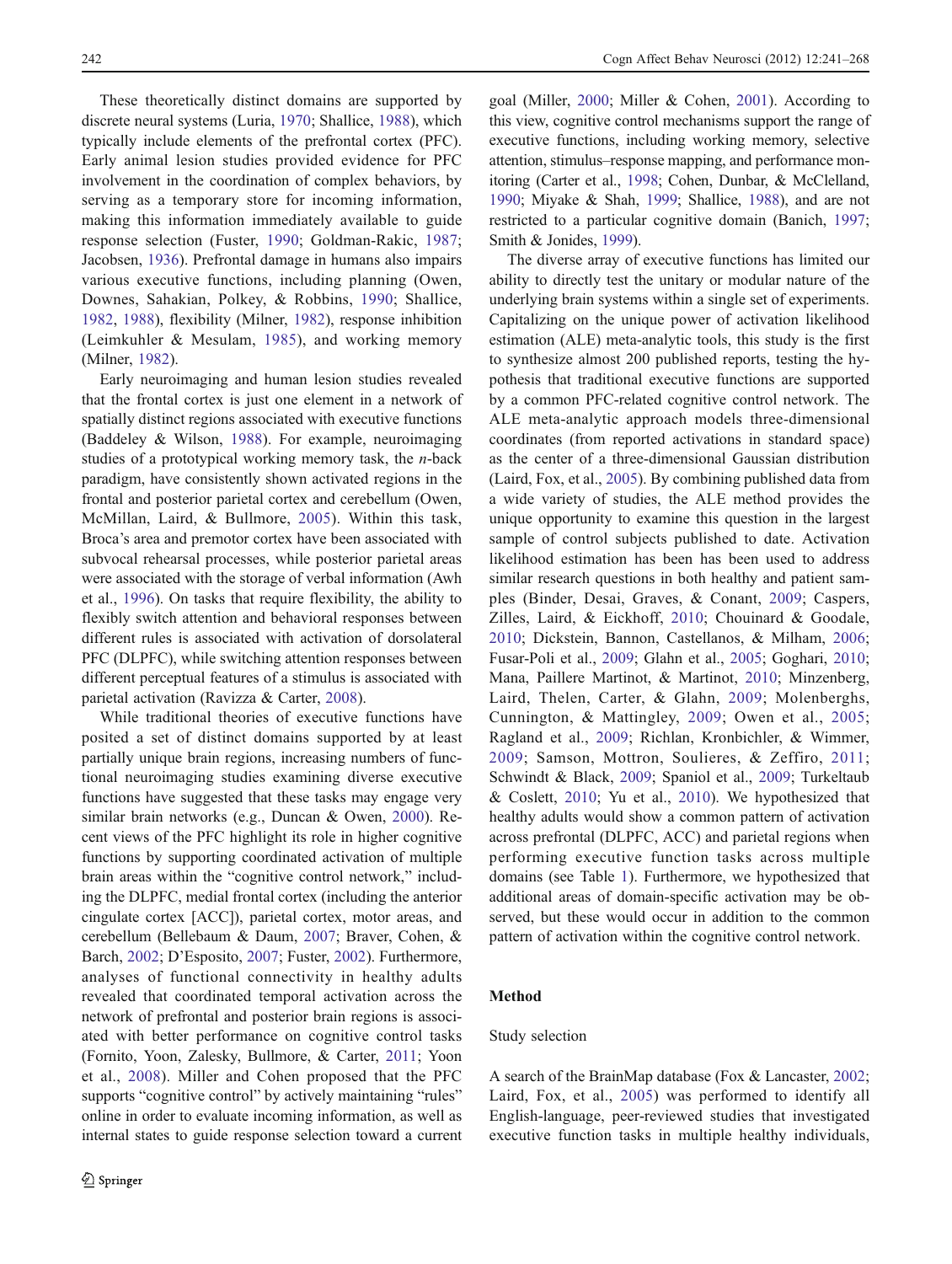<span id="page-2-0"></span>Table 1 Definitions of the cognitive domains examined within this study, tasks included within each of the domains, the total numbers of available studies examined, and the total numbers of studies and subjects included in the present analysis, by domain and task

| Cognitive Domain            | Definition                                                                                        | <b>Task Included</b><br>in Domain    | Number of<br>Available<br><b>Studies</b> | Number of Studies<br>Included in Current<br>Analysis | <b>Total Number</b><br>of Subjects<br>Included |
|-----------------------------|---------------------------------------------------------------------------------------------------|--------------------------------------|------------------------------------------|------------------------------------------------------|------------------------------------------------|
| $Flexibility^{1,2}$         | Switch from one task OR rule to another                                                           | Task switching                       | 26                                       | 12                                                   | 201                                            |
|                             |                                                                                                   | Wisconsin Card<br>Sorting Test       | 16                                       | 9                                                    | 129                                            |
| Inhibition $1,3$            | Inhibit prepotent response in order to                                                            | Antisaccades                         | 13                                       | 11                                                   | 149                                            |
|                             | make correct, but less common, response                                                           | Flanker task                         | 10                                       | 9                                                    | 108                                            |
|                             |                                                                                                   | Go/no-go task                        | 40                                       | 23                                                   | 417                                            |
|                             |                                                                                                   | Simon task                           | 12                                       | 10                                                   | 192                                            |
|                             |                                                                                                   | Stroop task                          | 55                                       | 26                                                   | 346                                            |
| Working memory <sup>4</sup> | Maintain information/context/temporal<br>or spatial relationships online and                      | Complex calculation/<br><b>PASAT</b> | 39                                       | 11                                                   | 152                                            |
|                             | manipulate or use that information to                                                             | Delayed match to sample              | 24                                       | 12                                                   | 150                                            |
|                             | guide response selection                                                                          | $N$ -back/AXCPT                      | 73                                       | 37                                                   | 502                                            |
|                             | Spatial span/sequence<br>recall                                                                   | 20                                   | 3                                        | 24                                                   |                                                |
|                             |                                                                                                   | Sternberg task                       | 21                                       | 15                                                   | 232                                            |
| Initiation <sup>5</sup>     | Initiate sequence of complex behaviors                                                            | Word generation                      | 85                                       | 9                                                    | 115                                            |
| Planning <sup>1</sup>       | Identify and organize steps and elements<br>needed to carry out an intention or<br>achieve a goal | Tower Maze test                      | 13                                       | 4                                                    | 51                                             |
| Vigilance <sup>1,6</sup>    | Maintaining set in the face of<br>interference                                                    | Oddball discrimination               | 10                                       | 2                                                    | 64                                             |
|                             |                                                                                                   | $TOTAL =$                            | 457                                      | 193                                                  | 2,832                                          |

<sup>1</sup> Smith and Jonides ([1999\)](#page-26-0). <sup>2</sup> Ravizza and Carter [\(2008\)](#page-26-0). <sup>3</sup> Luna et al. ([2010\)](#page-24-0). <sup>4</sup> Goldman-Rakic [\(1996](#page-23-0)). <sup>5</sup> Lezak ([1995](#page-24-0)). <sup>6</sup> Pennington and Ozonoff ([1996\)](#page-25-0).

ages 18–60 years, using functional magnetic resonance imaging (fMRI) or positron emission tomography (PET). Executive functions were defined as processes that are required in order to regulate or guide other cognitive processes in order to support goal-directed behavior (Minzenberg et al., [2009\)](#page-25-0). For the purpose of this investigation, we examined studies that used task paradigms that are typically considered measures of executive function or cognitive control. As outlined in Table 1, these included measures of vigilance, inhibition, flexibility, planning, working memory, and initiation. Within each study, we included data from healthy individuals on specific contrasts that examined withingroup whole-brain activation in response to a task of interest that was compared to an active control task, rather than to rest or fixation. Studies were excluded if the subject pool overlapped with other published studies on smaller subsets of the same sample or included subjects outside of the age range (18–60 years), if the task of interest did not require an appropriate behavioral response (e.g., a buttonpress), or if contrasts with the available coordinate data did not examine a specific executive function or rather examined differences between patients and controls. Table 1 provides the numbers of studies that were available and that met the criteria for inclusion within each domain. The BrainMap database archives the peak coordinates of activations as well as their corresponding metadata, such as the number and diagnosis of the subjects, the analysis technique, the paradigm, and the cognitive domain. Coordinates originally published in MNI space were converted to Talairach space using the Lancaster (icbm2tal) transformation (Laird et al., [2010](#page-24-0); Lancaster et al., [2007\)](#page-24-0). Further filtering and meta-analysis of the experiments was carried out using BrainMap's software applications (Laird et al., [2009](#page-24-0)), as described below.

#### Activation likelihood estimation

We performed a series of coordinate-based meta-analyses of executive functioning using the ALE method (Laird, McMillan, et al., [2005](#page-24-0); Turkeltaub, Eden, Jones, & Zeffiro, [2002](#page-27-0)), in which the voxel-wise correspondence of neuroimaging results is assessed across a large number of studies. The ALE algorithm aims to identify areas showing a higher convergence of findings across experiments than would be expected under a spatially random spatial association. The identified literature coordinates were modeled with a threedimensional Gaussian probability distribution reflecting the spatial uncertainty of each focus on the basis of an estimation of the intersubject and interlaboratory variability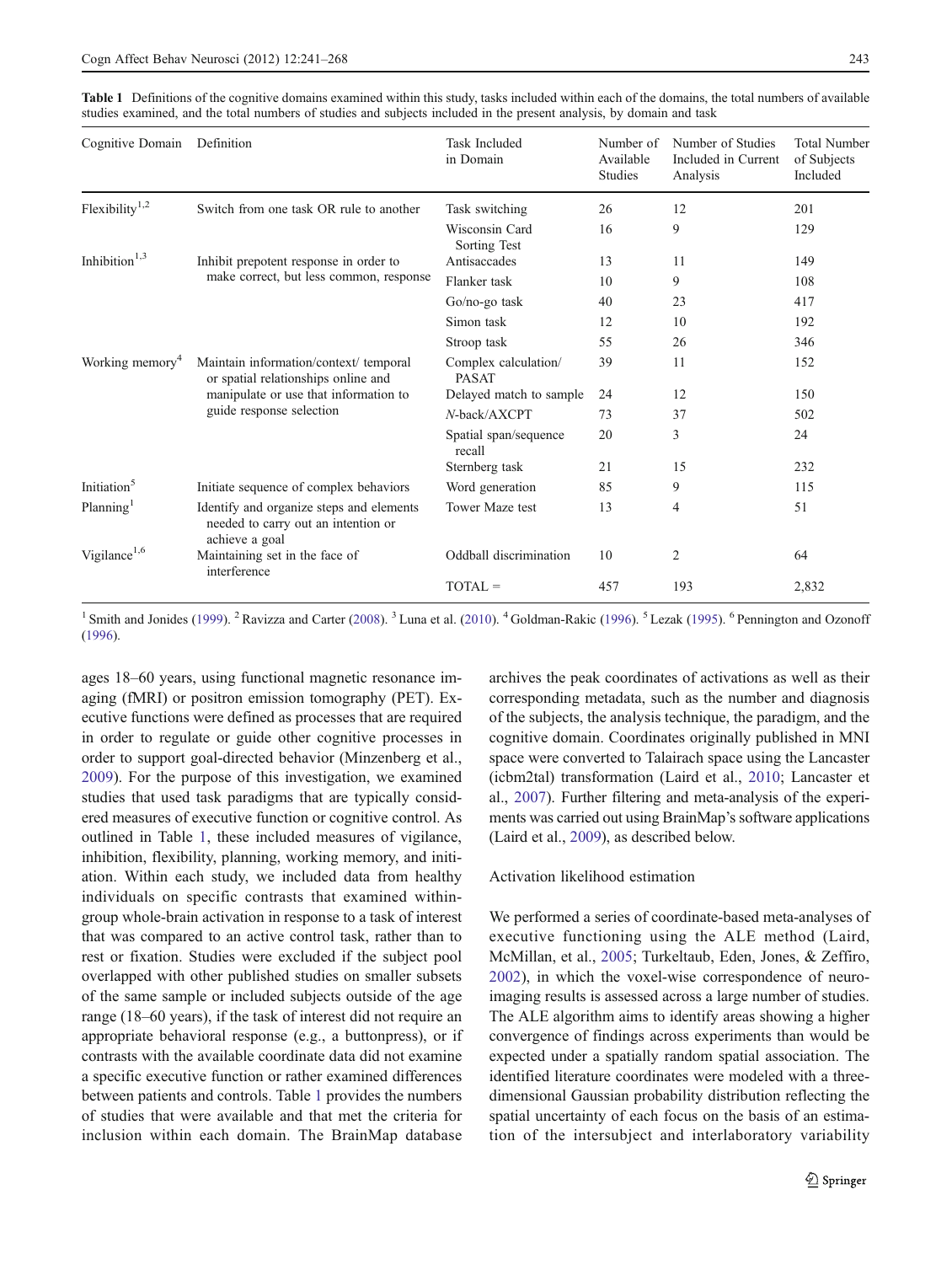typically observed in neuroimaging experiments. This algorithm limits the meta-analysis to an anatomically constrained space specified by a gray-matter mask and includes a method that calculates the above-chance clustering between experiments (i.e., random-effects analysis), rather than between foci (i.e., fixed-effects analysis), and it also accounts for differences in sample sizes across the included studies (Eickhoff et al., [2009](#page-22-0)). The probabilities of all foci reported in a given experiment were combined, resulting in a modeled activation map for each experiment, and the union of these probabilities was computed in order to derive voxel-wise ALE values that described the convergence of results across the whole brain. To determine which ALE values were statistically significant, ALE scores were compared with an empirical null distribution reflecting a random spatial association between experiments, thereby estimating convergence between studies rather than the clustering of foci within a particular study.

ALE was performed in Talairach space using GingerALE 2.0 [\(http://brainmap.org/ale/index.html](http://brainmap.org/ale/index.html)) to analyze the global set of activation foci for concordance, as well as subsets of foci that corresponded to the cognitive components of interest within executive function. From the set of included studies (Table [2\)](#page-4-0), the results for a global set of within-group activations across all six domains were meta-analyzed to address the primary hypothesis. To examine the foci of greatest concordance across studies, we also performed a conjunction analysis across the three domains in which the data from more than nine studies were available (flexibility, inhibition, and working memory). To examine potential domain-specific patterns of activation, we completed withingroup meta-analyses for the domains in which data from more than nine studies were available. The resultant ALE maps were thresholded at a false-discovery rate (FDR)-corrected threshold of  $p < 0.05$ . Images were viewed in Mango ("multiimage analysis GUI"), developed at the Research Imaging Institute in San Antonio [\(http://ric.uthscsa.edu/mango/\)](http://ric.uthscsa.edu/mango/).

## Results

#### Global analysis across all domains

Across all domains (shown in red in Fig. [1;](#page-13-0) see also Table [3a](#page-14-0)), large clusters of significant activation were observed within lateral and medial PFC bilaterally, encompassing superior, middle, and inferior frontal gyri including the DLPFC (Brodmann areas [BAs] 9, 46), as well as the ACC (BA 32) on the medial wall. In addition to prefrontal activation, the overall contrast revealed large parietal clusters, including the inferior (BA 40) and superior (BA 7) parietal lobe. This combined frontal–parietal activation is consistent with previous findings related to the cognitive control circuit (Botvinick, Braver, Barch, Carter, & Cohen, [2001](#page-20-0); Carter, Botvinick, & Cohen, [1999](#page-21-0); Cohen, Botvinick, & Carter, [2000](#page-21-0); Yarkoni et al., [2005](#page-27-0)). Additional activation in frontal regions included the premotor cortex (BA 6), frontopolar cortex (BA 10), and orbitofrontal cortex (BA 11). Activation was also observed in occipital (BA 19) and temporal (BAs 13, 22, 37) regions, which are consistent with processing of the verbal and auditory stimuli, respectively, that are presented as part of the included tasks. Finally, significant activation was found in subcortical structures, including the thalamus, caudate, and putamen, as well as areas of the cerebellum, including the posterior declive and anterior culmen. These findings are consistent with the hypothesis that executive functions are supported by a common set of cortical and subcortical regions within the cognitive control network.

Results of the conjunction analysis (shown in green in Fig. [1](#page-13-0); see also Table [3b](#page-14-0)) across the three domains for which the data from more than nine studies were available (flexibility, inhibition, and working memory) revealed similar patterns of common activation in cognitive-control-related frontal and parietal regions, including the DLPFC (BAs 9, 46), anterior cingulate (BA 32), inferior (BAs 39, 40) and superior (BA 7) parietal lobe, and precuneus (BA 19). The results of these analyses can be examined through an interactive viewer at [http://carterlab.ucdavis.edu/research/ale\\_analysis.php.](http://carterlab.ucdavis.edu/research/ale_analysis.php)

Domain-specific within-group analysis

Flexibility For tasks that examined flexibility, similar patterns of activation were observed in frontal and parietal regions supporting the cognitive control network (see Fig. [2](#page-15-0) and Table [4](#page-16-0)), including the DLPFC (BAs 9, 46), cingulate (BAs 32, 24), as well as superior (BA 7) and inferior (BA 40) parietal lobe. Activation was also observed in additional prefrontal (BAs 6, 10, 11), occipital (BA 19), and temporal (BAs 13, 37) regions.

Inhibition As is shown in Fig. [2](#page-15-0) (see Table [5\)](#page-17-0), tasks that require inhibition were associated with activation in frontal and parietal cognitive-control-related regions, including DLPFC (BAs 9, 46), ACC (BA 32), and superior (BA 7) and inferior (BA 40) parietal lobe. Such tasks also elicited activation in other prefrontal (BAs 6, 10), occipital (BA 19), and temporal (BA 13) regions. Activation of subcortical regions included the caudate, thalamus, putamen, and cerebellar declive.

Working memory Working memory tasks elicited the common pattern of frontal–parietal activation associated with the cognitive control network (see Fig. [2](#page-15-0) and Table [6](#page-18-0)), including the DLPFC (BAs 9, 46), cingulate (BAs 32, 24), and parietal lobe (BAs 7, 40). A consistent pattern of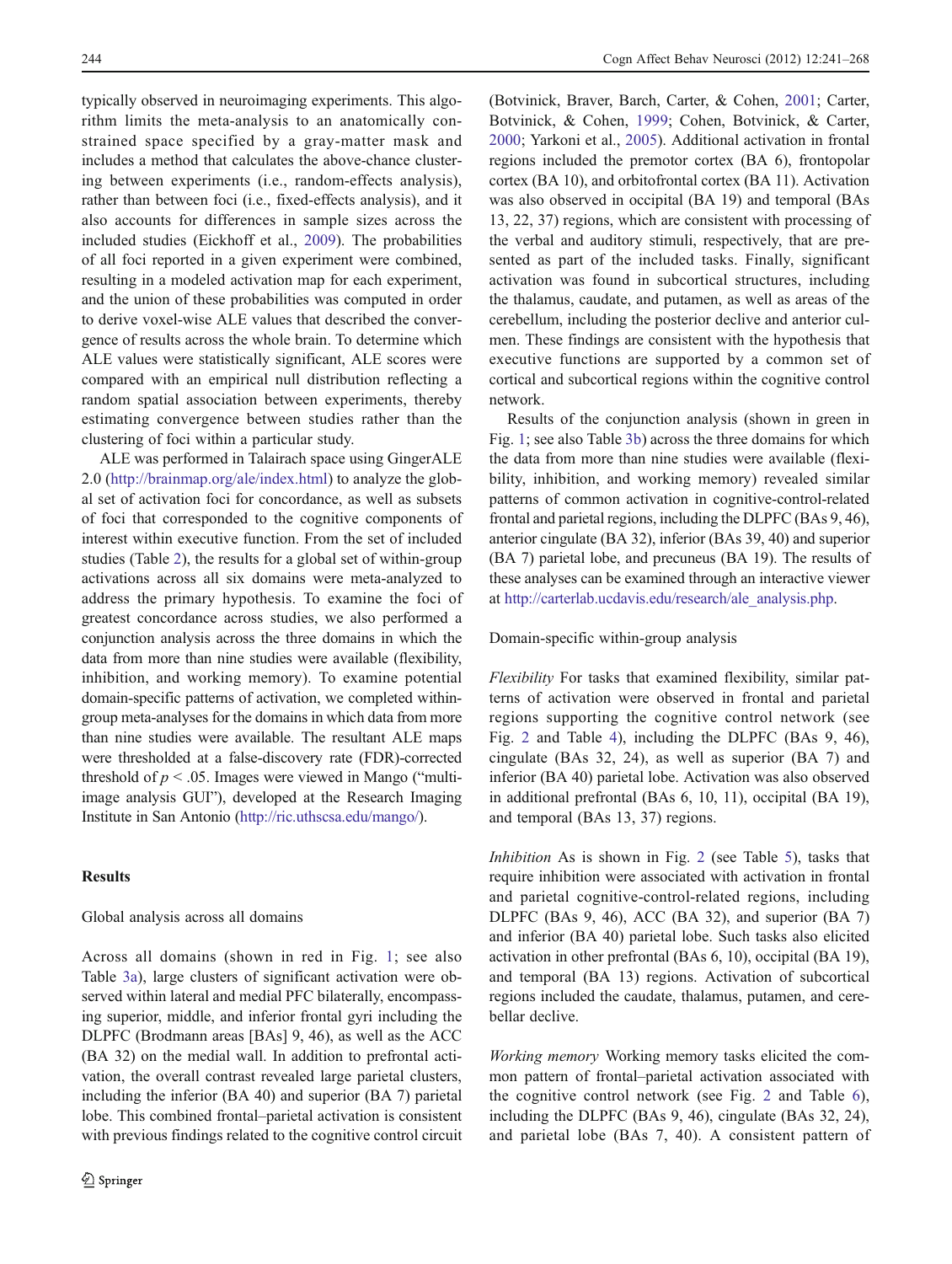<span id="page-4-0"></span>

| Table 2 Published studies included in the ALE meta-analysis |                |                |                      | of executive functions, by domain         |                                                                         |                                           |                      |
|-------------------------------------------------------------|----------------|----------------|----------------------|-------------------------------------------|-------------------------------------------------------------------------|-------------------------------------------|----------------------|
| Author                                                      | Task           | vs. MRI<br>EEI | Sample<br>Size       | Age (Range<br>or Mean)                    | Included Contrasts                                                      | Materials Used                            | Perceptual<br>Domain |
| <b>FLEXIBILITY</b>                                          |                |                |                      |                                           |                                                                         |                                           |                      |
| K. F. Bernan et al., 1995                                   | WCST           | PET            | $\frac{4}{\sqrt{2}}$ | $18 - 39$                                 | $1. WCST >$ Control                                                     | Pictures (Cross Shape Array)              | Visual               |
| Brass & von Cramon, 2004                                    | Task Switching | <b>ININ</b>    | $\overline{1}$       | $Mean = 24$                               | 1. Meaning Switch vs. Cue Switch                                        | Shapes                                    | Visual               |
| Braver, Reynolds, & Donaldson, 2003                         | Task Switching | <b>ININ</b>    | 13                   | $19 - 26$                                 | Switch × Time<br>$\overline{\phantom{a}}$                               | Words                                     | Visual               |
| Cools, Clark, & Robbins, 2004                               | Task Switching | <b>ININ</b>    | 16                   | $18 - 45$                                 | 1. Object-Rule Switch vs. Nonswitch                                     | Pictures (Abstract Patterns)              | Visual               |
| Dove, Pollmann, Schubert, Wiggins,<br>& von Cramon, 2000    | Task Switching | <b>ININ</b>    | 16                   | $21 - 29$                                 | 1. Task Switch - Task Repetition                                        | Shapes                                    | Visual               |
| Dreher & Grafman, 2003                                      | Task Switching | <b>ININ</b>    | $^{\circ}$           | $20 - 31$                                 | 1. Task Switching vs. Baseline                                          | Letters                                   | Visual               |
| Goldberg et al., 1998                                       | WCST           | PET            | 12                   | $24 - 39$                                 | 1. WCST - Control, Activations                                          | Pictures (Five Card Stimulus)             | Visual               |
| Kimberg, Aguirre, & D'Esposito, 2000                        | Task Switching | <b>ININ</b>    | $\circ$              | College age                               | Switch - Repeat                                                         | Letters                                   | Visual               |
| Konishi, Nakajima, Uchida,<br>Kameyama, et al., 1998        | WCST           | <b>ININ</b>    | $\overline{ }$       | $20 - 31$                                 | $(Two - + One-Dimensional)$<br>1. Three-Dimensional                     | Pictures (Five Card Stimulus),<br>Letters | Visual               |
| Luks, Simpson, Feiwell, & Miller, 2002                      | Task Switching | fMRI           | $\Box$               | $24 - 45$                                 | $1.$ Switch $>$ Repeat                                                  | Numbers, Shapes                           | Visual               |
| Monchi, Petrides, Petre, Worsley, &                         | WCST           | fMRI           | $\Box$               | $18 - 34$                                 | 1. Matching After Negative Feedback                                     | Pictures (Five Card Stimulus)             | Visual               |
| Nagahama et al., 1996<br>Dagher, 2001                       | <b>WCST</b>    | PET            | 18                   | $21 - 35$                                 | 1. Modified Card Sorting Test (MCST)<br>Control Matching (Increases)    | Pictures (Five Card Stimulus)             | Visual               |
|                                                             |                |                |                      |                                           | vs. Matching                                                            |                                           |                      |
| Nagahama et al., 1997                                       | WCST           | PET            | 12                   | $21 - 24$                                 | 1. WCST > Matching, Young                                               | Pictures (Five Card Stimulus)             | Visual               |
| Nagahama et al., 2001                                       | <b>WCST</b>    | <b>EXI</b>     | $\circ$              | $Mean = 27$                               | 1. Set Shifting Task                                                    | Pictures (Three Card Stimulus)            | Visual               |
| Rao et al., 1997                                            | <b>WCST</b>    | <b>ENRI</b>    | $\Box$               | $19 - 45$                                 | 1. Conceptual Reasoning - Control                                       | Words                                     | Visual               |
| Rogers, Andrews, Grasby, Brooks,<br>& Robbins, 2000         | WCST           | PET            | 12                   | 43<br>$Mean =$                            | Intradimensional (ID) Shift<br>1. Extradimensional (ED)                 | Shapes                                    | Visual               |
| Rubia et al., 2006                                          | Task Switching | fMRI           | 52                   | $20 - 43$                                 | 1. Switch Task, Adults                                                  | Shapes                                    | Visual               |
| Ruff, Woodward, Laurens, & Liddle,<br>2001                  | Task Switching | <b>INNI</b>    | 12                   | $Mean = 23$                               | 1. Switching Color Naming, Incongruent<br>vs. Neutral                   | 1. Letters, Words,                        | Visual               |
|                                                             |                |                |                      |                                           | 2. Switching Word Reading, Incongruent<br>vs. Neutral                   | 2. Words                                  |                      |
| Rushworth, Hadland, Paus, & Sipila,<br>2002                 | Task Switching | <b>ENINI</b>   | 18                   | $19 - 31$                                 | 1. Switch - Stay, RS, Increases                                         | Shapes                                    | Visual               |
| Smith, Taylor, Brammer, & Rubia, 2004                       | Task Switching | fMRI           | $\overline{c}$       | $20 - 43$                                 | 1. Switch vs. Repeat                                                    | Shapes                                    | Visual               |
| Sohn, Ursu, Anderson, Stenger, &<br>Carter, 2000            | Task Switching | fMRI           | 12                   | $18 - 36$                                 | 1. Foreknowledge Effects<br>2. Transition Effects                       | Numbers, Digits                           | Visual               |
| <b>INHIBITION</b>                                           |                |                |                      |                                           |                                                                         |                                           |                      |
| Altshuler et al., 2005                                      | $Go-No$ Go     | <b>ENRI</b>    | 13                   | $\overline{31}$<br>$\mathbf{I}$<br>Mean - | 1. No $Go > Go$ , Normals                                               | Letters                                   | Visual               |
| Asahi, Okamoto, Okada, Yamawaki,<br>& Yokota, 2004          | $Go-No-Go$     | <b>ININ</b>    | 17                   | $23 - 30$                                 | 1. Response Inhibition                                                  | Letters                                   | Visual               |
| Banich et al., 2000                                         | Stroop         | <b>EXIM</b>    | $\overline{10}$      | College age                               | 1. Incongruent > Congruent, Color                                       | Words                                     | Visual               |
| Banich et al., 2001                                         | Stroop         | <b>EXIME</b>   | 14                   | $21 - 35$                                 | 2. Incongruent, Object vs. Neutral<br>1. Incongruent, Color vs. Neutral | Words                                     | Visual               |
| Bellgrove, Hester, & Garavan, 2004                          | $Go-No-Go$     | fMRI           | 42                   | $18 - 46$                                 | 1. Response Inhibition                                                  | Letters                                   | Visual               |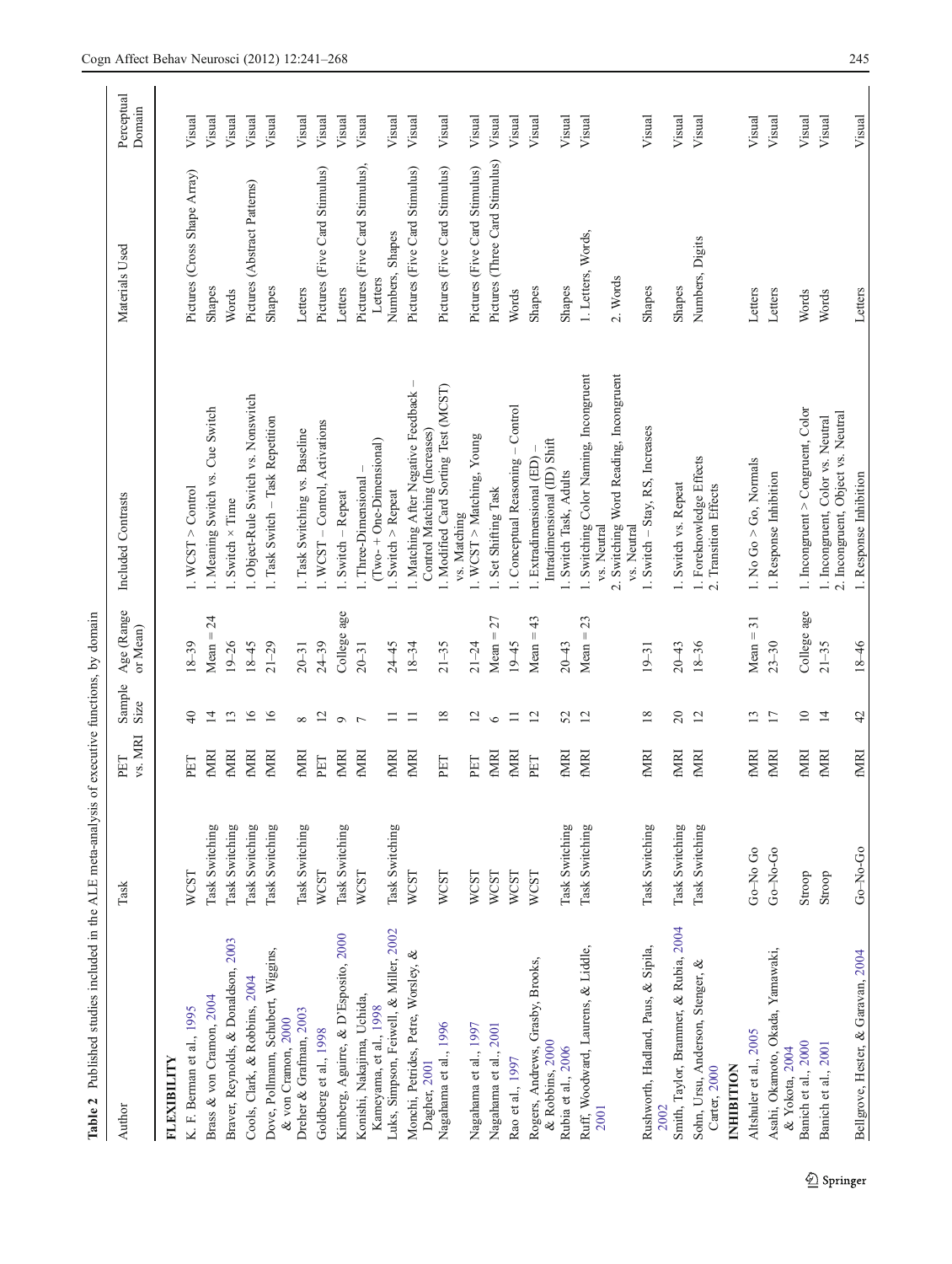| (continued)<br>Table 2                                      |                  |                |                 |                        |                                                                                                                                |                                                  |                      |
|-------------------------------------------------------------|------------------|----------------|-----------------|------------------------|--------------------------------------------------------------------------------------------------------------------------------|--------------------------------------------------|----------------------|
| Author                                                      | $\rm Task$       | vs. MRI<br>PET | Sample<br>Size  | Age (Range<br>or Mean) | Included Contrasts                                                                                                             | Materials Used                                   | Perceptual<br>Domain |
| Bench et al., 1993                                          | Stroop           | PET            | 12              | $21 - 34$              | 3. Stroop II vs. Crosses II<br>1.Stroop I vs. Crosses I<br>2. Stroop I vs. Neutral                                             | 1. Words, Shapes<br>2. Words<br>3. Words, Shapes | Visual               |
| G. G. Brown et al., 1999                                    | Stroop           | <b>EXIME</b>   | ${}^{\circ}$    | Under age 55           | 1. Incongruent - Nonlexical<br>2. Incongruent - Neutral                                                                        | 1. Words, Shapes<br>2. Words                     | Visual               |
| M. R. G. Brown, Goltz, Vilis, Ford,                         | Antisaccade      | <b>EXI</b>     | $\overline{10}$ | $22 - 33$              | 1. Antisaccade Response > Prosaccade                                                                                           | Shapes                                           | Visual               |
| M. R. G. Brown, Vilis, & Everling, 2007<br>& Everling, 2006 | Antisaccade      | <b>EXIME</b>   | $\Box$          | $20 - 28$              | 1. Preparation, Antisaccade > Preparation,<br>2. Response, Antisaccade - Preparation,<br>Antisaccade<br>Prosaccade<br>Response | Shapes                                           | Visual               |
| Bunge et al., 2002                                          | Flanker          | fmri           | $\equiv$        | $18 - 44$              | 1. Incongruent vs. Neutral                                                                                                     | Letters                                          | Visual               |
| Bush et al., 1998                                           | Stroop           | EMBI           | $\circ$         | $Mean = 24$            | 1. Interference - Neutral                                                                                                      | Words                                            | Visual               |
| Carter, Mintun, & Cohen, 1995                               | Stroop           | PET            | 15              | $22 - 49$              | 2. Incongruent - Congruent<br>I. Incongruent - Neutral                                                                         | Words                                            | Visual               |
| Chikazoe, Konishi, Asari, Jimura, &<br>Miyashita, 2007      | Antisaccade      | <b>ENDI</b>    | 25              | $20 - 29$              | 1. Antisaccade - Control Saccade                                                                                               | Shapes                                           | Visual               |
| Coderre, Filippi, Newhouse, & Dumas,<br>2008                | Stroop           | <b>ENRI</b>    | $\sigma$        | $18 - 36$              | 2. Kanji Incongruent > Kanji Congruent<br>1. Kana Incongruent > Kana Congruent                                                 | Words/Symbols                                    | Visual               |
|                                                             |                  |                |                 |                        | 4. Kanji Incongruent > Kanji Words<br>3. Kana Incongruent > Kana Words                                                         |                                                  |                      |
| de Zubicaray, Andrew, Zelaya, Williams,<br>& Dumanoir, 2000 | $Go-No-Go$       | <b>ENRI</b>    | $\infty$        | $Mean = 27$            | 1. Effect of Decreased # of No-Go Trials<br>2. Linear Decreases With Number of<br>Trials Equated per Block                     | Shapes                                           | Visual               |
| de Zubicaray, Wilson, McMahon, &<br>Muthiah, 2001           | Stroop           | <b>EXI</b>     | ${}^{\circ}$    | $Mean = 29$            | 1. Semantically Related Distractor vs. Control                                                                                 | Words, Letters                                   | Visual               |
| Dichter & Belger, 2007                                      | Flanker          | fmiri          | $\overline{17}$ | $Mean = 25$            | 1. Incongruent Arrows > Congruent<br>Arrows, Controls                                                                          | 1. Shapes                                        | Visual               |
|                                                             |                  |                |                 |                        | 2. Incongruent Gaze $>$ Congruent Gaze,<br>Controls                                                                            | 2. Faces                                         |                      |
| Doricchi et al., 1997                                       | Antisaccade      | PET            | $\overline{10}$ | $20 - 26$              | 1. Antisaccades vs. Fast-Regular                                                                                               | Shapes                                           | Visual               |
| Durston et al., 2003                                        | Flanker          | <b>ININ</b>    | $\circ$         | $Mean = 26$            | 1. Compatible Increased, Incompatible<br>Decreased                                                                             | Shapes                                           | Visual               |
| Ettinger et al., 2008                                       | Antisaccade      | <b>ININ</b>    | 17              | $20 - 40$              | 1. Saccade-by-Delay Interaction                                                                                                | Shapes                                           | Visual               |
| Fan, Flombaum, McCandliss, Thomas,<br>& Posner, 2003        | Stroop & Flanker | fMRI           | 12              | $18 - 34$              | 2. Flanker Incongruent - Congruent<br>1. Stroop Incongruent - Congruent,                                                       | 2. Shapes<br>1. Words                            | Visual               |
| Fassbender et al., 2004                                     | $Go-No-Go$       | <b>ININ</b>    | $\overline{21}$ | $19 - 37$              | 1. Activations for Correct Inhibitions                                                                                         | Numbers                                          | Visual               |
| K. D. Fitzgerald et al., 2005                               | Flanker          | <b>EXIME</b>   | $\overline{ }$  | $30\,$<br>$Mean =$     | $2.$ High $>$ Low Interference, Normals<br>1. High > No Interference, Normals                                                  | Letters                                          | Visual               |
| Ford, Goltz, Brown, & Everling, 2005                        | Antisaccade      | <b>ENINI</b>   | $\overline{10}$ | $Mean = 28$            | 1. Late Preparatory Period Comparison:<br>Anti vs. Pro                                                                         | Shapes                                           | Visual               |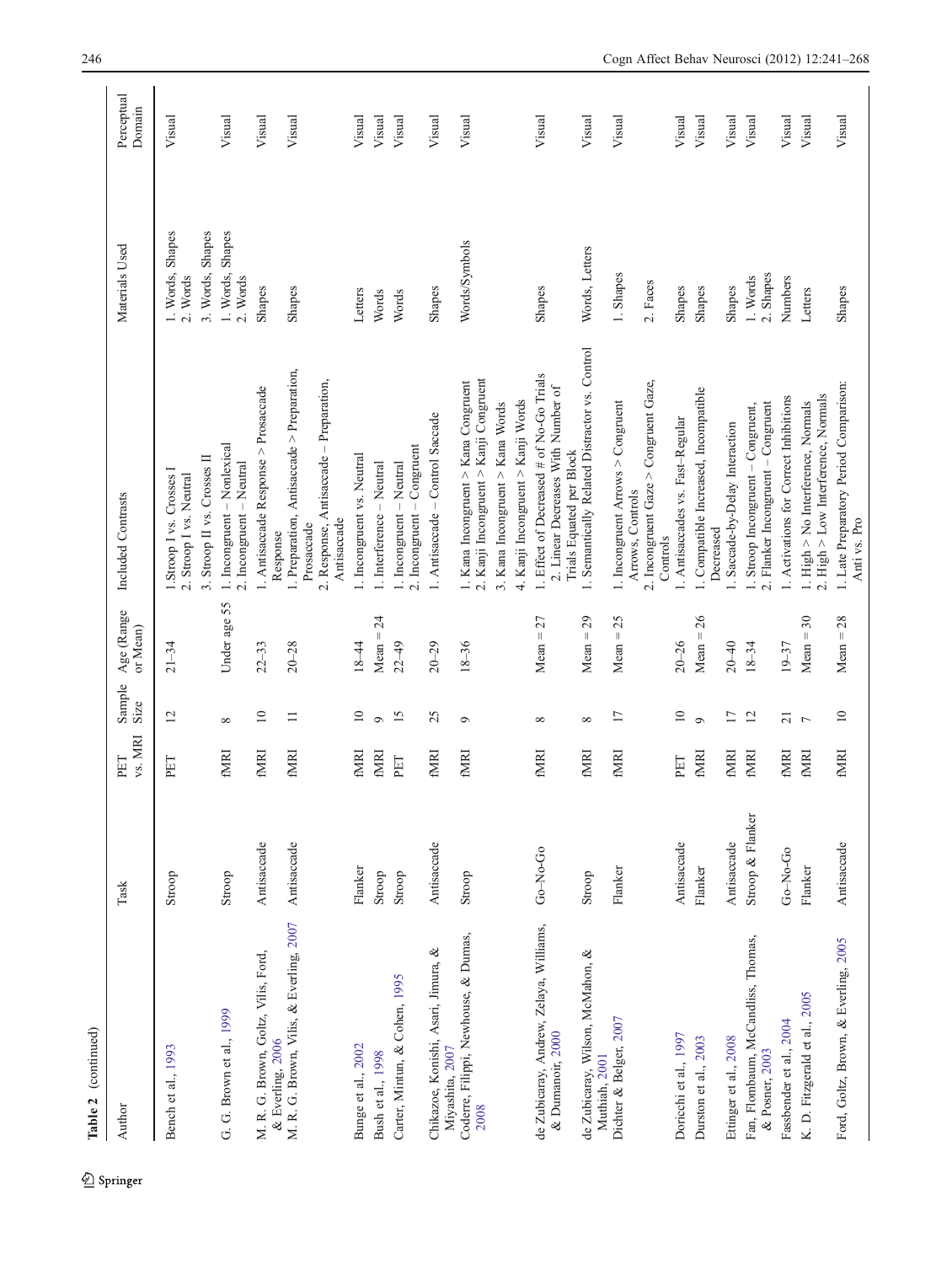| Table 2 (continued)                                       |                |                |                 |                        |                                                                              |                          |                      |
|-----------------------------------------------------------|----------------|----------------|-----------------|------------------------|------------------------------------------------------------------------------|--------------------------|----------------------|
| Author                                                    | Task           | vs. MRI<br>PET | Sample<br>Size  | Age (Range<br>or Mean) | Included Contrasts                                                           | Materials Used           | Perceptual<br>Domain |
| Forstmann, van den Wildenberg, &<br>Ridderinkhof, 2008    | Simon          | <b>ININI</b>   | 24              | $Mean = 24$            | 1. Incongruent vs. Neutral                                                   | Shapes                   | Visual               |
| Garavan, Ross, & Stein, 1999                              | $Go-No-Go$     | <b>EXI</b>     | $\overline{1}$  | $19 - 44$              | 1. Response Inhibition                                                       | Letters                  | Visual               |
| Garavan, Ross, Murphy, Roche, & Stein,<br>2002            | $Go-No-Go$     | <b>ININ</b>    | $\overline{14}$ | $19 - 45$              | 1. Successful No-Gos                                                         | Letters                  | Visual               |
| Garavan, Ross, Kaufman, & Stein, 2003                     | $Go-No-Go$     | <b>EXPLEM</b>  | 16              | $18 - 46$              | I. Event-Related STOPS                                                       | Letters                  | Visual               |
| George et al., 1993                                       | Stroop         | PET            | $\overline{21}$ | 38<br>$Mean =$         | Standard Stroop - Control                                                    | Words, Shapes            | Visual               |
| Hazeltine, Bunge, Scanlon, & Gabrieli,<br>2003            | Flanker        | <b>EXI</b>     | $\overline{10}$ | $18 - 44$              | I. Incongruent - Neutral (Conjunction<br>of Color and Letter)                | Letters, Shapes (Circle) | Visual               |
| Heckers et al., 2004                                      | Stroop         | fMRI           | 15              | $Mean = 47$            | I. Interference vs. Control, Normals                                         | Numbers, Letters/Digits  | Visual               |
| Hester et al., 2004                                       | $Go-No-Go$     | <b>EXAMPLE</b> | 15              | $23 - 40$              | . Cued and Uncued Successful                                                 | Letters                  | Visual               |
| Horn, Dolan, Elliott, Deakin, &<br>Woodruff, 2003         | $Go-No-Go$     | <b>EXI</b>     | $\overline{21}$ | $18 - 50$              | Response Inhibition<br>1. $GoNo-Go > Go$                                     | Letters                  | Visual               |
| Kelly et al., 2004                                        | $Go-No-Go$     | fMRI           | 15              | $23 - 40$              | I. Fast and Slow Successful Response<br>Inhibitions                          | Letters                  | Visual               |
| Kerns et al., 2005                                        | Stroop         | fMRI           | 13              | 36<br>$Mean =$         | . Conflict-Related Activity in Normal Subjects                               | Words                    | Visual               |
| Kerns, 2006                                               | Simon          | <b>EXITE</b>   | 26              | $18 - 36$              | . Incongruent, Activations                                                   | Shapes                   | Visual               |
| Kimmig et al., 2001                                       | Antisaccade    | fMRI           | $\overline{15}$ | $20 - 37$              | . Prosaccade and Antisaccade                                                 | Shapes                   | Visual               |
| Konishi, Nakajima, Uchida, Sekihara,<br>& Miyashita, 1998 | $Go-No-Go$     | fMRI           | $\sqrt{2}$      | $20 - 31$              | 1. No-Go Dominant Foci                                                       | Shapes                   | Visual               |
| Konishi et al., 1999                                      | $Go-No-Go$     | fMRI           | $\circ$         | $20 - 31$              | I. No-Go Dominant Area                                                       | Shapes                   | Visual               |
| Kronhaus et al., 2006                                     | Stroop         | <b>EXIM</b>    | $\equiv$        | $Mean = 36$            | 1. Incongruent Stroop > Letter String,<br>Healthy Controls                   | Words, Letters           | Visual               |
| Lee, Dolan, & Critchley, 2008                             | Simon          | <b>ININI</b>   | $\overline{1}$  | $Mean = 24$            | . Activation Associated with Interference<br>Effect of the Simon Task        | Film, Words              | Auditory<br>Visual,  |
| Leung, Skudlarski, Gatenby, Peterson,<br>& Gore, 2000     | Stroop         | <b>ININ</b>    | $\overline{19}$ | $20 - 45$              | 1. Stroop Positive                                                           | Words                    | Visual               |
| Liddle, Kiehl, & Smith, 2001                              | $Go-No-Go$     | fMRI           | $\overline{16}$ | $Mean = 30$            | 1. Correct No-Go - Go                                                        | Letters                  | Visual               |
| Liu, Banich, Jacobson, & Tanabe, 2004                     | Simon & Stroop | <b>ININ</b>    | $\Box$          | $24 - 40$              | Simon Incongruent > Simon Congruent<br>Stroop Incongruent > Stroop Congruent | Shapes                   | Visual               |
| MacDonald et al., 2000                                    | Stroop         | <b>EXIMP</b>   | 12              | $18 - 30$              | Color, Incongruent > Color, Congruent                                        | Words                    | Visual               |
| Maclin, Gratton, & Fabiani, 2001                          | Simon          | <b>EXIM</b>    | $\infty$        | $18 - 47$              | $1.$ Incongruent $>$ Congruent                                               | Shapes                   | Visual               |
| Maguire et al., 2003                                      | $Go-No-Go$     | EMIR           | $\circ$         | $22 - 30$              | L. Go/No-Go vs. Go                                                           | Shapes                   | Visual               |
| Maltby, Tolin, Worhunsky, O'Keefe,<br>& Kiehl, 2005       | $Go-No-Go$     | fMRI           | $\overline{4}$  | $Mean = 37$            | 1. Correct Inhibition, Normals                                               | Letters                  | Visual               |
| Matsuda et al., 2004                                      | Antisaccade    | <b>INDE</b>    | $\overline{c}$  | $Mean = 39$            | 1. Antisaccades > Saccades                                                   | Shapes                   | Visual               |
| Mead et al., 2002                                         | Stroop         | fMRI           | 18              | $18 - 46$              | 1. Incongruent $>$ Congruent<br>2. Incongruent $>$ Neutral                   | Words                    | Visual               |
| Menon, Adelman, White, Glover, &<br>Reiss. 2001           | $Go-No-Go$     | <b>ININI</b>   | $\overline{1}$  | $17 - 41$              | $1.$ Go/No-Go $-$ Go                                                         | Letters                  | Visual               |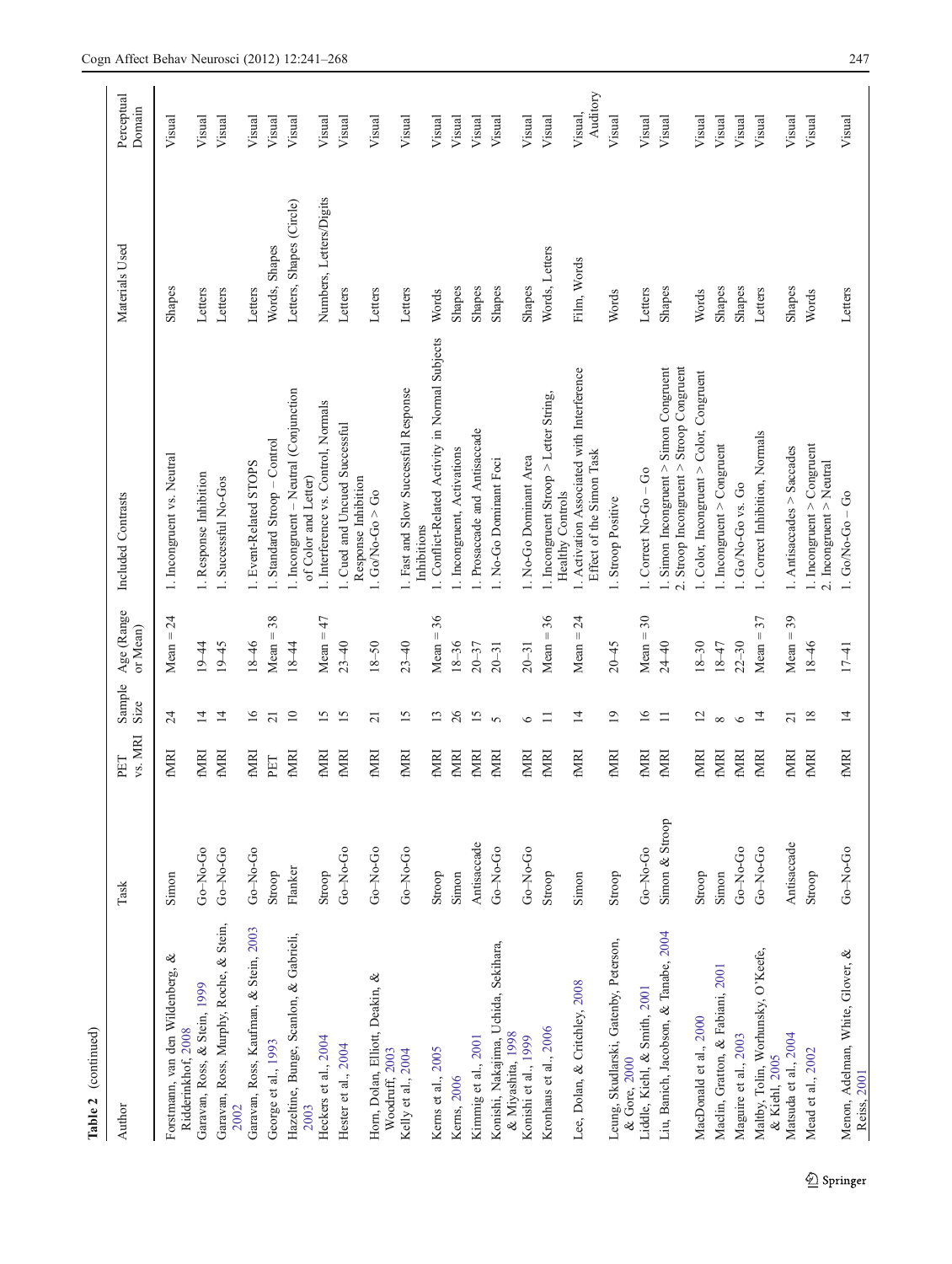| Table 2 (continued)                                    |                  |                |                 |                        |                                                                                                                                                    |                                       |                      |
|--------------------------------------------------------|------------------|----------------|-----------------|------------------------|----------------------------------------------------------------------------------------------------------------------------------------------------|---------------------------------------|----------------------|
| Author                                                 | Task             | vs. MRI<br>PET | Sample<br>Size  | Age (Range<br>or Mean) | Included Contrasts                                                                                                                                 | Materials Used                        | Perceptual<br>Domain |
| Milham et al., 2001                                    | Stroop           | <b>EXIMP</b>   | 16              | $18 - 30$              | 1. Incongruent > Neutral                                                                                                                           | Words                                 | Visual               |
| Milham et al., 2002                                    | Stroop           | <b>INNI</b>    | 22              | $21 - 27$              | $1.$ Incongruent $>$ Congruent or Neutral,<br>Young Subjects                                                                                       | Words                                 | Visual               |
| Milham & Banich, 2005                                  | Stroop           | <b>EXI</b>     | $18\,$          | $18 - 40$              | 1. Incongruent vs. Congruent                                                                                                                       | Words                                 | Visual               |
| Mostofsky et al., 2003                                 | $Go-No-Go$       | <b>ININ</b>    | 48              | $Mean = 27$            | 2. Primary Counting No-Go Effects<br>1. Primary No-Go Effects                                                                                      | Pictures (Spaceships)                 | Visual               |
| Norris, Zysset, Mildner, & Wiggins, 2002               | Stroop           | <b>ININ</b>    | $\overline{z}$  | $23 - 31$              | 1. Incongruent vs. Neutral, GE-EPI, Activations                                                                                                    | Words, Letters                        | Visual               |
| O'Driscoll et al., 1995                                | Antisaccade      | PET            | $\overline{10}$ | $22 - 39$              | 1. Antisaccade - Saccade                                                                                                                           | Shapes                                | Visual               |
| Paus, Petrides, Evans, & Meyer, 1993                   | Antisaccade      | PET            | $\circ$         | $19 - 30$              | 1. Oculomotor, Antistimulus - Prostimulus                                                                                                          | Shapes                                | Visual               |
| Peterson et al., 2002                                  | Simon & Stroop   | fmri           | 10              | $24 - 29$              | 1. Simon Incongruent vs. Congruent<br>2. Stroop Incongruent vs. Congruent                                                                          | . Shapes<br>2. Words                  | Visual               |
| Roth et al., 2006                                      | Stroop           | EMIR           | $\Box$          | $18 - 55$              | 1. Incongruent $>$ Congruent, Normals                                                                                                              | Words                                 | Visual               |
| Roth et al., 2007                                      | $Go-No$ Go       | E              | $\overline{1}$  | $Mean = 38$            | 1. Response Inhibition, Normals                                                                                                                    | Shapes                                | Visual               |
| Rubia et al., 2001                                     | $Go-No-Go$       | <b>EXE</b>     | 15              | $26 - 58$              | 1. Generic Go/No-Go Activation<br>2. Generic Stop Activation                                                                                       | Airplanes Bombs)<br>Pictures (Planes, | Visual               |
| Rubia et al., 2006                                     | Go-No-Go & Simon | <b>ENRI</b>    | 52              | $10 - 43$              | 1. Go/No-Go Task, Adults<br>2. Simon Task, Adults                                                                                                  | Shapes                                | Visual               |
| Sommer, Hajak, Döhnel, Meinhardt,<br>& Müller, 2008    | Simon            | <b>ENDI</b>    | 12              | $22 - 37$              | 1. Incompatible > Compatible                                                                                                                       | Letters                               | Visual               |
| Sweeney et al., 1996                                   | Antisaccade      | PET            | $\Box$          | $Mean = 27$            | 2. Conditional Antisaccades - Visually<br>1. Antisaccades - Visually Guided<br>Guided Saccades, Increases<br>Saccades, Increases                   | Shapes                                | Visual               |
| Tang, Critchley, Glaser, Dolan, &<br>Butterworth, 2006 | Stroop           | <b>ENRI</b>    | 18              | $21 - 38$              | Numerical Task Nonconflict Trials<br>1. Numerical Task Conflict Trials ><br>Physical Task Nonconflict Trials<br>2. Physical Task Conflict Trials > | Numbers                               | Visual               |
| Taylor, Kornblum, Lauber, Minoshima,<br>& Koeppe, 1997 | Stroop           | PET            | 18              | Under age 30           | 1. Stroop - Neutral Words                                                                                                                          | Words                                 | Visual               |
| Ullsperger & von Cramon, 2001                          | Flanker          | <b>ININI</b>   | 12              | $21 - 29$              | 1. Response Competition (Incompatible<br>Correct vs. Compatible Correct)                                                                           | Shapes                                | Visual               |
| van Veen, Cohen, Botvinick, Stenger,<br>& Carter, 2001 | Flanker          | <b>ENINI</b>   | 12              | $Mean = 27$            | 1. (Congruent = Stimulus Incongruent) $\leq$<br>2. Congruent $\le$ Stimulus Incongruent $\le$<br>Response Incongruent<br>Response Incongruent      | Letters                               | Visual               |
| Vink et al., 2005                                      | $Go-No-Go$       | <b>ENDI</b>    | 20              | $Mean = 20$            | 2. Parametric Analysis<br>1. $Go/Stop > Go$ Only                                                                                                   | Shapes                                | Visual               |
| Watanabe et al., 2002                                  | $Go-No-Go$       | fmel           | $\Box$          | $19 - 40$              | 1. Specific Activation Areas During<br>NO-GO Phase                                                                                                 | Shapes                                | Visual               |
| Wittfoth, Buck, Fahle, & Herrmann, 2006                | Simon            | fmel           | $\overline{c}$  | $21 - 31$              | 2. Location-Based: Incompatible $>$ Compatible<br>1. Motion-Based: Incompatible > Compatible                                                       | Shapes                                | Visual               |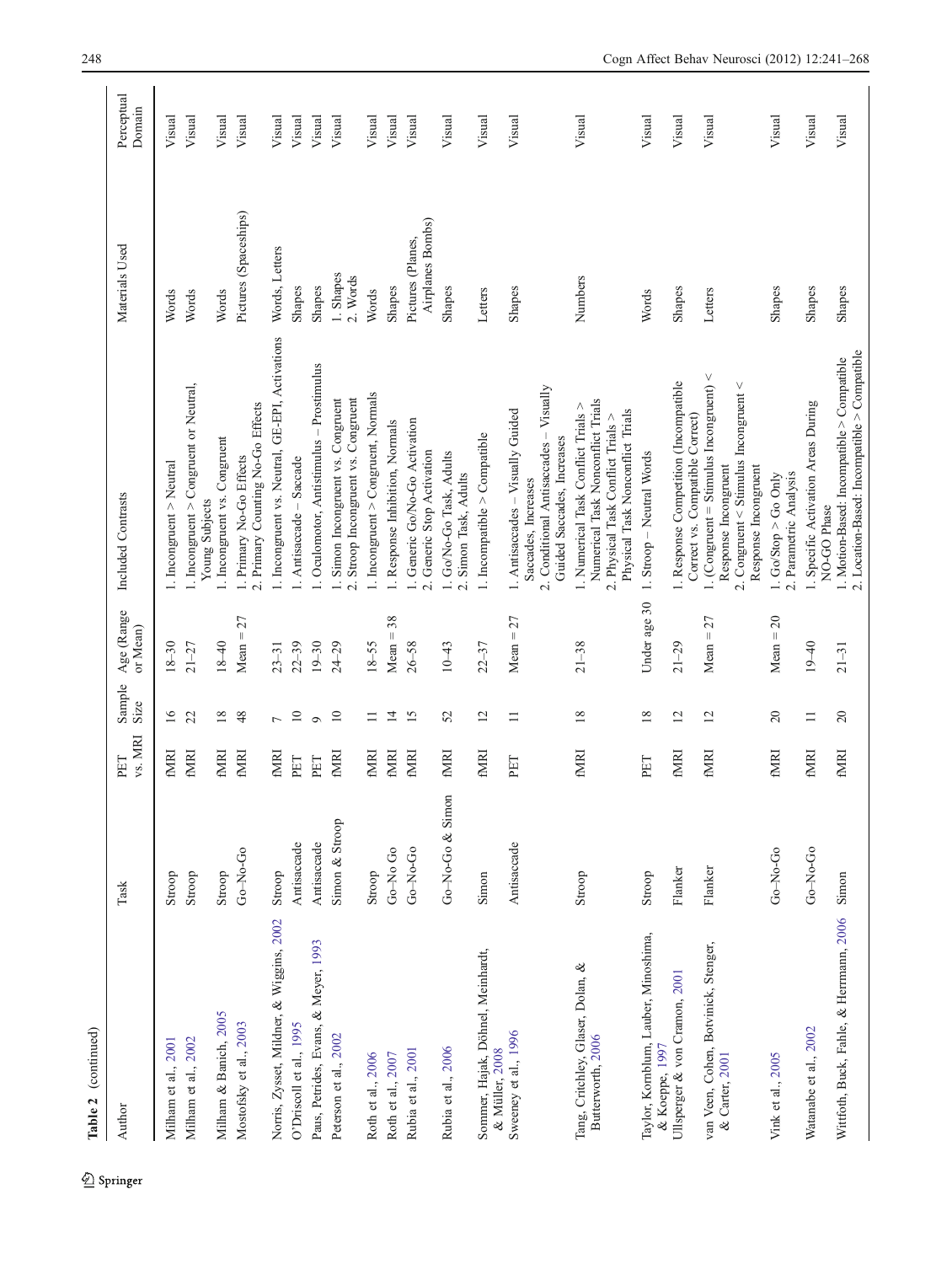| Table 2 (continued)                                  |                            |                |                 |                        |                                                                                                                                     |                                             |                           |
|------------------------------------------------------|----------------------------|----------------|-----------------|------------------------|-------------------------------------------------------------------------------------------------------------------------------------|---------------------------------------------|---------------------------|
| Author                                               | Task                       | vs. MRI<br>PET | Sample<br>Size  | Age (Range<br>or Mean) | Included Contrasts                                                                                                                  | Materials Used                              | Perceptual<br>Domain      |
| Wittfoth, Kustermann, Fahle, &<br>Herrmann, 2008     | Simon                      | <b>ENNI</b>    | 15              | $21 - 31$              | 1. Incompatible $>$ Compatible                                                                                                      | Shapes                                      | Visual                    |
| Yücel et al., 2007                                   | Flanker                    | fMRI           | $\overline{19}$ | $Mean = 31$            | 1. Incongruent > Congruent, Normals                                                                                                 | Numbers                                     | Visual                    |
| Zysset, Muller, Lohmann, & von Cramon,<br>2001       | Stroop                     | <b>ININ</b>    | $\circ$         | $21 - 34$              | 2. Incongruent vs. Congruent<br>1. Incongruent vs. Neutral                                                                          | 1. Words, Letters<br>2. Words               | Visual                    |
| WORKING MEMORY                                       |                            |                |                 |                        |                                                                                                                                     |                                             |                           |
| Audoin et al., 2005                                  | Complex Calculation        | fMRI           | $18\,$          | $19 - 40$              | 1. PASAT - REPEAT, Controls                                                                                                         | Numbers                                     | Auditory                  |
| Awh et al., 1996                                     | Sternberg & N-back         | PET            | $\overline{c}$  | $18 - 27$              | 1. Stemberg Item Recognition Memory<br>2. 2-Back - Search Control<br>Control                                                        | Letters                                     | Visual                    |
| Barch et al., 2001                                   | $N$ -back                  | <b>ENINI</b>   | 12              | $Mean = 25$            | 1. Main Effect of Delay                                                                                                             | Letters                                     | Visual                    |
| Bedwell et al., 2005                                 | Stemberg                   | <b>INNI</b>    | $\overline{1}$  | $22 - 40$              | 1. Brain regions significantly active during<br>2. Brain regions significantly active during<br>encoding period<br>retrieval period | Letters                                     | Visual                    |
| Braver et al., 1997                                  | N-back                     | <b>ENINI</b>   | ${}^{\circ}$    | $18 - 25$              | 1. Brain Areas Showing Monotonic Increases<br>in Activity as a Function of Memory Load                                              | Letters                                     | Visual                    |
| Bunge, Ochsner, Desmond, Glover, &<br>Gabrieli, 2001 | Sternberg                  | <b>ENRI</b>    | $\frac{6}{2}$   | $18 - 40$              | 1. Load $6 >$ Load 4                                                                                                                | Letters                                     | Visual                    |
| Cairo, Liddle, Woodward, & Ngan, 2004                | Stemberg                   | <b>ENRI</b>    | 18              | $18 - 35$              | 2. Retrieval, Linear Regression with Load<br>1. Encoding, Linear Regression with Load                                               | Letters                                     | Visual                    |
| Callicott et al., 1999                               | $N$ -back                  | <b>ENDI</b>    | $\circ$         | $18 - 39$              | 1. Significant Increases in Activation as a<br>Function of Working Memory Load                                                      | Numbers                                     | Visual                    |
| Carlson et al., 1998                                 | $N$ -back                  | <b>ENRI</b>    | $\overline{ }$  | $17 - 23$              | 1. Two-Back vs. Zero-Back<br>2. One-Back vs. Zero-Back<br>3. Two-Back vs. One-Back                                                  | Shapes                                      | Visual                    |
| Casey et al., 1998                                   | N-back                     | <b>EXI</b>     | 32              | $19 - 43$              | 1. Memory - Motor, Pooled Data                                                                                                      | Shapes                                      | Visual                    |
| Chen et al., 2004                                    | Delayed Match to<br>Sample | <b>ENRI</b>    | $\infty$        | 28<br>$Mean =$         | 2. Visual Abstract Working Memory<br>1. Verbal Working Memory                                                                       | 2. Pictures (Abstract Patterns)<br>1. Words | 2. Shapes<br>1. Visual    |
| Clark et al., 2000                                   | $N$ -back                  | PET            | $\overline{10}$ | 47<br>$Mean =$         | 1. Variable Target > Fixed Target                                                                                                   | Words                                       | Visual                    |
| Cohen et al., 1994                                   | $N$ -back                  | <b>ENINI</b>   | 12              | $20 - 29$              | 1. Memory - Control                                                                                                                 | Letters                                     | Visual                    |
| Cohen et al., 1997                                   | $N$ -back                  | <b>EXIME</b>   | 10              | $18 - 34$              | 2. Load $\times$ Time<br>1. Load                                                                                                    | Letters                                     | Visual                    |
| Crespo-Facorro et al., 2001                          | Delayed Match to<br>Sample | PET            | 34              | $Mean = 26$            | 1. Novel - Well-learned, Normals                                                                                                    | Shapes                                      | Visual                    |
| Dade, Zatorre, Evans, & Jones-Gotman,<br>2001        | N-back                     | PET            | 12              | $20 - 30$              | 1. Odor Working Memory - Baseline<br>2. Face Working Memory - Baseline                                                              | 2. Faces<br>1. Scent                        | 1. Ofactory,<br>2. Visual |
| Delazer et al., 2003                                 | Complex Calculation        | <b>ININ</b>    | 13              | $Mean = 31$            | 1. Untrained vs. Trained Multiplication Set                                                                                         | Numbers                                     | Visual                    |
| Dolcos & McCarthy, 2006                              | Delayed Match to<br>Sample | <b>fMRI</b>    | 15              | $18 - 31$              | 1. Neutral - Scrambled Pictures                                                                                                     | Faces                                       | Visual                    |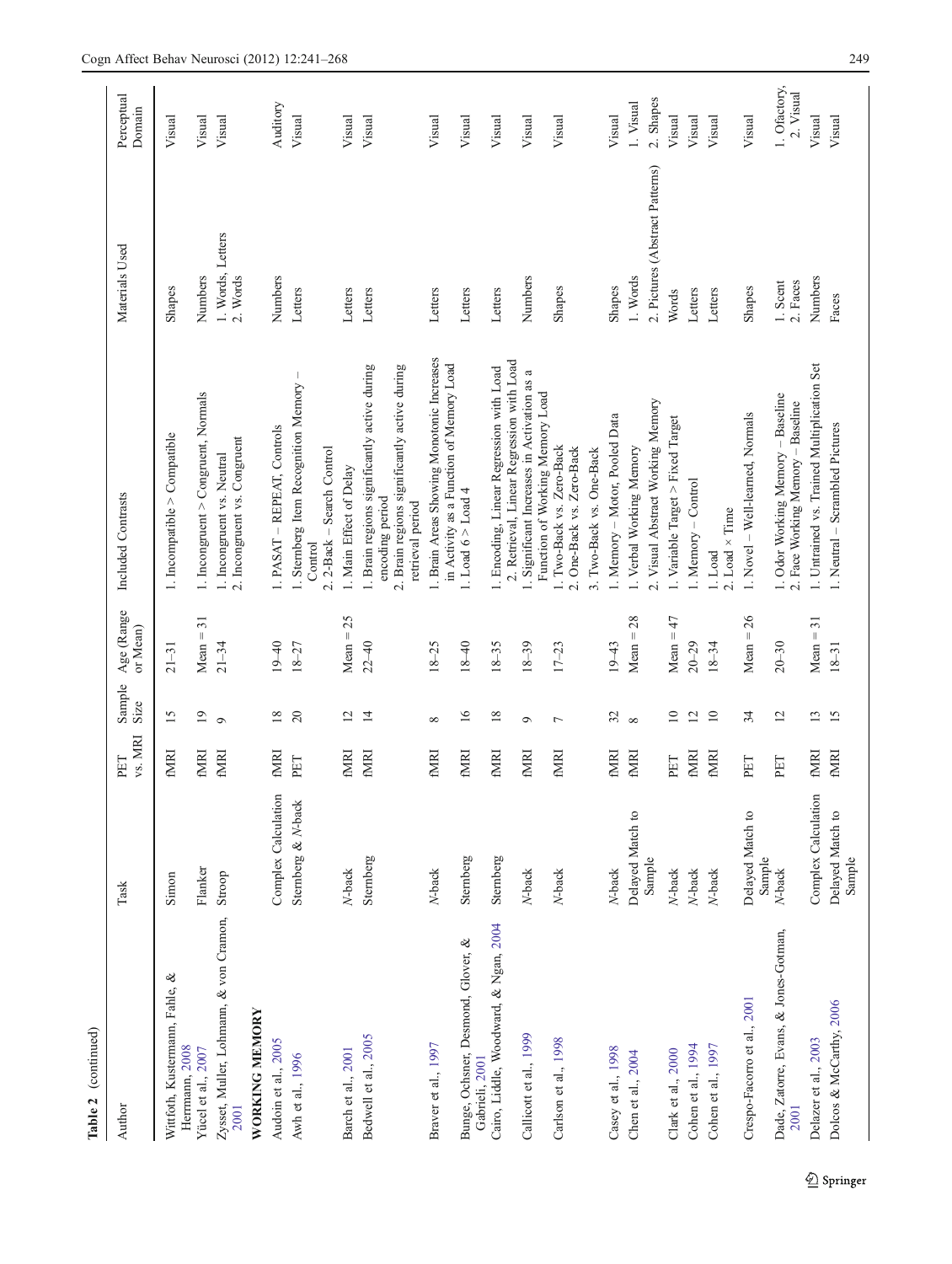| Table 2 (continued)                                        |                            |                |                 |                             |                                                                                                                                                                                                                           |                       |                         |
|------------------------------------------------------------|----------------------------|----------------|-----------------|-----------------------------|---------------------------------------------------------------------------------------------------------------------------------------------------------------------------------------------------------------------------|-----------------------|-------------------------|
| Author                                                     | Task                       | vs. MRI<br>PET | Sample<br>Size  | Age (Range<br>or Mean)      | Included Contrasts                                                                                                                                                                                                        | Materials Used        | Perceptual<br>Domain    |
| Druzgal & D'Esposito, 2001a                                | $N$ -back                  | <b>ININI</b>   | $\bullet$       | $21 - 27$                   | 1. Match > No Match                                                                                                                                                                                                       | Faces                 | Visual                  |
| Druzgal & D'Esposito, 2001b                                | Sternberg                  | fMRI           | $\circ$         | $22 - 27$                   | 1. Working Memory Load                                                                                                                                                                                                    | Faces                 | Visual                  |
| Fehr, Code, & Hermann, 2007                                | Complex Calculation        | fMRI           | $\Box$          | $22 - 40$                   | Subtraction, Complex > Simple<br>1. Addition, Complex > Simple<br>$\overline{\mathcal{L}}$                                                                                                                                | Numbers               | Visual                  |
|                                                            |                            |                |                 |                             | 3. Multiplication,                                                                                                                                                                                                        |                       |                         |
|                                                            |                            |                |                 |                             | Complex > Simple                                                                                                                                                                                                          |                       |                         |
|                                                            |                            |                |                 |                             | 4. Division, Complex $>$ Simple                                                                                                                                                                                           |                       |                         |
|                                                            |                            |                |                 |                             | 5. Conjunction (All Conditions)                                                                                                                                                                                           |                       |                         |
| Garavan, Kelley, Rosen, Rao, & Stein,<br>2000              | Delayed Match to<br>Sample | <b>EXIM</b>    | 17              | $Mean = 26.6$               | 1. Visual working memory vs. Control                                                                                                                                                                                      | Shapes                | Visual                  |
| Garavan, Ross, Li, & Stein, 2000                           | Complex Calculation        | <b>ININI</b>   | $\Box$          | $19 - 41$                   | 1. Function of Switching Frequency                                                                                                                                                                                        | Shapes                | Visual                  |
| Ghatan, Hsieh, Petersson, Stone-Elander,<br>& Ingvar, 1998 | Complex Calculation        | PET            | $\circ$         | $20 - 24$                   | 1. Irrelevant Speech + Arithmetical Task vs.<br>Arithmetical Task (Increase in rCBF)                                                                                                                                      | Words & Digits        | ళ<br>Auditory<br>Visual |
| Harvey et al., 2005                                        | N-back                     | <b>EXAMPLE</b> | $\overline{10}$ | $18 - 45$                   | 1. n-Back vs. 0-Back, Healthy Subjects                                                                                                                                                                                    | Letters               | Visual                  |
| Honey et al., 2003                                         | $N$ -back                  | <b>EXI</b>     | 27              | $Mean = 35$                 | . Working Memory, Normals                                                                                                                                                                                                 | Letters               | Visual                  |
| Hugdahl et al., 2004                                       | Complex Calculation        | <b>EXIM</b>    | 12              | $\overline{31}$<br>$Mean =$ | 1. Mental Arithmetic - Vigilance,                                                                                                                                                                                         | Numbers               | Visual                  |
| Ischebeck et al., 2006                                     | Complex Calculation        | <b>ININI</b>   | 12              | $Mean = 27$                 | 1. Multiplication Untrained vs. Number Matching<br>Subtraction Untrained vs. Number Matching<br>Healthy Subjects<br>$\overline{\mathcal{C}}$                                                                              | Numbers               | Visual                  |
| Johnson et al., 2006                                       | Stemberg                   | <b>ININI</b>   | 18              | $Mean = 37$                 | 3. Controls, Difficult $6 >$ Medium 6, Encoding<br>Controls, Difficult 6 > Medium 6, Retrieval<br>1. Controls, Activation Modulated by<br>2. Controls, Activation Modulated by<br>Load, Encoding<br>Load, Retrieval<br>4. | Letters               | Visual                  |
| Jonides et al., 1997                                       | $N$ -back                  | PET            | $\overline{19}$ | College age                 | 3. 1-back minus Control, Activations<br>3-back minus Control, Activations<br>2-back minus Control, Activations<br>0-back minus Control, Activations<br>4.<br>$\overline{\mathcal{N}}$                                     | Letters               | Visual                  |
| Kim et al., 2002                                           | N-back                     | PET            | $\overline{1}$  | $Mean = 25$                 | Simple Pictures - Control<br>Korean Words - Control<br>$\overline{\mathcal{C}}$                                                                                                                                           | 1. Shapes<br>2. Words | Visual                  |
| Kim et al., 2003                                           | $N$ -back                  | fMRI           | 12              | $19 - 35$                   | 2-Back - Control, Normals                                                                                                                                                                                                 | Shapes                | Visual                  |
| Kirschen, Chen, Schraedley-Desmond,<br>& Desmond, 2005     | Stemberg                   | <b>ININI</b>   | $\overline{16}$ | $Mean = 25$                 | 1. Linear Activations (effect of increasing load)                                                                                                                                                                         | Letters               | Visual                  |
| Kumari et al., 2006                                        | $N\mbox{-back}$            | <b>ININI</b>   | 13              | $18 - 55$                   | 1. 1 Back > 0 Back, Normals<br>$2$ Back $> 0$ Back, Normals<br>$\overline{\mathcal{N}}$                                                                                                                                   | Shapes                | Visual                  |
| LaBar, Gitelman, Parrish, & Mesulam,                       | $N$ -back                  | <b>ININ</b>    | $\equiv$        | $Mean = 33$                 | 1. Working Memory                                                                                                                                                                                                         | Letters               | Visual                  |
| Lagopoulos, Ivanovski, & Malhi, 2007                       | Stemberg                   | fMRI           | $10\,$          | $20 - 54$                   | 1. Encoding, Healthy Controls                                                                                                                                                                                             | Words                 | Visual                  |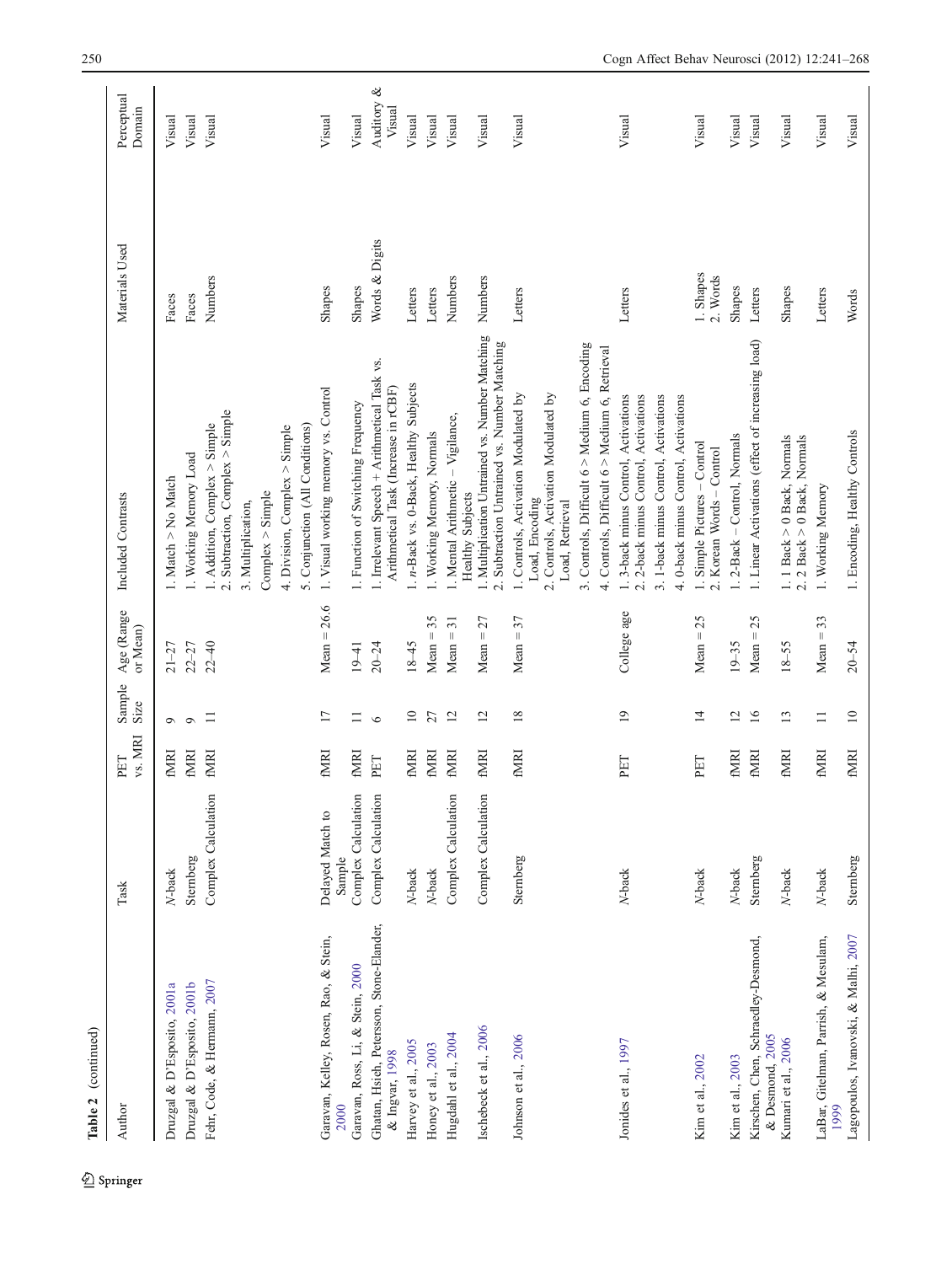| (continued)<br>Table 2                                         |                            |                |                 |                        |                                                                                                     |                                              |                      |
|----------------------------------------------------------------|----------------------------|----------------|-----------------|------------------------|-----------------------------------------------------------------------------------------------------|----------------------------------------------|----------------------|
| Author                                                         | Task                       | vs. MRI<br>PET | Sample<br>Size  | Age (Range<br>or Mean) | Included Contrasts                                                                                  | Materials Used                               | Perceptual<br>Domain |
|                                                                |                            |                |                 |                        | 2. Response, Healthy Controls                                                                       |                                              |                      |
| Druzgal, & D'Esposito, 2004<br>Landau, Schumacher, Garavan,    | Delayed Match to<br>Sample | <b>ININI</b>   | $\overline{10}$ | $22 - 27$              | 1. Encoding: Main Effect Only<br>2. Retrieval: Main Effect Only                                     | Faces                                        | Visual               |
| Lange et al., 2005                                             | Complex Calculation        | <b>EXI</b>     | $\overline{4}$  | $21 - 45$              | 1. mPASAT vs. Auditory Monitoring using                                                             | Numbers                                      | Auditory             |
| Lazeron, Rombouts, de Someville,<br>Barkhof, & Scheltens, 2003 | Complex Calculation        | <b>ININ</b>    | $\circ$         | $19 - 30$              | a random effects model, Controls<br>1. High (rapid math) vs. Low (slow<br>simple math)              | Numbers                                      | Visual               |
| Leung, Gore, & Goldman-Rakic, 2002                             | Delayed Match to<br>Sample | <b>ENINI</b>   | $\circ$         | $Mean = 28$            | 2. Main Task Effects<br>1. Late Delay                                                               | Shapes                                       | Visual               |
|                                                                |                            |                |                 |                        | 4. Interaction Between Task and Time<br>3. Time Effects                                             |                                              |                      |
| Linden et al., 2003                                            | Stemberg                   | <b>ININI</b>   | 12              | $24 - 31$              | 1. Encoding                                                                                         | Shapes                                       | Visual               |
| MacDonald & Carter, 2003                                       | N-back                     | <b>ENDI</b>    | 17              | 34<br>$Mean =$         | 1. Cue by Scan Interaction, Normals                                                                 | Letters                                      | Visual               |
| MacDonald et al., 2005                                         | N-back                     | <b>ENRI</b>    | 28              | $Mean = 25$            | 2. Long vs. Short Delay, Normals<br>1. Nontarget vs. Target, Normals                                | Letters                                      | Visual               |
| Manoach et al., 2000                                           | Delayed Match to<br>Sample | <b>ENRI</b>    | $\sigma$        | $28 - 49$              | 5 Targets WM vs. Arrows, Normals                                                                    | Numbers, Shapes                              | Visual               |
| Korvenoja, & Carlson, 2000<br>Martinkauppi, Rama, Aronen,      | N-back                     | <b>ENRI</b>    | $\overline{10}$ | $20 - 30$              | 3-Back vs. 1-Back<br>2-Back vs. 1-Back<br>$\overline{\mathcal{L}}$<br>$\overline{a}$                | Tones                                        | Auditory             |
| Matsuo et al., 2007                                            | N-back                     | <b>ENRI</b>    | 15              | $Mean = 38$            | 1. 1-back > 0-back, Normals<br>2. $2$ -back $> 0$ -back, Normals                                    | Numbers                                      | Visual               |
| Mayer et al., 2007                                             | Delayed Match to<br>Sample | <b>ENRI</b>    | $18\,$          | $20 - 44$              | 1. Working Memory Selective, WM Load                                                                | Shapes                                       | Visual               |
| Mendrek et al., 2005                                           | N-back                     | fMRI           | 12              | $Mean = 28$            | 1. Activations, 2-Back vs. 0-Back, Normals                                                          | Letters                                      | Visual               |
| Menon, Anagnoson, Mathalon, Glover,<br>& Pfefferbaum, 2001     | N-back                     | <b>ENDI</b>    | 13              | $37 - 49$              | 1. Average Group Activation For Controls                                                            | Numbers                                      | Auditory             |
| Monks et al., 2004                                             | N-back & Stemberg          | <b>ENRI</b>    | 12              | $Mean = 46$            | 1. 2-Back vs. Baseline, Controls<br>Sternberg, Controls<br>$\overline{\mathcal{N}}$                 | 2. Numbers<br>1. Letters                     | Visual               |
| Owen et al., 1998                                              | N-back                     | <b>ININ</b>    | $\circ$         | College age            | 2. Nonspatial Working Memory vs. Control<br>1. Spatial Working Memory vs. Control                   | 2. Pictures (Abstract Patterns)<br>1. Shapes | Visual               |
| Owen et al., 1999                                              | mg<br>N-back & Sequenci    | PET            | 5               | $44 - 55$              | Spatial Manipulation - Visuomotor Control<br>2. Spatial Span - Visuomotor Control<br>$\overline{a}$ | Shapes                                       | Visual               |
| Perlstein, Dixit, Carter, Noll, &<br>Cohen, 2003               | N-back                     | <b>ININI</b>   | 15              | $26 - 47$              | 2. AX-CPT Cue Type Main Effect<br>1. N-Back Load Main Effect                                        | Letters                                      | Visual               |
| Petit, Courtney, Ungerleider, & Haxby,<br>1998                 | Delayed Match to<br>Sample | <b>ENINI</b>   | $\overline{12}$ | $Mean = 28$            | 1. Spatial Working Memory<br>Face Working Memory<br>$\overline{\mathcal{L}}$                        | Faces                                        | Visual               |
| Petrides, Alivisatos, Meyer, & Evans,<br>1993                  | Complex Calculation        | PET            | $\overline{10}$ | $19 - 39$              | 2. Externally Ordered - Counting<br>Self-Ordered - Counting<br>$\vdots$                             | Numbers                                      | Auditory             |
| Pochon et al., 2001                                            | N-back & Sequencing        | <b>INNI</b>    | ${}^{\circ}$    | $20 - 25$              | 1. Visuospatial matching (MAT) vs. Control<br>(MAT CONT)                                            | Shapes                                       | Visual               |

 $\underline{\textcircled{\tiny 2}}$  Springer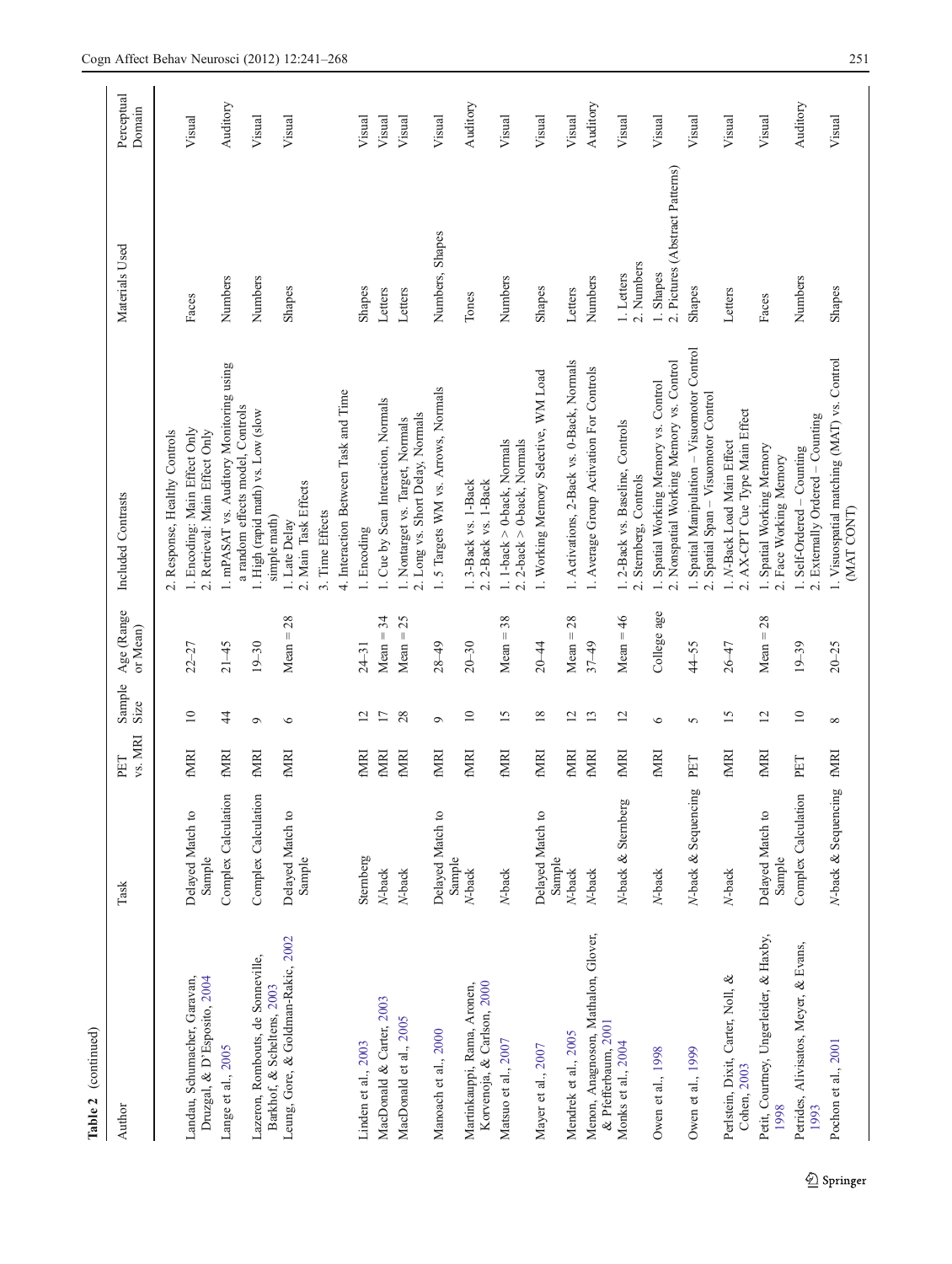| Table 2 (continued)                                      |                            |                |                 |                        |                                                                                                               |                                    |                      |
|----------------------------------------------------------|----------------------------|----------------|-----------------|------------------------|---------------------------------------------------------------------------------------------------------------|------------------------------------|----------------------|
| Author                                                   | Task                       | vs. MRI<br>PET | Sample<br>Size  | Age (Range<br>or Mean) | Included Contrasts                                                                                            | Materials Used                     | Perceptual<br>Domain |
|                                                          |                            |                |                 |                        | 2. Visuospatial reproduction (REP) vs.<br>Control (REP CONT)                                                  |                                    |                      |
| Ragland et al., 2002                                     | $N$ -back                  | <b>ININI</b>   | $\equiv$        | $21 - 53$              | Fractal 1-Back - 0-Back<br>1. Letter 1-Back - 0-Back<br>$\overline{\Omega}$                                   | 2. Shapes (Fractals)<br>1. Letters | Visual               |
|                                                          |                            |                |                 |                        | 3. Letter 2-Back - 0-Back                                                                                     | 3. Letters                         |                      |
|                                                          |                            |                |                 |                        | 4. Fractal 2-Back - 0-Back                                                                                    | 4. Shapes                          |                      |
|                                                          |                            |                |                 |                        | 5. Letter 2-Back - 1-Back                                                                                     | 5. Letters                         |                      |
|                                                          |                            |                |                 |                        | 6. Fractal 2-Back - 1-Back                                                                                    | 6. Shapes (Fractals)               |                      |
| Rowe, Toni, Josephs, Frackowiak, &<br>Passingham, 2000   | Delayed Match to<br>Sample | <b>ININI</b>   | $\circ$         | $24 - 34$              | Working Memory Maintenance<br>Selection from Memory<br>$\overline{\Omega}$                                    | Shapes                             | Visual               |
| Rypma, Prabhakaran, Desmond,<br>Glover, & Gabrieli, 1999 | Stemberg                   | <b>ININI</b>   | $\circ$         | $Mean = 25$            | 6-1 Contrast<br>3-1 Contrast<br>$\overline{\mathcal{N}}$                                                      | Letters                            | Visual               |
| Rypma, Prabhakaran, Desmond, &<br>Gabrieli, 2001         | Stemberg                   | fMRI           | 12              | $22 - 29$              | Sternberg, Load 6 vs. Load 1, Young<br>Subjects                                                               | Letters                            | Visual               |
| Sánchez-Cárrion et al., 2008                             | $N$ -back                  | <b>ININI</b>   | $\overline{1}$  | $Mean = 24$            | 3-back vs. 0-back, Normals<br>2-back vs. 0-back, Normals<br>$\overline{\mathcal{C}}$                          | Numbers                            | Visual               |
| Schumacher et al., 1996                                  | $N$ -back                  | PET            | $^{\circ}$      | Under age 60           | 1. Visual Memory - Control, Increases                                                                         | 1. Letters                         | 1. Visual            |
|                                                          |                            |                |                 |                        | 2. Auditory Memory - Control, Increases                                                                       | 2. Letters                         | 2. Auditory          |
| Sheridan, Hinshaw, & D'Esposito, 2007                    | Delayed Match to<br>Sample | <b>ININI</b>   | $\overline{10}$ | $12 - 17$              | 1. Encoding, High Load > Low Load, Normals                                                                    | Letters                            | Visual               |
| Smith, Jonides, & Koeppe, 1996                           | N-back & Stemberg          | PET            | 30              | College age            | Spatial 3-Back - Control<br>Verbal 3-Back - Control<br>$\overline{a}$<br>$\overline{\mathcal{N}}$             | 1. Letters<br>2. Letters           | Visual               |
|                                                          |                            |                |                 |                        | Verbal 2-Back - Control<br>$\ddot{\mathcal{S}}$                                                               | 3. Letters                         |                      |
|                                                          |                            |                |                 |                        | Verbal Memory - Control<br>4.                                                                                 | 4. Letters, Shapes                 |                      |
|                                                          |                            |                |                 |                        | Spatial Memory - Control<br>S.                                                                                | 5. Letters, Shapes                 |                      |
| Stern et al., 2000                                       | Delayed Match to<br>Sample | mri            | 5               | Missing                | Working Memory II vs. Control<br>Working Memory I vs. Control<br>$\overline{\mathcal{L}}$<br>$\overline{a}$   | Pictures (Abstract Patterns)       | Visual               |
|                                                          |                            |                |                 |                        | Working Memory I vs. Working Memory II<br>$\frac{1}{3}$                                                       |                                    |                      |
| van der Wee et al., 2003                                 | $N$ -back                  | <b>EXIMP</b>   | $\equiv$        | $Mean = 35$            | $1.1 + 2 + 3$ -Back vs. 0-Back, Normals                                                                       | Shapes                             | Visual               |
| Veltman, Rombouts, & Dolan, 2003                         | N-back & Stemberg          | <b>ININ</b>    | 22              | 23<br>$Mean =$         | Sternberg vs. Control<br>n-Back vs. Control<br>$\div$<br>$\overline{\mathcal{N}}$                             | Letters                            | Visual               |
| Volle et al., 2005                                       | Sequencing                 | <b>ININI</b>   | $\Box$          | $22 - 34$              | 1. MemG Delay One, 3 Square vs. 1 Square<br>MemG Delay One, 5 Square vs. 3 Square<br>$\overline{\mathcal{N}}$ | Shapes                             | Visual               |
|                                                          |                            |                |                 |                        | 3. MemG Delay Two vs. VisG Delay Two                                                                          |                                    |                      |
| Walter, Wolf, Spitzer, & Vasic, 2007                     | Stemberg                   | mri            | $\overline{17}$ | $Mean = 31$            | 2. Load $2 >$ Simple Reaction, Normals<br>1. Load 1 > Simple Reaction, Normals                                | Letters                            | Visual               |
|                                                          |                            |                |                 |                        | 3. Load 3 > Simple Reaction, Normals                                                                          |                                    |                      |
| Yoo et al., 2005                                         | N-back                     | <b>ENRI</b>    | $\overline{10}$ | $20 - 30$              | 1. Working Memory, Normals                                                                                    | Faces, Abstract Patterns           | Visual               |

 $\underline{\textcircled{\tiny 2}}$  Springer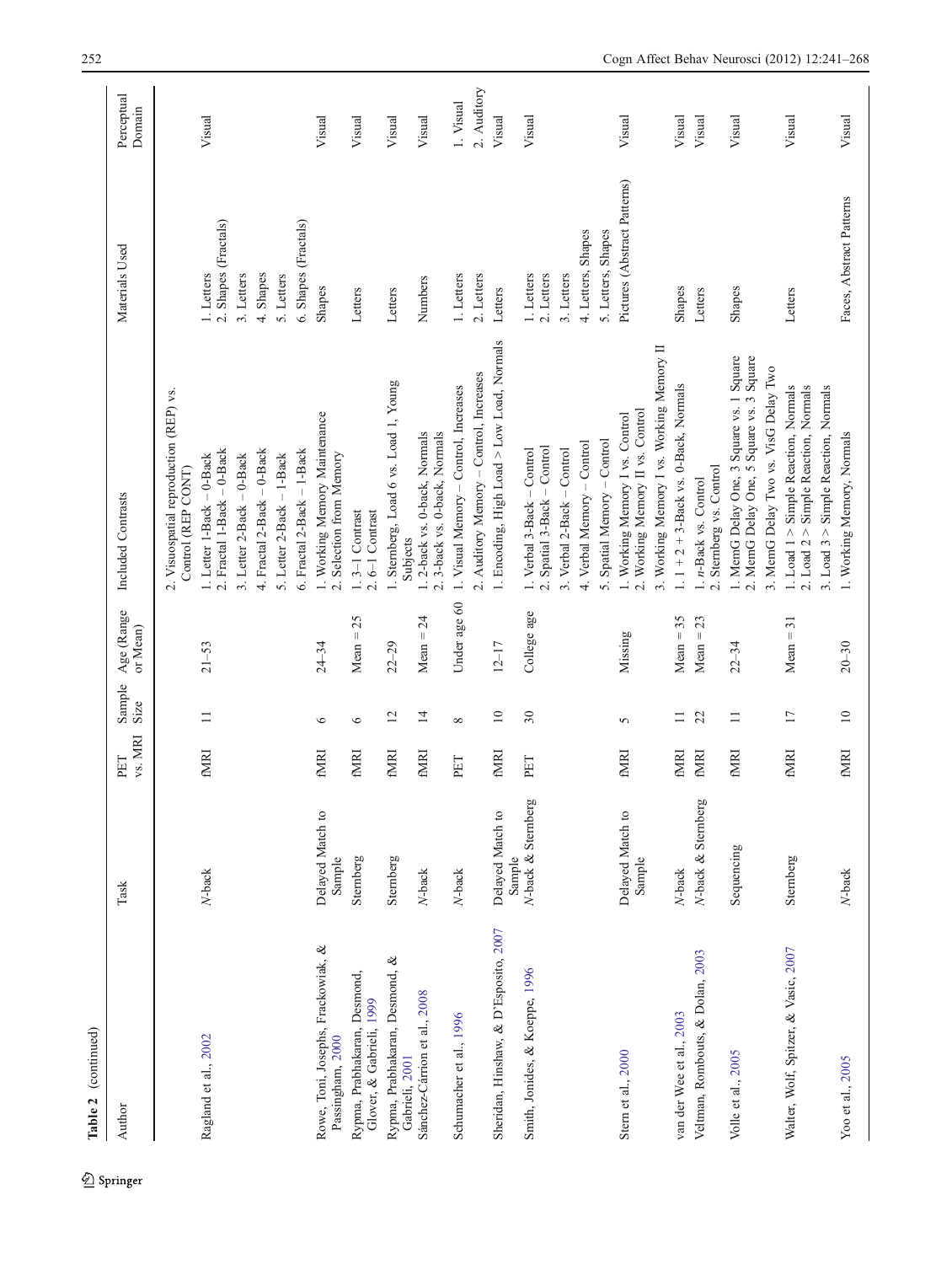| Table 2 (continued)                                             |                               |                |                     |                                            |                                                                                                            |                               |                      |
|-----------------------------------------------------------------|-------------------------------|----------------|---------------------|--------------------------------------------|------------------------------------------------------------------------------------------------------------|-------------------------------|----------------------|
| Author                                                          | Task                          | vs. MRI<br>PET | Sample<br>Size      | Age (Range<br>or Mean)                     | Included Contrasts                                                                                         | Materials Used                | Perceptual<br>Domain |
| Zurowski et al., 2002<br>Zago et al., 2001<br><b>INITIATION</b> | Complex Calculation<br>N-back | PET<br>PET     | $\circ$<br>$\infty$ | $Mean = 27$<br>$\overline{21}$<br>$Mean =$ | 1. Compute (complex math) vs. Read<br>1. Main Effect of Working Memory                                     | Numbers<br>Syllables          | Visual<br>Visual     |
| Audenaert et al., 2000                                          | Word Generation               | <b>EMRI</b>    | $\overline{c}$      | $19 - 28$                                  | 2. Category Fluency vs. Control<br>1. Letter Fluency vs. Control                                           | 1. Letters, Words<br>2. Words | Auditory             |
| Basho, Palmer, Rubio, Wulfeck, &<br>Muller, 2007                | Word Generation               | <b>ININI</b>   | 12                  | $21 - 37$                                  | 1. Factor-Specific Effects for Overt                                                                       | Words                         | Auditory,<br>Visual  |
| Crosson et al., 1999                                            | Word Generation               | <b>ENINI</b>   | 17                  | $28 - 32$                                  | 1. Emotionally Neutral words - Repetition                                                                  | Words                         | Auditory             |
| Frith, Friston, Liddle, & Frackowiak,<br>1991                   | Word Generation               | PET            | $\circ$             | $25 - 45$                                  | 1. Fixed Words, Generate - Random Words,<br>Repeat                                                         | Words                         | Auditory             |
| Fu et al., 2002                                                 | Word Generation               | <b>ENIME</b>   | $\Box$              | $30\,$<br>$Mean =$                         | 2. Difficult Letter Fluency vs. Repetition<br>1. Easy Letter Fluency vs. Repetition                        | Letters                       | Visual               |
| Klein, Milner, Zatorre, Meyer, &<br>Evans, 1995                 | Word Generation               | PET            | 12                  | $Mean = 22$                                | 1. L1 Synonym Generation - L1 Word<br>Repeating                                                            | Words                         | Auditory             |
| Klein, Milner, Zatorre, Zhao, &<br>Nikelski, 1999               | Word Generation               | PET            | 13                  | $18 - 28$                                  | 1. Verb Generation minus Word Repetition<br>(Chinese words)                                                | Words                         | Auditory             |
| Petersen, Fox, Posner, Mintun, &<br>Raichle, 1988               | Word Generation               | PET            | $\overline{17}$     | Under age 40                               | 2. Generate Words - Repeat Words, Auditory<br>1. Generate Words - Repeat Words, Visual                     | Words                         |                      |
| Petersen, Fox, Posner, Mintun, &<br>Raichle, 1989               | Word Generation               | PET            | $\overline{ }$      | $18 - 49$                                  | 1. Generate Verbs, Visual vs. Repeat Words,<br>Visual                                                      | Words                         | 1. Visual            |
|                                                                 |                               |                |                     |                                            | 2. Generate Verbs, Auditory vs. Repeat<br>Words, Auditory                                                  |                               | 2. Auditory          |
| <b>PLANNING</b>                                                 |                               |                |                     |                                            |                                                                                                            |                               |                      |
| Fincham, Carter, van Veen, Stenger,<br>& Anderson, 2002         | Tower Test                    | <b>ENRI</b>    | ${}^{\circ}$        | $18 - 32$                                  | 1. Planning (Tower vs. control)                                                                            | Numbers                       | Visual               |
| P. B. Fitzgerald et al., 2008                                   | <b>Tower Test</b>             | <b>ENDED</b>   | 13                  | $Mean = 35$                                | 1. Regions Correlated with Reaction Time<br>During TOL Task in Controls                                    | Shapes                        | Visual               |
| Ghatan et al., 1995                                             | Maze Task                     | PET            | $\infty$            | $41 - 59$                                  | 1. Perceptual Maze vs. Motor Control,<br>Increase in rCBF                                                  | Shapes                        | Visual               |
| van den Heuvel et al., 2005                                     | Tower Test                    | fmri           | 22                  | $Mean = 30$                                | 1. Planning (Tower) vs. Counting, Normals<br>2. Increases Correlating With Increased<br>Task Load, Normals | Shapes                        | Visual               |
| <b>VIGILANCE</b>                                                |                               |                |                     |                                            |                                                                                                            |                               |                      |
| Gur et al., 2007                                                | Oddball                       | <b>ENRI</b>    | 36                  | $18 - 48$                                  | 1. Target Green Circles > Standard Red Circles                                                             | Shapes                        | Visual               |
| Laurens, Kiehl, Ngan, & Liddle, 2005                            | Oddball                       | <b>EXIME</b>   | 28                  | $Mean = 28$                                | 1. Novel Stimuli vs. Nontarget Stimuli, Controls                                                           | Tones                         | Auditory             |
|                                                                 |                               |                |                     |                                            |                                                                                                            |                               |                      |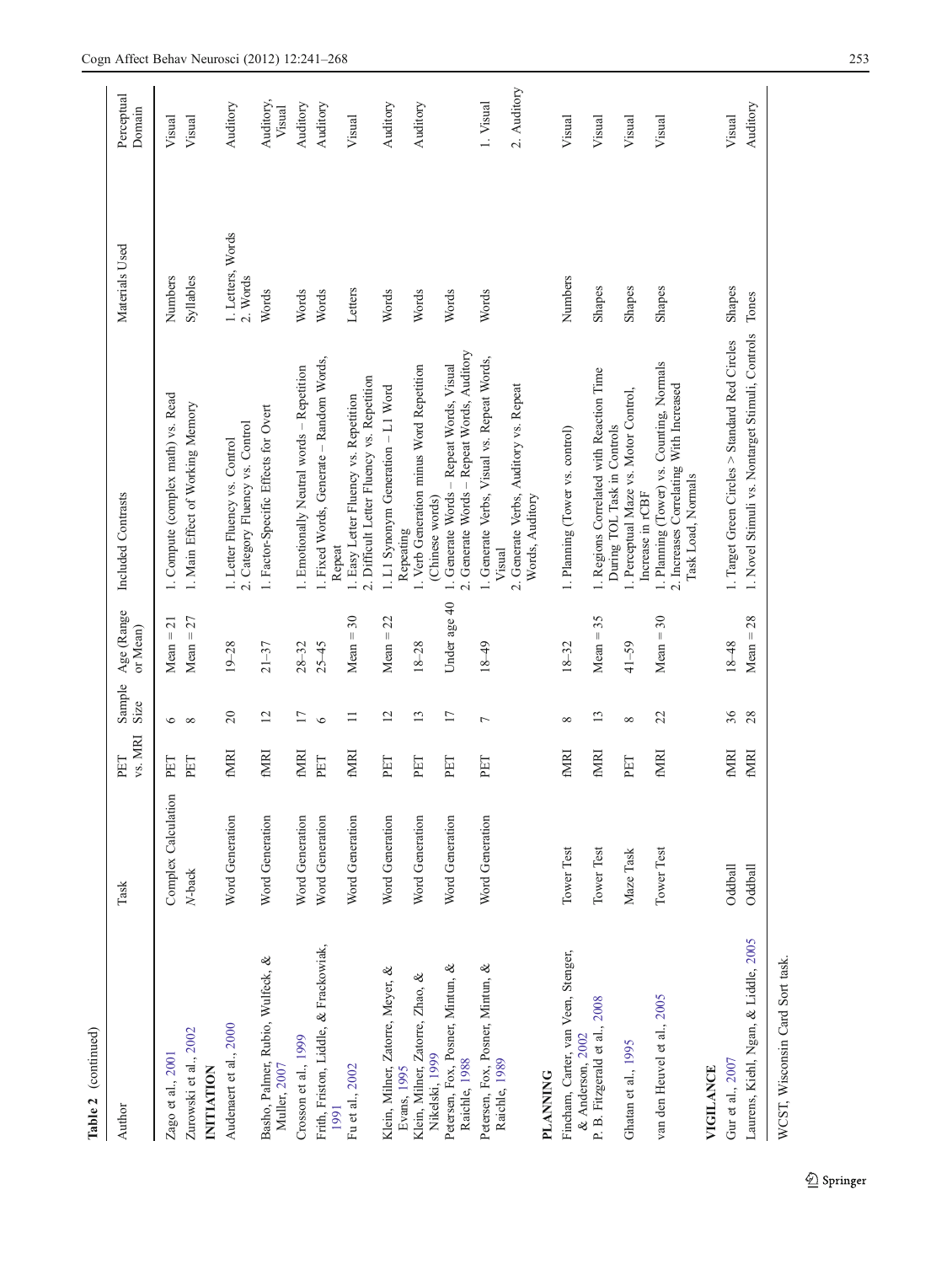<span id="page-13-0"></span>

Fig. 1 Global analysis of executive function in 193 studies of healthy adults, showing brain regions with significant activation across all executive function domains (red) and the areas of conjunction (green)

across the three domains for which data from more than nine studies were available (flexibility, inhibition, and working memory).

activation was also observed in prefrontal (BAs 6, 10), occipital (BA 19), temporal (BAs 13, 37), and subcortical (thalamus, caudate, putamen, cerebellar declive) regions.

Other domains Domain-specific analyses for the planning and vigilance domains were not possible, due to the small number of studies available for inclusion within the ALE analysis (four and two studies, respectively). Although the number of studies for the initiation domain was also small  $(n = 9)$ , the results are presented here as a preliminary analysis of site-specific activation within this domain. In contrast to the pattern of frontal– parietal activation observed in the other three domains, initiation tasks were associated with a pattern of activation primarily in frontal regions, including the DLPFC (BA 46), middle (BA 10) and inferior (BA 47) frontal, anterior cingulate (BA 32), and motor (BA 6) regions, with no observed activation in parietal regions (see Fig. [2,](#page-15-0) Table [7\)](#page-19-0). Activation was also observed in the superior (BA 21) and middle (BA 22) temporal, occipital (BA 17), and subcortical (putamen, caudate, cerebellar declive and culmen) regions, in a manner similar to other executive domains.

#### Discussion

Using a meta-analytic approach, we examined 193 neuroimaging studies of tasks divided according to classic executive function domains, creating the largest sample of healthy adults to date. We sought to provide evidence that discrete executive functions (initiation, inhibition, working memory, flexibility, planning, and vigilance) are supported by a shared, superordinate network that has been previously associated with cognitive control. Results of the combined analysis across domains showed that executive functions are indeed associated with increased activity in this common cognitive control network (Bellebaum & Daum, [2007;](#page-20-0) Botvinick et al., [2001](#page-20-0); Carter et al., [1999;](#page-21-0) Cohen et al., [2000](#page-21-0); D'Esposito & Postle, [2002;](#page-21-0) Yarkoni et al., [2005](#page-27-0)), which includes the DLPFC (BAs 9, 46), frontopolar cortex (BA 10), orbitofrontal cortex (BA 11), and anterior cingulate (BA 32). Additional concurrent regions of activation included the superior and inferior parietal (BAs 7, 40), occipital (BA 19), and temporal (BAs 13, 22, 37) cortex, as well as subcortical areas including the caudate, putamen, thalamus, and cerebellum. These conclusions were further supported by a conjunction analysis across the three domains in which data from more than nine studies were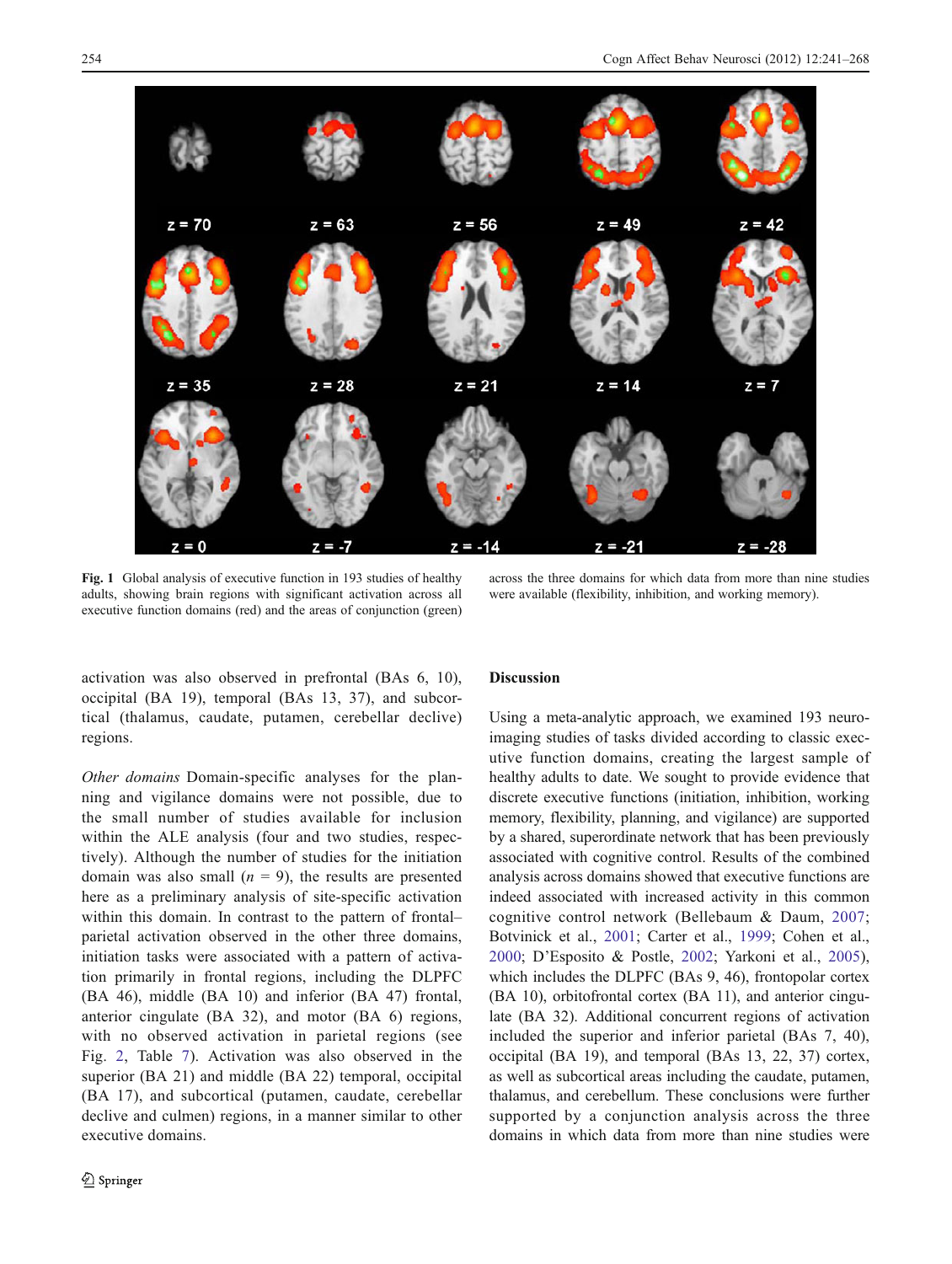<span id="page-14-0"></span>Table 3 Brain regions (Brodmann areas in parentheses) with significant activation within healthy adults from (a) a combined meta-analysis across all six executive function domains and (b) a conjunction meta-analysis for domains with more than nine included studies (flexibility, inhibition, and working memory)

|                                               |                        | Maxima           |                |                  |
|-----------------------------------------------|------------------------|------------------|----------------|------------------|
| Brain Region (BA)                             | Volume $\text{(mm}^3)$ | $\boldsymbol{x}$ | у              | $\boldsymbol{z}$ |
| (a) Combined Across All Six Domains           |                        |                  |                |                  |
| Right Middle Frontal Gyrus (9)                | 20,048                 | 40               | 30             | 28               |
| Right Insula (13)                             |                        | 32               | 18             | $\overline{4}$   |
| Right Middle Frontal Gyrus (10)               |                        | 32               | 48             | 14               |
| Right Inferior Parietal Lobule (40)           | 12,328                 | 38               | $-50$          | 42               |
| Right Superior Parietal Lobule (7)            |                        | 32               | $-60$          | 42               |
| Right Cuneus (19)                             |                        | 28               | $-76$          | 28               |
| Left Superior Parietal Lobule (7)             | 11,200                 | $-28$            | $-60$          | 44               |
| Right Precuneus (7)                           |                        | 8                | $-68$          | 46               |
| Left Precuneus (7)                            |                        | $-6$             | $-62$          | 44               |
| Left Superior Frontal Gyrus (6)               | 9,112                  | $-2$             | 6              | 50               |
| Left Insula (13)                              | 6,744                  | $-32$            | 18             | 6                |
| Left Cerebellar Declive                       | 4,592                  | $-34$            | $-62$          | $-20$            |
| Left Fusiform Gyrus (37)                      |                        | $-46$            | $-50$          | $-12$            |
| Left Middle Frontal Gyrus (10)                | 3,608                  | $-36$            | 44             | 18               |
| Right Frontal Lobe Subgyral (6)               | 3,032                  | 26               | $-2$           | 54               |
| Right Caudate Body                            | 2,984                  | 16               | 2              | 12               |
| <b>Right Thalamus</b>                         |                        | 12               | $-8$           | 14               |
| <b>Right Thalamus</b>                         |                        | 6                | $-16$          | 2                |
| Left Inferior Frontal Gyrus (9)               | 2,776                  | $-42$            | $\overline{4}$ | 30               |
| Left Middle Frontal Gyrus (9)                 | 2,480                  | $-40$            | 26             | 28               |
| Right Cerebellar Culmen                       | 2,352                  | 32               | $-60$          | $-24$            |
| Left Middle Frontal Gyrus (6)                 | 1,936                  | $-28$            | $-4$           | 50               |
| Right Temporal Lobe Subgyral (37)             | 1,912                  | 46               | $-52$          | $-6$             |
| Right Middle Temporal Gyrus (22)              |                        | 50               | $-42$          | 2                |
| Right Inferior Frontal Gyrus (9)              | 1,080                  | 44               | 6              | 32               |
| Left Lentiform Nucleus Putamen                | 1,016                  | $-20$            | 8              | $\overline{4}$   |
| Left Inferior Parietal Lobule (40)            | 864                    | $-38$            | $-52$          | 40               |
| Right Caudate Head                            | 808                    | 14               | 10             | $\overline{4}$   |
| Right Cingulate Gyrus (32)                    | 704                    | $\overline{c}$   | 16             | 40               |
| Left Thalamus                                 | 296                    | $-2$             | $-20$          | 10               |
| Right Middle Frontal Gyrus (11)               | 224                    | 26               | 42             | $-10$            |
| Left Fusiform Gyrus (19)                      | 128                    | $-28$            | $-80$          | $-12$            |
| Left Lentiform Nucleus Putamen                | 128                    | $-18$            | $-2$           | 12               |
| (b) Conjunction Analysis                      |                        |                  |                |                  |
| (Flexibility, Inhibition, and Working Memory) |                        |                  |                |                  |
| Left Superior Parietal Lobule (7)             | 1,896                  | $-26$            | $-64$          | 40               |
| Left Inferior Frontal Gyrus (9)               | 1,880                  | $-38$            | 6              | 28               |
| Left Middle Frontal Gyrus (9)                 |                        | $-48$            | 6              | 36               |
| Left Middle Frontal Gyrus (9)                 |                        | $-46$            | 14             | 28               |
| Left Middle Frontal Gyrus (9)                 |                        | $-42$            | $22\,$         | 28               |
| Right Inferior Parietal Lobule (39)           | 856                    | 34               | $-62$          | 40               |
| Right Precuneus (19)                          |                        | 30               | $-66$          | 44               |
| Right Middle Frontal Gyrus (6)                | 576                    | 34               | 8              | 42               |
| Right Precentral Gyrus (9)                    |                        | 40               | $\,$ 8 $\,$    | 36               |
| Left Inferior Parietal Lobule (40)            | 568                    | $-38$            | $-52$          | 44               |
| Left Superior Frontal Gyrus (6)               | 528                    | $-8\,$           | 10             | 48               |
| Left Cingulate Gyrus (32)                     |                        | $-6$             | 18             | 42               |
| Right Middle Frontal Gyrus (46)               | 432                    | 40               | $26\,$         | 22               |
|                                               |                        |                  |                |                  |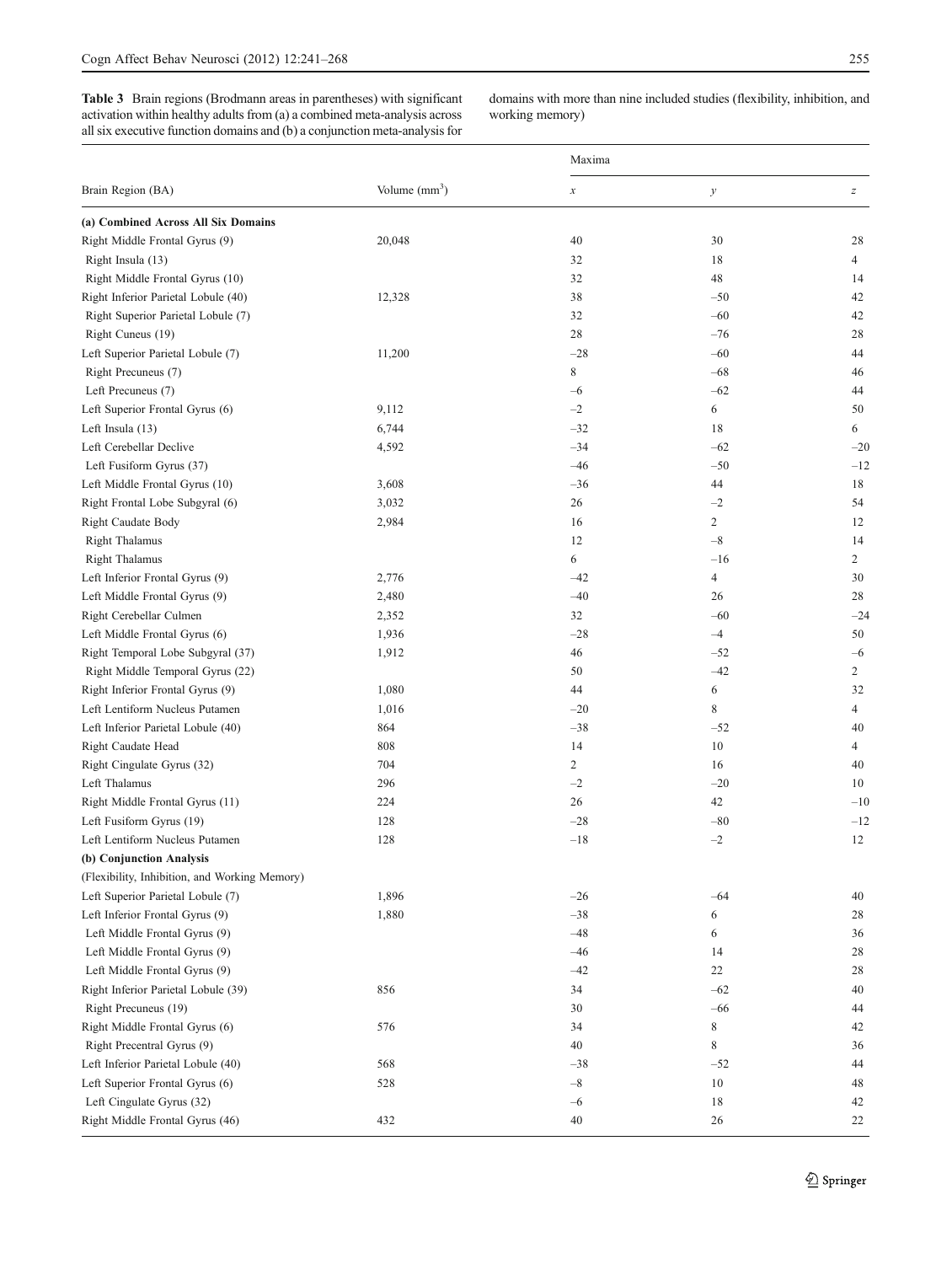<span id="page-15-0"></span>

Fig. 2 Domain-specific analysis showing patterns of common and distinct activation across the working memory (red; 78 studies), inhibition (green; 79 studies), flexibility (blue; 21 studies), and initiation (yellow; 9 studies) domains

available (flexibility, inhibition, and working memory), which revealed a similar pattern of common activation in cognitivecontrol-related frontal and parietal regions. Although the present analysis did not directly examine the functional connectivity of these brain regions during each task, previous studies of cognitive control (Fornito et al., [2011](#page-22-0); Yoon et al., [2008\)](#page-27-0) have consistently shown task-related increases in functional connectivity between the DLPFC and the network of brain regions shown here.

These results provide additional evidence that a superordinate cognitive control network supports executive functions across a range of "domains" previously considered to be distinct, including flexibility, working memory, initiation, and inhibition. As proposed by Miller and Cohen [\(2001](#page-25-0)), it has been common to stress the distributed nature of the network that supports cognitive control functions, as well as the unique functional contributions by specific regions within the network. Within this framework, elements of the network may be differentially engaged, depending on the task demands. For example, previous studies (Spreng, Stevens, Chamberlain, Gilmore, & Schacter, [2010](#page-26-0); Vincent, Kahn, Snyder, Raichle, & Buckner, [2008](#page-27-0)) have shown that the frontoparietal control network is engaged across multiple goal-directed activities, flexibly engaging the default-mode network to support autobiographical planning, or engaging the dorsal attention network to support visual spatial planning. Similarly, demands for specific goal- or task-contextrelated activity may be associated with stronger engagement of the PFC, and demands for maintaining information over longer periods of time may lead to more sustained network activity (Dosenbach et al., [2006;](#page-22-0) Yarkoni, Barch, Gray, Conturo, & Braver, [2009](#page-27-0)). Its connectivity with sensory and motor regions, including the cerebellum, allows the DLPFC to play a central role in the maintenance of the rules for action, as well as response selection and inhibition (Asaad, Rainer, & Miller, [2000;](#page-20-0) Bellebaum & Daum, [2007](#page-20-0); Watanabe, [1990,](#page-27-0) [1992\)](#page-27-0). The ACC and related medial frontal regions are considered to support cognitive control by detecting conditions, such as processing conflicts, that indicate the demand for control, which then leads to the engagement of the DLPFC (Egner & Hirsch, [2005](#page-22-0); Kerns et al., [2005;](#page-23-0) MacDonald, Cohen, Stenger, & Carter, [2000\)](#page-24-0). Furthermore, parietal activation is considered to provide the DLPFC with information on stimulus salience and learned stimulus–response pairings, while the DLPFC is thought to support its ability to shift attentional focus according to the demands of the task at hand (Bunge, Hazeltine, Scanlon, Rosen, & Gabrieli, [2002;](#page-21-0) Bunge, Kahn, Wallis, Miller, & Wagner, [2003](#page-21-0); Miller & Cohen, [2001](#page-25-0); Posner & Petersen, [1990](#page-26-0)).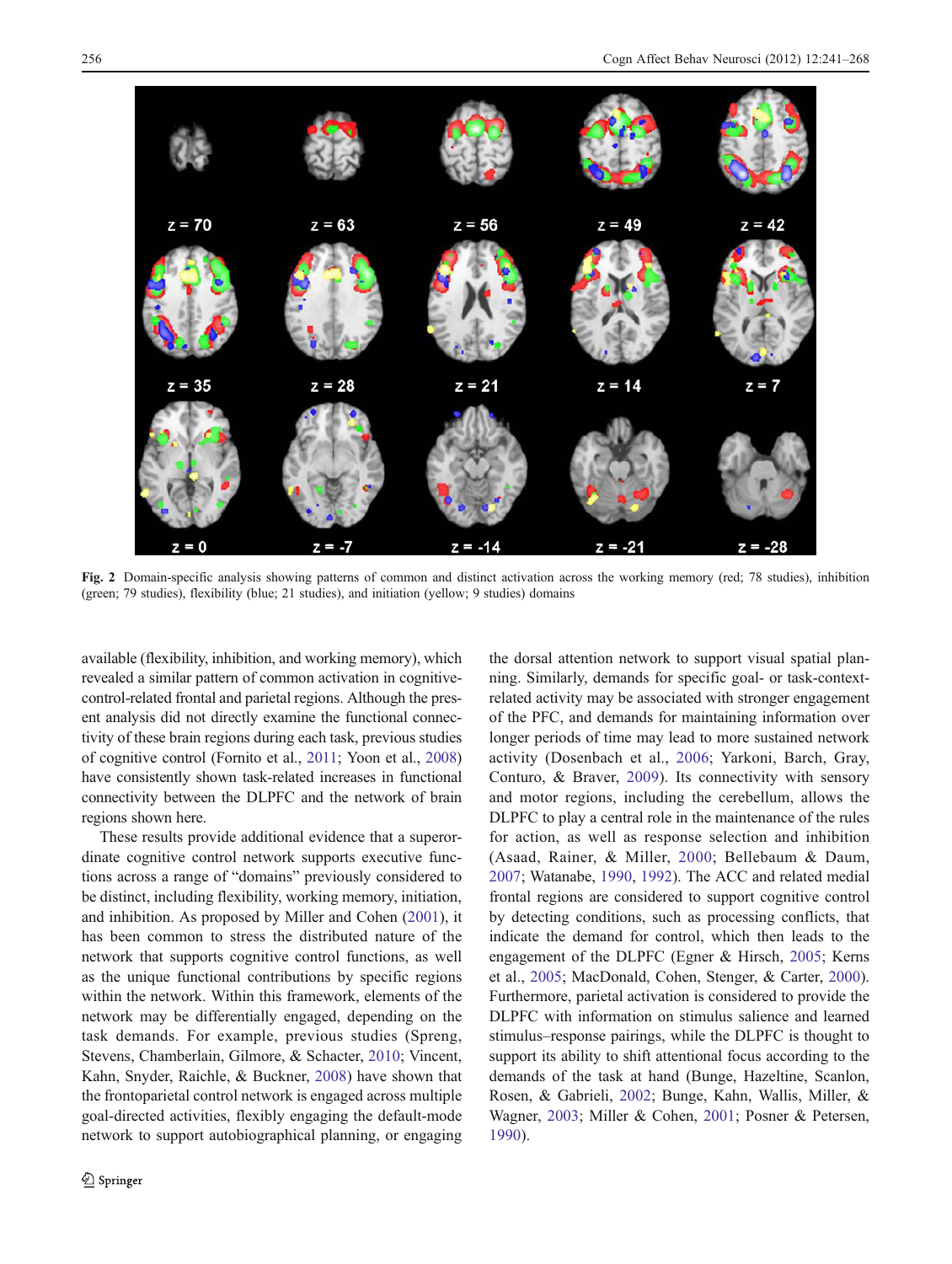#### <span id="page-16-0"></span>Table 4 Brain regions (Brodmann areas in parentheses) with significant activation within healthy adults for tasks within the flexibility domain

|                                    |                        | Maxima              |                  |                  |
|------------------------------------|------------------------|---------------------|------------------|------------------|
| Brain Region (BA)                  | Volume $\text{(mm}^3)$ | $\boldsymbol{\chi}$ | $\mathcal Y$     | $\boldsymbol{z}$ |
| Left Inferior Frontal Gyrus (9)    | 6,472                  | $-38$               | 6                | 28               |
| Left Middle Frontal Gyrus (46)     |                        | $-46$               | 18               | 24               |
| Left Middle Frontal Gyrus (9)      |                        | $-50$               | 6                | 36               |
| Left Middle Frontal Gyrus (46)     |                        | $-42$               | 26               | 16               |
| Left Superior Parietal Lobule (7)  | 6,328                  | $-26$               | $-62$            | 44               |
| Left Inferior Parietal Lobule (40) |                        | $-36$               | $-54$            | 42               |
| Left Precuneus (19)                |                        | $-26$               | $-78$            | 32               |
| Right Precuneus (19)               | 2,648                  | 32                  | $-64$            | 42               |
| Right Middle Frontal Gyrus (6)     | 1,176                  | 34                  | 8                | 44               |
| Right Precentral Gyrus (9)         |                        | 40                  | 8                | 36               |
| Right Inferior Frontal Gyrus (9)   |                        | 40                  | 10               | 24               |
| Right Middle Frontal Gyrus (46)    | 856                    | 40                  | 26               | 22               |
| Right Middle Frontal Gyrus (9)     |                        | 28                  | 24               | 30               |
| Left Superior Frontal Gyrus (6)    | 688                    | $-8$                | 10               | 48               |
| Left Cingulate Gyrus (32)          |                        | $-6$                | 18               | 42               |
| Right Cingulate Gyrus (24)         | 584                    | 4                   | $-8$             | 44               |
| Right Medial Frontal Gyrus (6)     |                        | 6                   | $\mathbf{0}$     | 48               |
| Left Fusiform Gyrus (19)           | 544                    | $-38$               | $-68$            | $-14$            |
| Left Cerebellar Declive            |                        | $-38$               | $-68$            | $-18$            |
| Left Cuneus (17)                   | 544                    | $-10$               | $-92$            | $8\,$            |
| Left Middle Frontal Gyrus (10)     | 464                    | $-32$               | 52               | 10               |
| Right Middle Frontal Gyrus (11)    | 408                    | 22                  | 46               | $-12$            |
| Right Middle Frontal Gyrus (10)    |                        | 28                  | 50               | $-8$             |
| Left Middle Frontal Gyrus (11)     | 408                    | $-26$               | 48               | $-12$            |
| Left Inferior Occipital Gyrus (18) | 368                    | $-32$               | $-82$            | $-2$             |
| Right Insula (13)                  | 344                    | 32                  | 18               | $8\,$            |
| Left Cerebellar Declive            | 328                    | $-20$               | $-78$            | $-16$            |
| Left Cingulate Gyrus (32)          | 296                    | $\boldsymbol{0}$    | 26               | 36               |
| Right Lentiform Nucleus Putamen    | 272                    | 20                  | $\boldsymbol{0}$ | 14               |
| Right Caudate Body                 |                        | 10                  | 4                | 16               |
| Left Postcentral Gyrus (2)         | 240                    | $-42$               | $-24$            | 30               |
| Right Cerebellar Declive           | 208                    | 12                  | $-78$            | $-14$            |
| Right Medial Frontal Gyrus (6)     | $208\,$                | $18\,$              | $-10\,$          | 52               |
| Right Cuneus (18)                  | 152                    | 24                  | $-76$            | 16               |
| Right Precuneus (31)               |                        | $22\,$              | $-70$            | 24               |
| Left Middle Occipital Gyrus (18)   | 144                    | $-18$               | $-86$            | 16               |
| Left Lingual Gyrus (18)            | 136                    | $-4$                | $-90$            | $-8$             |
| Right Temporal Lobe Sub-Gyral (37) | 104                    | 50                  | $-48$            | $-10$            |
| Left Paracentral Lobule (6)        | 104                    | $-6$                | $-24$            | 52               |

Within the cognitive control network, it is likely that network-level subdivisions also exist and may be differentially engaged in the same manner. For example, Dosenbach, Fair, Cohen, Schlaggar, and Petersen ([2008\)](#page-22-0) proposed discrete circuits within this broader network that support task-sustained versus transient aspects of control, and that these networks may be differentially engaged across different forms of executive functions. Similarly, Braver, Paxton, Locke, and Barch ([2009](#page-20-0)) emphasized that cognitive control has proactive and reactive elements. Proactive control may also depend more on sustained activity in the cognitive control network and, to the degree that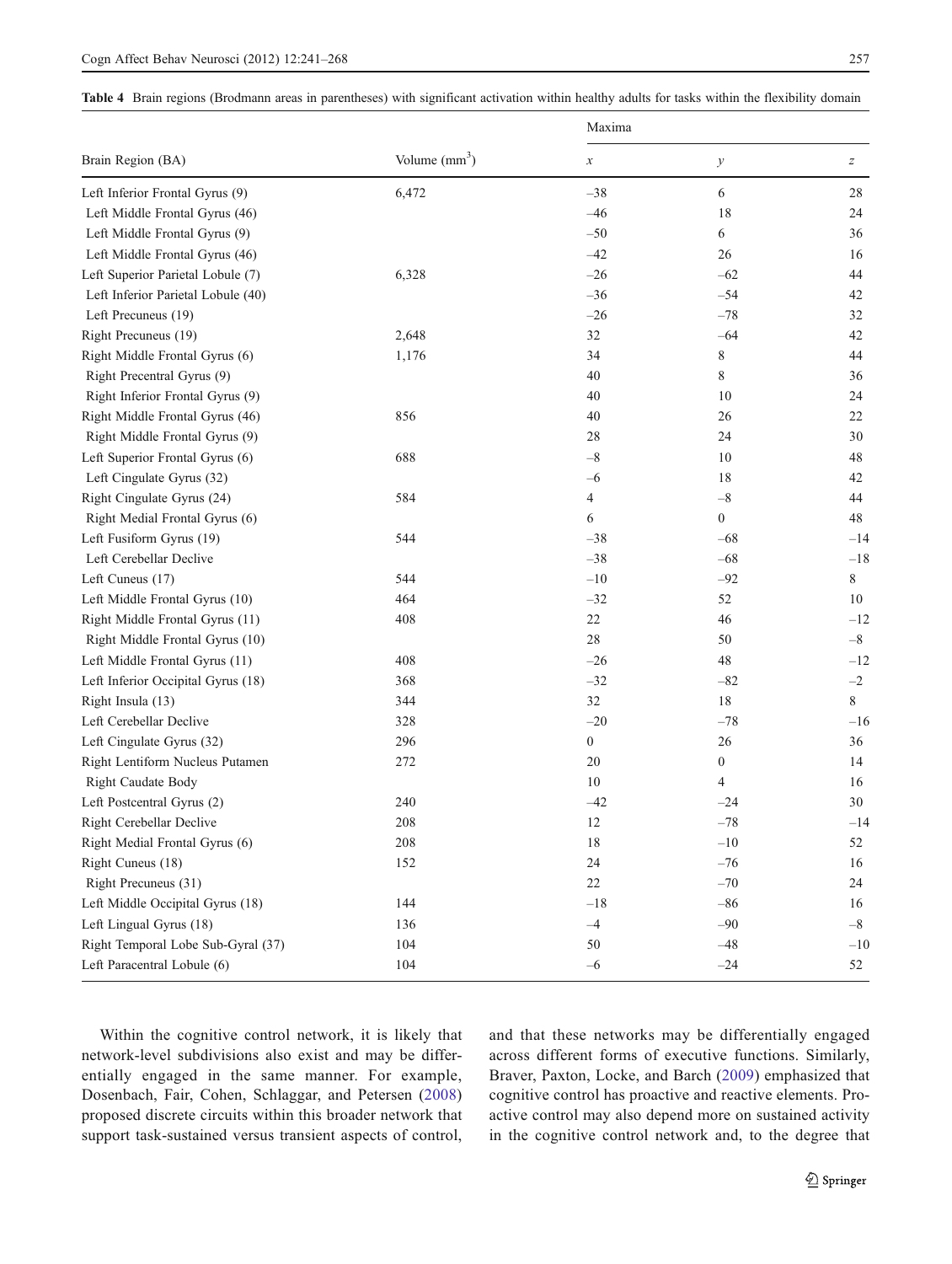## <span id="page-17-0"></span>Table 5 Brain regions (Brodmann areas in parentheses) with significant activation within healthy adults for tasks within the inhibition domain

| Brain Region (BA)                   | Volume $\text{(mm}^3)$ | Maxima              |              |                  |
|-------------------------------------|------------------------|---------------------|--------------|------------------|
|                                     |                        | $\boldsymbol{\chi}$ | $\mathcal Y$ | $\boldsymbol{z}$ |
| Right Middle Frontal Gyrus (9)      | 20,464                 | 46                  | 20           | 28               |
| Right Middle Frontal Gyrus (46)     |                        | 40                  | 32           | 24               |
| Right Middle Frontal Gyrus (9)      |                        | 38                  | 28           | 32               |
| Right Inferior Frontal Gyrus (9)    |                        | 46                  | 6            | 32               |
| Right Precentral Gyrus (9)          |                        | 38                  | 6            | 38               |
| Right Claustrum                     |                        | 32                  | 16           | $\overline{2}$   |
| Right Inferior Frontal Gyrus (47)   |                        | 34                  | 26           | $\boldsymbol{0}$ |
| Right Precentral Gyrus (44)         |                        | 50                  | 10           | 8                |
| Right Lentiform Nucleus Putamen     |                        | 16                  | 2            | 10               |
| Right Lentiform Nucleus Putamen     |                        | 16                  | 8            | $\overline{c}$   |
| Left Medial Frontal Gyrus (6)       | 15,872                 | $\boldsymbol{0}$    | $-2$         | 56               |
| Left Medial Frontal Gyrus (32)      |                        | $\boldsymbol{0}$    | 10           | 46               |
| Left Precentral Gyrus (9)           | 13,368                 | $-42$               | 4            | 32               |
| Left Middle Frontal Gyrus (6)       |                        | $-28$               | $-4$         | 50               |
| Left Middle Frontal Gyrus (9)       |                        | $-40$               | 28           | 32               |
| Left Insula (13)                    |                        | $-36$               | 12           | $\overline{4}$   |
| Left Middle Frontal Gyrus (46)      |                        | $-38$               | 30           | 12               |
| Right Inferior Parietal Lobule (40) | 8,720                  | 38                  | $-48$        | 46               |
| Right Precuneus (7)                 |                        | 18                  | $-68$        | 42               |
| Right Supramarginal Gyrus (40)      |                        | 48                  | $-44$        | 34               |
| Right Cuneus (7)                    |                        | 20                  | $-74$        | 32               |
| Right Cuneus (19)                   |                        | 28                  | $-76$        | 26               |
| Right Angular Gyrus (39)            |                        | 34                  | $-60$        | 38               |
| Right Superior Temporal Gyrus (13)  |                        | 52                  | $-44$        | $20\,$           |
| Left Precuneus (19)                 | 4,160                  | $-28$               | $-62$        | 38               |
| Left Precuneus (7)                  |                        | $-20$               | $-70$        | 42               |
| Left Precuneus (7)                  |                        | $-18$               | $-64$        | 48               |
| Left Precuneus (7)                  |                        | $-12$               | $-72$        | 34               |
| Right Middle Frontal Gyrus (6)      | 3,056                  | 24                  | $-6$         | 52               |
| Left Inferior Parietal Lobule (40)  | 2,408                  | $-44$               | $-44$        | 40               |
| Left Lentiform Nucleus Putamen      | 912                    | $-18$               | 8            | 4                |
| Left Caudate Body                   |                        | $-16$               | 2            | 14               |
| Left Thalamus Mammillary Body       | 520                    | $-12$               | $-20$        | $\mathbf{0}$     |
| <b>Right Thalamus</b>               | 456                    | 12                  | $-10$        | 14               |
| Right Superior Frontal Gyrus (10)   | 376                    | 34                  | 50           | 20               |
| Right Middle Frontal Gyrus (10)     |                        | 30                  | 42           | 18               |
| Right Inferior Frontal Gyrus (10)   | 304                    | 38                  | 46           | $\overline{4}$   |
| Right Inferior Occipital Gyrus (19) | 232                    | 40                  | $-72$        | $\mathbf{0}$     |
| Left Inferior Occipital Gyrus (19)  | 216                    | $-38$               | $-74$        | $\mathbf{0}$     |
| Right Lingual Gyrus (18)            | 200                    | 10                  | $-82$        | -4               |
| Left Parahippocampal Gyrus (19)     | 192                    | $-18$               | $-52$        | $-6$             |
| <b>Right Thalamus</b>               | 176                    | 6                   | $-18$        | $\overline{0}$   |
| Left Cerebellar Declive             | 160                    | $-34$               | $-62$        | $-20$            |
| Left Middle Frontal Gyrus (10)      | 160                    | $-34$               | 46           | 18               |
| Right Superior Frontal Gyrus (9)    | 160                    | 22                  | 40           | 34               |
|                                     |                        |                     |              |                  |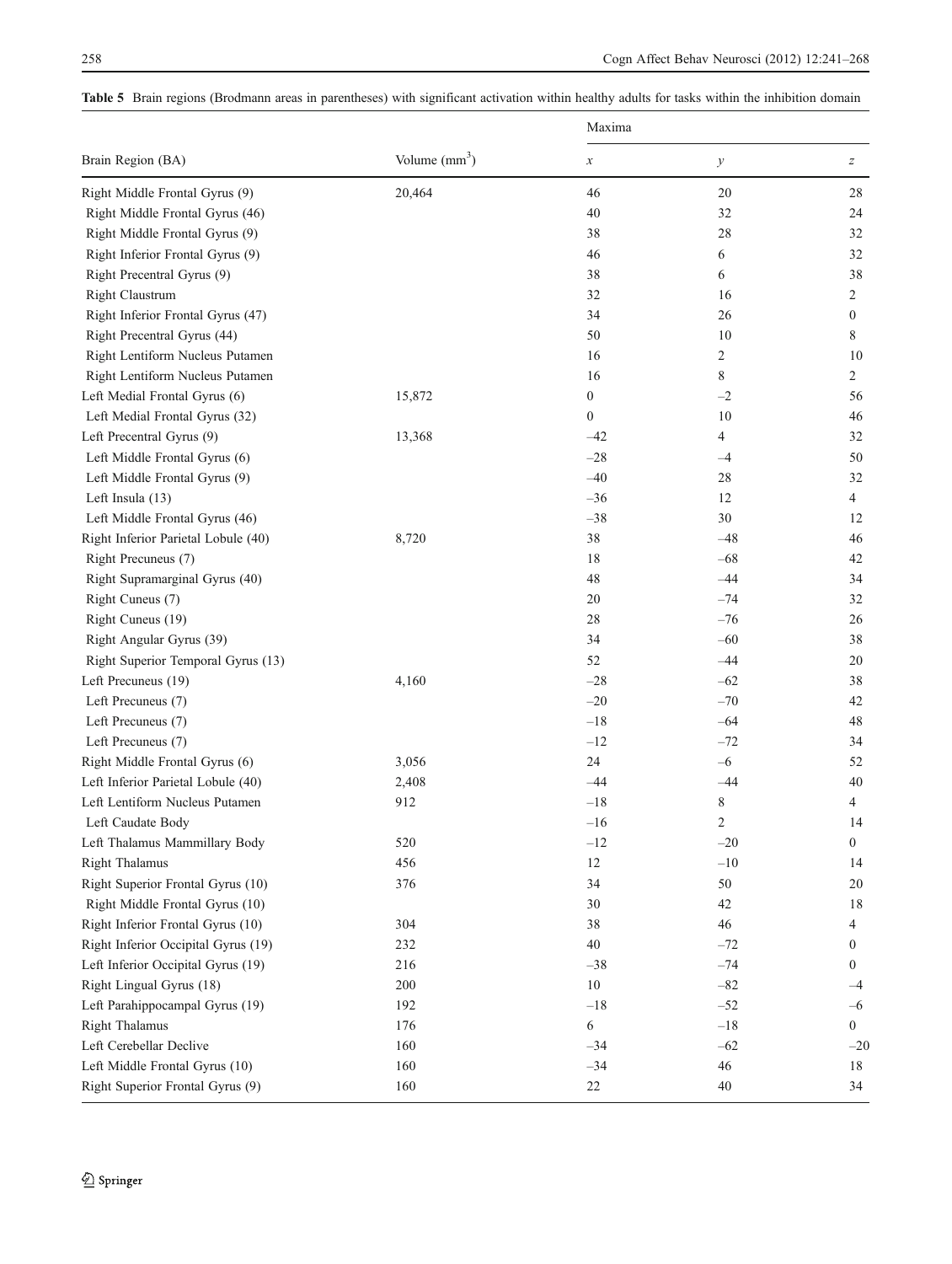#### <span id="page-18-0"></span>Table 6 Brain regions (Brodmann areas in parentheses) with significant activation within healthy adults within the working memory

| Brain Region (BA)                   | Volume $\text{(mm}^3)$ | Maxima           |                |                  |
|-------------------------------------|------------------------|------------------|----------------|------------------|
|                                     |                        | $\boldsymbol{x}$ | $\mathcal{Y}$  | $\boldsymbol{Z}$ |
| Right Middle Frontal Gyrus (9)      | 103,712                | 38               | 30             | 28               |
| Left Superior Frontal Gyrus (6)     |                        | $-2$             | 6              | 52               |
| Right Frontal Lobe Sub-Gyral (6)    |                        | 26               | $\overline{2}$ | 54               |
| Left Cingulate Gyrus (32)           |                        | $\overline{0}$   | 16             | 40               |
| Right Insula (13)                   |                        | 32               | 20             | 6                |
| Left Inferior Frontal Gyrus (9)     |                        | $-44$            | 6              | 26               |
| Left Precentral Gyrus (6)           |                        | $-46$            | $\mathbf{0}$   | 36               |
| Left Insula (13)                    |                        | $-32$            | 18             | $\sqrt{6}$       |
| Right Inferior Frontal Gyrus (9)    |                        | 44               | 6              | 32               |
| Left Middle Frontal Gyrus (6)       |                        | $-26$            | $-4$           | 50               |
| Left Middle Frontal Gyrus (9)       |                        | $-40$            | 28             | 28               |
| Left Middle Frontal Gyrus (10)      |                        | $-36$            | 42             | 20               |
| Left Middle Frontal Gyrus (46)      |                        | $-42$            | 16             | 24               |
| Left Lentiform Nucleus Putamen      |                        | $-18$            | $-4$           | 12               |
| Right Inferior Frontal Gyrus (47)   |                        | 44               | 18             | $-2$             |
| Left Precentral Gyrus (44)          |                        | $-48$            | 14             | $8\,$            |
| Left Lentiform Nucleus Putamen      |                        | $-22$            | 8              | $\overline{4}$   |
| Left Middle Frontal Gyrus (10)      |                        | $-28$            | 54             | $\overline{4}$   |
| Left Cingulate Gyrus (24)           |                        | $\overline{0}$   | $-2$           | 36               |
| Left Precentral Gyrus (6)           |                        | $-60$            | $\overline{2}$ | 14               |
| Right Inferior Parietal Lobule (40) | 8,896                  | 40               | $-50$          | 40               |
| Right Cuneus (19)                   |                        | 28               | $-76$          | 30               |
| Right Precuneus (7)                 | 8,152                  | 10               | $-66$          | 46               |
| Left Cerebellar Declive             | 3,320                  | $-36$            | $-58$          | $-20$            |
| Left Fusiform Gyrus (37)            |                        | $-44$            | $-52$          | $-14$            |
| Left Cerebellar Declive             |                        | $-38$            | $-70$          | $-14$            |
| Right Cerebellar Tuber              | 3,056                  | 34               | $-60$          | $-30$            |
| Left Thalamus                       | 864                    | $-4$             | $-20$          | 12               |
| Right Thalamus                      |                        | 8                | $-14$          | $\overline{4}$   |
| Left Inferior Parietal Lobule (40)  | 728                    | $-38$            | $-50$          | 40               |
| Right Cerebellar Declive            | 448                    | $\overline{c}$   | $-64$          | $-22$            |
| Right Caudate Caudate Body          | 264                    | 16               | $-6$           | 20               |

these systems may be segregated, they may be differentially engaged during executive functions. A study of the degree to which systematic differences exist in the engagement of discrete elements (regions or subnetworks) of the cognitive control networks across different executive function domains is beyond the resolution of this meta-analysis, and our understanding of this issue will be informed by future experimental studies, particularly those that include direct measures of intraregion connectivity or network dynamics across task demands.

While the use of quantitative meta-analytic methods allowed us to examine executive functions across a variety of tasks and domains within the largest sample of healthy adults to date, it is important to recognize that these findings are limited by the quality of the data available in the extant literature. Activation likelihood estimation requires the reporting of imaging data in three-dimensional coordinates in a standard brain space. Therefore, this analysis did not include studies in which such data were not reported for relevant contrasts (e.g., a within-subjects contrast related to the primary effect of interest in healthy controls), analyses that focused on particular regions of interest, or studies that reported negative findings, as the ALE method does not allow for the modeling of null results (Li, Chan, McAlonan, & Gong, [2010\)](#page-24-0). Furthermore, the lack of appropriate contrasts, such as contrasting an active task with rest or fixation, reduced the number of studies available for inclusion within each domain. However, the use of an active control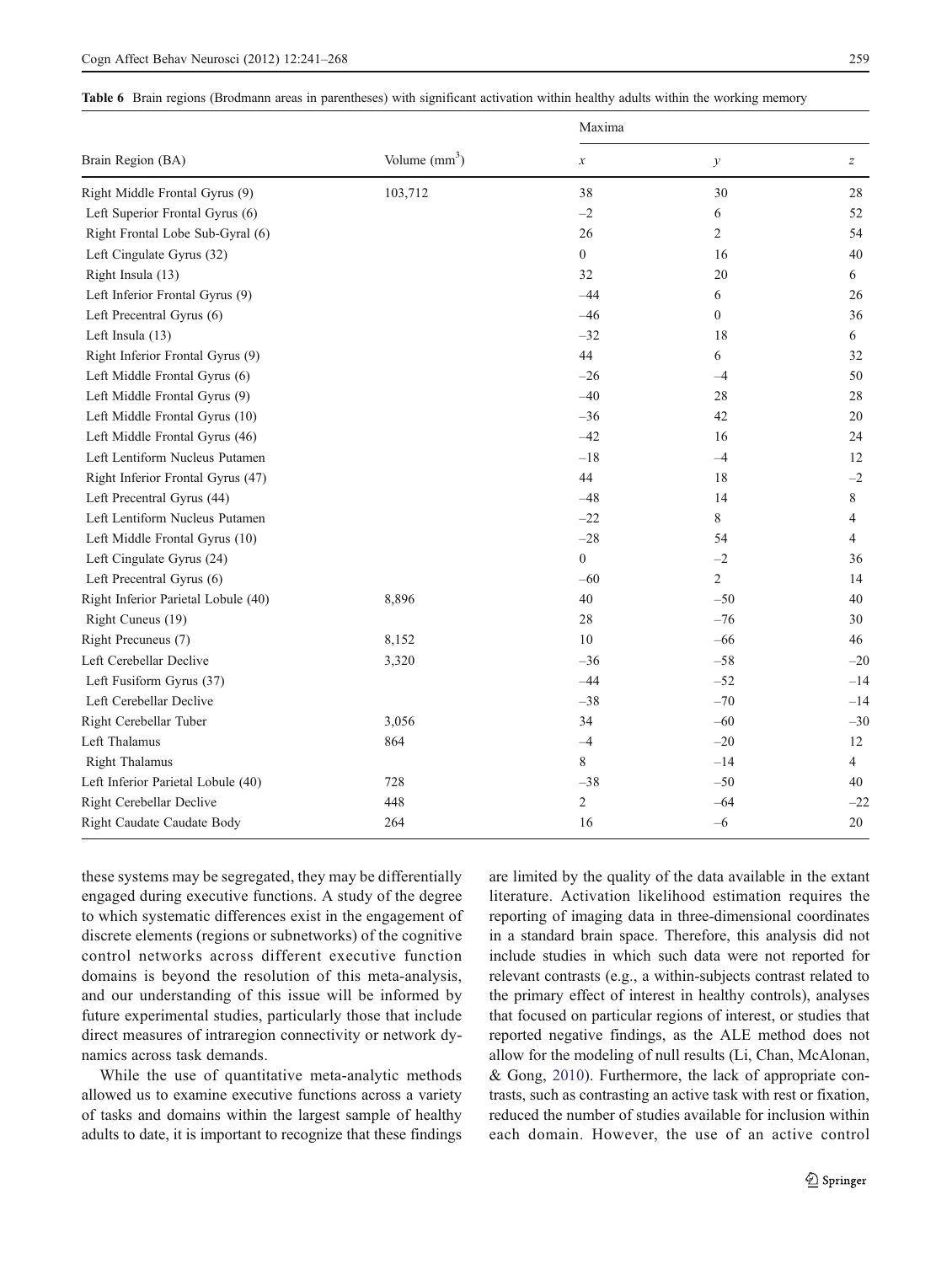| Brain Region (BA)                       | Volume $\text{(mm}^3)$ | Maxima           |       |                |
|-----------------------------------------|------------------------|------------------|-------|----------------|
|                                         |                        | $\boldsymbol{x}$ | у     | z              |
| Left Cingulate Gyrus (32)               | 6,064                  | $-6$             | 18    | 32             |
| Right Cingulate Gyrus (32)              |                        | 4                | 14    | 38             |
| Right Cingulate Gyrus (32)              |                        | $\overline{2}$   | 22    | 30             |
| Left Middle Frontal Gyrus (46)          | 4,160                  | $-42$            | 26    | 20             |
| Left Inferior Frontal Gyrus (46)        |                        | $-42$            | 38    | 12             |
| Left Inferior Frontal Gyrus (45)        |                        | $-50$            | 20    | $\overline{4}$ |
| Left Precentral Gyrus (44)              |                        | $-46$            | 12    | 8              |
| Left Middle Temporal Gyrus (21)         | 904                    | $-60$            | $-58$ | $\overline{0}$ |
| Right Cerebellar Declive                | 632                    | 22               | $-76$ | $-16$          |
| Right Cerebellar Culmen                 | 584                    | 6                | $-36$ | 2              |
| Left Cerebellar Declive                 | 504                    | $-34$            | $-64$ | $-22$          |
| Right Occipital Lobe Lingual Gyrus (17) | 472                    | 2                | $-84$ | 6              |
| Right Middle Frontal Gyrus (46)         | 384                    | 42               | 32    | 18             |
| Left Superior Temporal Gyrus (22)       | 352                    | $-60$            | $-56$ | 18             |
| <b>Right Claustrum</b>                  | 344                    | 26               | 20    | 2              |
| Right Middle Frontal Gyrus (11)         | 312                    | 26               | 38    | $-6$           |
| Left Lentiform Nucleus Putamen          | 216                    | $-20$            | 10    | $\overline{4}$ |
| Right Caudate Body                      | 160                    | 14               | 4     | 14             |
| Right Medial Frontal Gyrus (6)          | 128                    | $\overline{2}$   | 36    | 34             |
| Left Inferior Frontal Gyrus (45)        | 120                    | $-36$            | 24    | 4              |

<span id="page-19-0"></span>Table 7 Preliminary data for brain regions (Brodmann areas in parentheses) with significant activation within healthy adults for tasks within the initiation domain

condition is essential in order to isolate the cognitive process of interest in subtraction contrasts (Stark & Squire, [2001](#page-26-0)). Our approach to this analysis integrated findings from both fMRI and  $O^{15}$  PET studies, and the ALE method does not account for the potential influence of the different physiological signals associated with these two methods. Additionally, this method does not account for differences in behavioral performance across tasks or the influence of demographic factors, although the sample was restricted to studies that examined a specific age range (18–60 years). While all available studies within the BrainMap database were considered for this analysis, studies that were not included in the database at the time of the analysis have been omitted. Furthermore, this meta-analytic method does not allow for the weighting of results on the basis of levels of statistical significance or the numbers of activation foci that may have been reported by some studies within this investigation (Li, Chan, McAlonan, & Gong, [2010\)](#page-24-0). Although Gaussian blurring of the coordinates will have tended to remove per-study bias of the peak activation localizations, noise within the data might have influenced the study results (M. G. Berman et al., [2010](#page-20-0)). Finally, our definition of executive functions was based on a traditional view that is often used in cognitive or neuropsychological research (Lezak, [1995;](#page-24-0) Luria, [1970](#page-24-0); Shallice, [1988](#page-26-0)), and the

use of other definitions might have altered the domains examined.

In conclusion, the present study used the meta-analysis of a very large number of published fMRI data sets to examine whether traditional taxonomies of executive functions purporting discrete modular cognitive domains are supported by a superordinate cognitive control system that is engaged during the performance of a range of executive function tasks. Our results suggest that a frontal–cingulate–parietal–subcortical cognitive control network is consistently recruited across a range of traditional executive function tasks. Further research investigating the contributions of modular (e.g., prefrontal) versus shared elements (e.g., frontal–parietal connectivity) of the cognitive control network will inform our understanding of common and unique patterns of impairment in traditional executive functions that are often associated with various brain disorders. Novel approaches to investigating the function of different component systems using single methodologies (e.g., resting state; Deshpande, Santhanam, & Hu, [2011](#page-21-0)) or combined methodologies (e.g., EEG and fMRI; Debener et al., [2005](#page-21-0)) have the potential to elucidated the complex brain dynamics underlying cognitive control. Further studies will be needed to make explicit the precise functional contributions of each individual element of the cognitive control network, as well as to understand the complex interactions between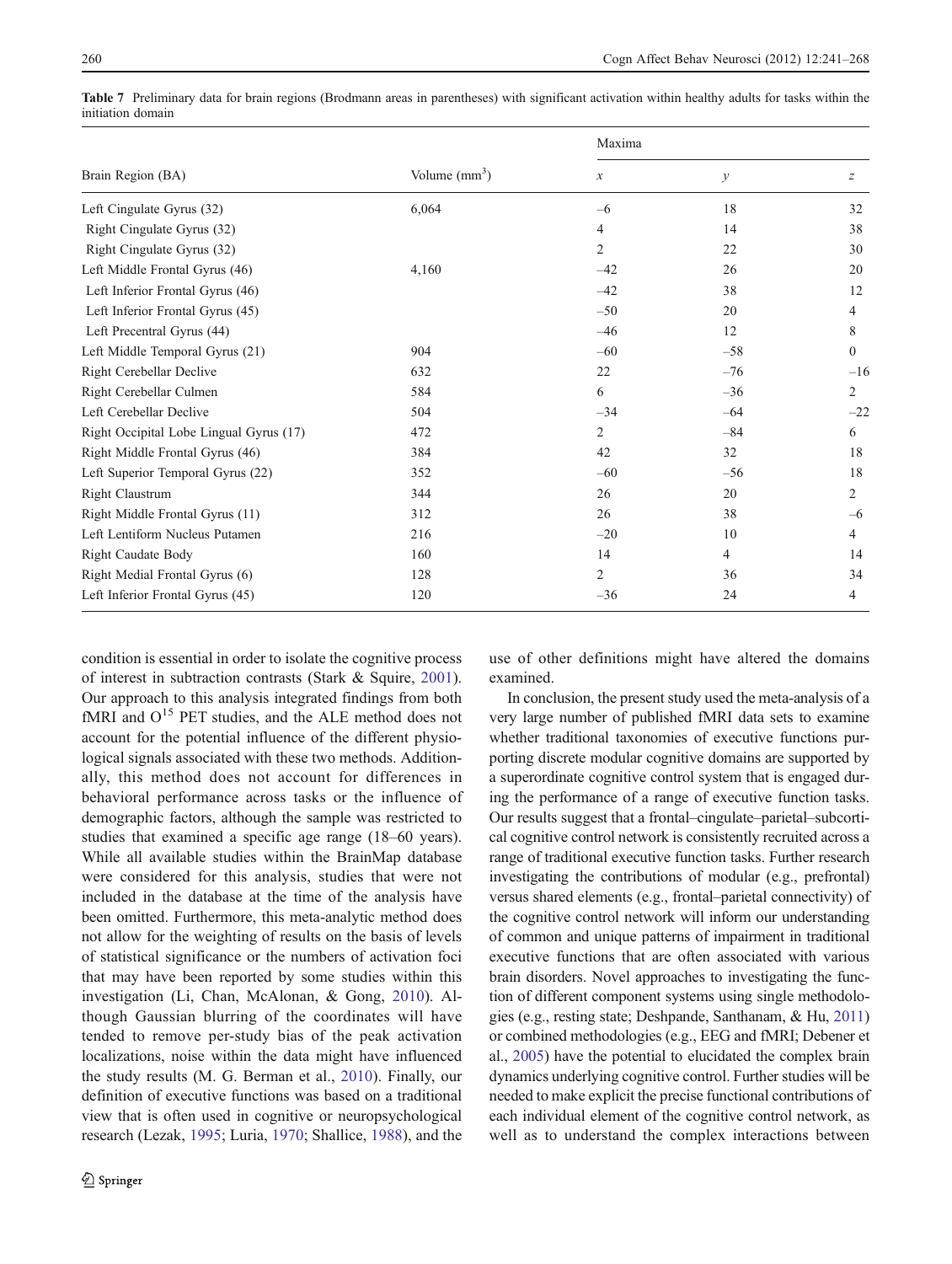<span id="page-20-0"></span>network nodes to support coordinated, goal-directed behavior. Through increased understanding of the function of modular components within this network, along with their anatomical connections and functional interactions, we will be able to more effectively investigate the mechanisms by which aberrant behavior or clinical symptoms may result from dysfunction in individual regions or in their connectivity within the broader network (Menon, [2011\)](#page-25-0). Additional research on the relationship between various imaging modalities (e.g., resting state, task-related fMRI, or diffusion tensor imaging) will also help us to uncover ways in which discrete brain systems interact to support complex cognition and behavior.

Author note The authors acknowledge the National Institute of Mental Health for its support via Grants K23MH087708 to T.A.N., R01MH074457 to A.R.L., R01MH078143 and R01MH083824 to D. C.G., and 2R01MH059883 and 1R24MH081807 to C.S.C. The authors also thank the various researchers who responded to inquires about their sample demographics during the course of this analysis. The authors do not have any conflicts of interest to report in relation to this publication.

#### References

- Altshuler, L. L., Bookheimer, S. Y., Townsend, J., Proenza, M. A., Eisenberger, N., Sabb, F., . . . Cohen, M. S. (2005). Blunted activation in orbitofrontal cortex during mania: A functional magnetic resonance imaging study. Biological Psychiatry, 58, 763–769. doi:[10.1016/j.biopsych.2005.09.012.](http://dx.doi.org/10.1016/j.biopsych.2005.09.012)
- Asaad, W. F., Rainer, G., & Miller, E. K. (2000). Task-specific neural activity in the primate prefrontal cortex. Journal of Neurophysiology, 84, 451–459.
- Asahi, S., Okamoto, Y., Okada, G., Yamawaki, S., & Yokota, N. (2004). Negative correlation between right prefrontal activity during response inhibition and impulsiveness: A fMRI study. European Archives of Psychiatry and Clinical Neuroscience, 254, 245–251.
- Audenaert, K., Brans, B., Van Laere, K., Lahorte, P., Versijpt, J., van Heeringen, K., & Dierckx, R. (2000). Verbal fluency as a prefrontal activation probe: A validation study using 99 m Tc-ECD brain SPET. European Journal of Nuclear Medicine, 27, 1800–1808.
- Audoin, B., Au Duong, M. V., Ranjeva, J. P., Ibarrola, D., Malikova, I., Confort-Gouny, S., . . . Cozzone, P. J. (2005). Magnetic resonance study of the influence of tissue damage and cortical reorganization on PASAT performance at the earliest stage of multiple sclerosis. Human Brain Mapping, 24, 216–228. doi:[10.1002/hbm.20083.](http://dx.doi.org/10.1002/hbm.20083)
- Awh, E., Jonides, J., Smith, E. E., Schumacher, E. H., Koeppe, R. A., & Katz, S. (1996). Dissociation of storage and rehearsal in verbal working memory: Evidence from positron emission tomography. Psychological Science, 7, 25–31.
- Baddeley, A., & Wilson, B. (1988). Frontal amnesia and the dysexecutive syndrome. Brain and Cognition, 7, 212–230.
- Banich, M. (1997). Neuropsychology: The neural bases of mental function. Boston, MA: Houghton Mifflin.
- Banich, M. T., Milham, M. P., Atchley, R. A., Cohen, N. J., Webb, A., Wszalek, T., . . . Brown, C. (2000). Prefrontal regions play a predominant role in imposing an attentional "set": Evidence from fMRI. Cognitive Brain Research, 10, 1–9. doi:[10.1016/S0926-](http://dx.doi.org/10.1016/S0926-6410(00)00015-X) [6410\(00\)00015-X](http://dx.doi.org/10.1016/S0926-6410(00)00015-X)
- Banich, M. T., Milham, M. P., Jacobson, B. L., Webb, A., Wszalek, T., Cohen, N. J., & Kramer, A. F. (2001). Attentional selection and the processing of task-irrelevant information: Insights from fMRI examinations of the Stroop task. Progress in Brain Research, 134, 459–470.
- Barch, D. M., Carter, C. S., Braver, T. S., Sabb, F. W., MacDonald, A., III, Noll, D. C., & Cohen, J. D. (2001). Selective deficits in prefrontal cortex function in medication-naive patients with schizophrenia. Archives of General Psychiatry, 58, 280–288.
- Basho, S., Palmer, E. D., Rubio, M. A., Wulfeck, B., & Muller, R. A. (2007). Effects of generation mode in fMRI adaptations of semantic fluency: Paced production and overt speech. Neuropsychologia, 45, 1697–1706.
- Bedwell, J. S., Horner, M. D., Yamanaka, K., Li, X., Myrick, H., Nahas, Z., & George, M. S. (2005). Functional neuroanatomy of subcomponent cognitive processes involved in verbal working memory. International Journal of Neuroscience, 115, 1017–1032. doi:[10.1080/00207450590901530](http://dx.doi.org/10.1080/00207450590901530)
- Bellebaum, C., & Daum, I. (2007). Cerebellar involvement in executive control. Cerebellum, 6, 184–192.
- Bellgrove, M. A., Hester, R. L., & Garavan, H. (2004). The functional neuroanatomical correlates of response variability: Evidence from a response inhibition task. Neuropsychologia, 42, 1910–1916.
- Bench, C. J., Frith, C. D., Grasby, P. M., Friston, K. J., Paulesu, E., Frackowiak, R. S. J., & Dolan, R. J. (1993). Investigations of the functional anatomy of attention using the Stroop test. Neuropsychologia, 31, 907–922.
- Berman, K. F., Ostrem, J. L., Randolph, C., Gold, J., Goldberg, T. E., Coppola, R., . . . Weinberger, D. R. (1995). Physiological activation of a cortical network during performance of the Wisconsin Card Sorting Test: A positron emission tomography study. Neuropsychologia, 33, 1027–1046.
- Berman, M. G., Park, J., Gonzalez, R., Polk, T. A., Gehrke, A., Knaffla, S., & Jonides, J. (2010). Evaluating functional localizers: The case of the FFA. NeuroImage, 50, 56–71. doi[:10.1016/j.](http://dx.doi.org/10.1016/j.neuroimage.2009.12.024) [neuroimage.2009.12.024](http://dx.doi.org/10.1016/j.neuroimage.2009.12.024)
- Binder, J. R., Desai, R. H., Graves, W. W., & Conant, L. L. (2009). Where is the semantic system? A critical review and metaanalysis of 120 functional neuroimaging studies. Cerebral Cortex, 19, 2767–2796.
- Botvinick, M. M., Braver, T. S., Barch, D. M., Carter, C. S., & Cohen, J. D. (2001). Conflict monitoring and cognitive control. Psychological Review, 108, 624–652. doi:[10.1037/0033-295X.108.3.624](http://dx.doi.org/10.1037/0033-295X.108.3.624)
- Brass, M., & von Cramon, D. Y. (2004). Decomposing components of task preparation with functional magnetic resonance imaging. Journal of Cognitive Neuroscience, 16, 609–620.
- Braver, T. S., Cohen, J. D., & Barch, D. M. (2002). The role of prefrontal cortex in normal and disordered cognitive control: A cognitive neuroscience perspective. New York, NY: Oxford University Press.
- Braver, T. S., Cohen, J. D., Nystrom, L. E., Jonides, J., Smith, E. E., & Noll, D. C. (1997). A parametric study of prefrontal cortex involvement in human working memory. NeuroImage, 5, 49–62.
- Braver, T. S., Paxton, J. L., Locke, H. S., & Barch, D. M. (2009). Flexible neural mechanisms of cognitive control within human prefrontal cortex. Proceedings of the National Academy of Sciences, 106, 7351–7356. doi[:10.1073/pnas.0808187106](http://dx.doi.org/10.1073/pnas.0808187106)
- Braver, T. S., Reynolds, J. R., & Donaldson, D. I. (2003). Neural mechanisms of transient and sustained cognitive control during task switching. Neuron, 39, 713–726.
- Brown, M. R. G., Goltz, H. C., Vilis, T., Ford, K. A., & Everling, S. (2006). Inhibition and generation of saccades: Rapid event-related fMRI of prosaccades, antisaccades, and no-go trials. NeuroImage, 33, 644–659.
- Brown, G. G., Kindermann, S. S., Siegle, G. J., Granholm, E., Wong, E. C., & Buxton, R. B. (1999). Brain activation and pupil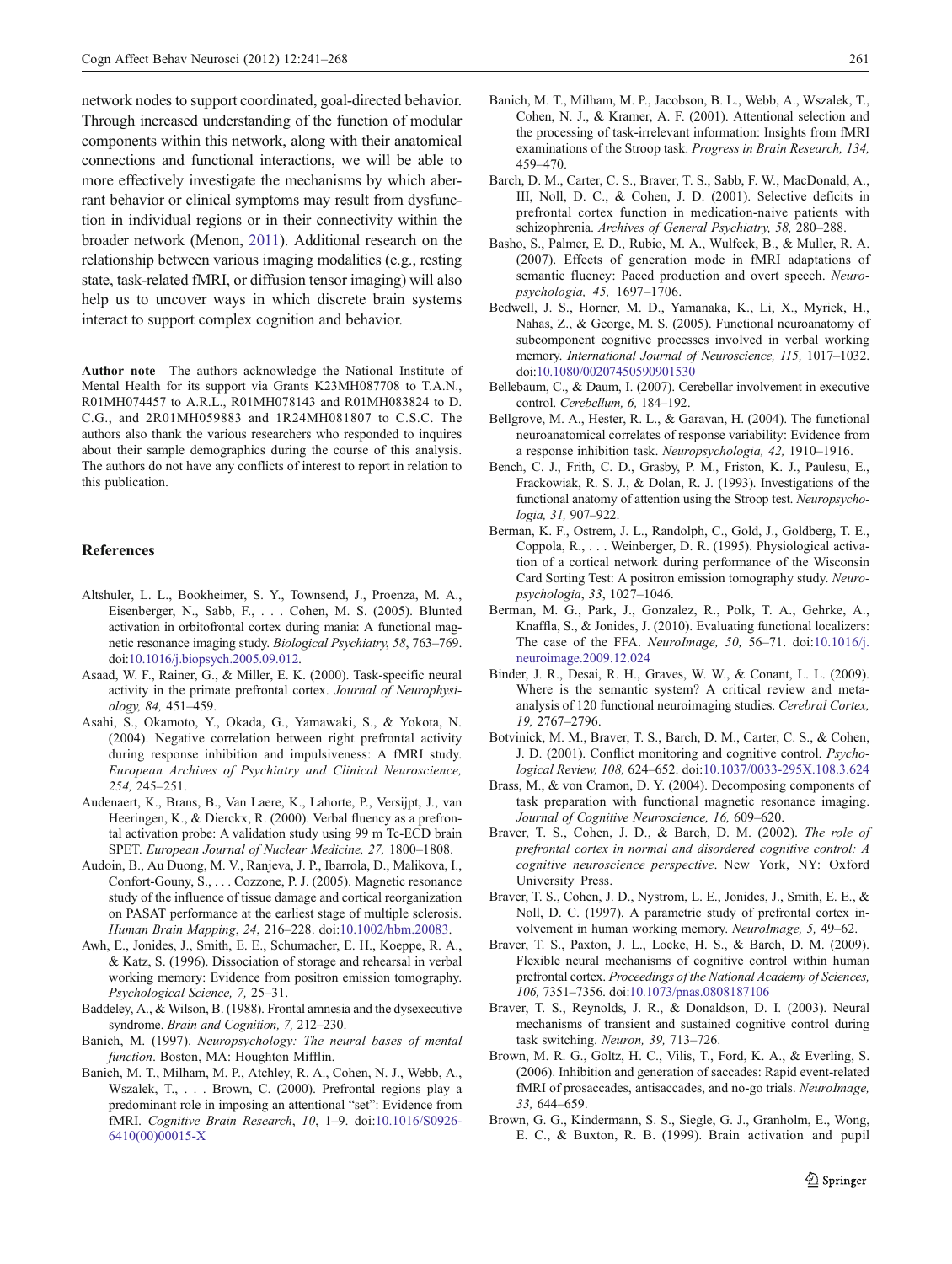<span id="page-21-0"></span>response during covert performance of the Stroop color word task. Journal of the International Neuropsychological Society, 5, 308–319.

- Brown, M. R. G., Vilis, T., & Everling, S. (2007). Frontoparietal activation with preparation for antisaccades. Journal of Neurophysiology, 98, 1751–1762.
- Bunge, S. A., Hazeltine, E., Scanlon, M. D., Rosen, A. C., & Gabrieli, J. D. E. (2002). Dissociable contributions of prefrontal and parietal cortices to response selection. NeuroImage, 17, 1562–1571.
- Bunge, S. A., Kahn, I., Wallis, J. D., Miller, E. K., & Wagner, A. D. (2003). Neural circuits subserving the retrieval and maintenance of abstract rules. Journal of Neurophysiology, 90, 3419–3428.
- Bunge, S. A., Ochsner, K. N., Desmond, J. E., Glover, G. H., & Gabrieli, J. D. E. (2001). Prefrontal regions involved in keeping information in and out of mind. Brain, 124, 2074–2086.
- Bush, G., Whalen, P. J., Rosen, B. R., Jenike, M. A., McInerney, S. C., & Rauch, S. L. (1998). The counting Stroop: An interference task specialized for functional neuroimaging—Validation study with functional MRI. Human Brain Mapping, 6, 270–282.
- Cairo, T. A., Liddle, P. F., Woodward, T. S., & Ngan, E. T. C. (2004). The influence of working memory load on phase specific patterns of cortical activity. Cognitive Brain Research, 21, 377–387.
- Callicott, J. H., Mattay, V. S., Bertolino, A., Finn, K., Coppola, R., Frank, J. A., ...Weinberger, D. R. (1999). Physiological characteristics of capacity constraints in working memory as revealed by functional MRI. Cerebral Cortex, 9, 20–26.
- Carlson, S., Martinkauppi, S., Rama, P., Salli, E., Korvenoja, A., & Aronen, H. J. (1998). Distribution of cortical activation during visuospatial n-back tasks as revealed by functional magnetic resonance imaging. Cerebral Cortex, 8, 743–752.
- Carter, C. S., Botvinick, M. M., & Cohen, J. D. (1999). The contribution of the anterior cingulate cortex to executive processes in cognition. Reviews in the Neurosciences, 10, 49–57.
- Carter, C. S., Braver, T. S., Barch, D. M., Botvinick, M. M., Noll, D., & Cohen, J. D. (1998). Anterior cingulate cortex, error detection, and the online monitoring of performance. Science, 280, 747– 749.
- Carter, C. S., Mintun, M., & Cohen, J. D. (1995). Interference and facilitation effects during selective attention: An  $H_2$ <sup>15</sup>O PET study of Stroop task performance. NeuroImage, 2, 264–272.
- Casey, B. J., Cohen, J. D., O'Craven, K., Davidson, R. J., Irwin, W., Nelson, C. A., . . . Turski, P. A. (1998). Reproducibility of fMRI results across four institutions using a spatial working memory task. NeuroImage, 8, 249–261.
- Caspers, S., Zilles, K., Laird, A. R., & Eickhoff, S. B. (2010). ALE meta-analysis of action observation and imitation in the human brain. NeuroImage, 50, 1148–1167. doi:[10.1016/j.](http://dx.doi.org/10.1016/j.neuroimage.2009.12.112) [neuroimage.2009.12.112](http://dx.doi.org/10.1016/j.neuroimage.2009.12.112)
- Chen, J. K., Johnston, K. M., Frey, S., Petrides, M., Worsley, K. J., & Ptito, A. (2004). Functional abnormalities in symptomatic concussed athletes: An fMRI study. NeuroImage, 22, 68–82.
- Chikazoe, J., Konishi, S., Asari, T., Jimura, K., & Miyashita, Y. (2007). Activation of right inferior frontal gyrus during response inhibition across response modalities. Journal of Cognitive Neuroscience, 19, 69–80.
- Chouinard, P. A., & Goodale, M. A. (2010). Category-specific neural processing for naming pictures of animals and naming pictures of tools: An ALE meta-analysis. Neuropsychologia, 48, 409–418.
- Clark, C. R., Egan, G. F., McFarlane, A. C., Morris, P., Weber, D., Sonkkilla, C., . . . Danguy, H. J. (2000). Updating working memory for words: A PET activation study. Human Brain Mapping, 9, 42–54.
- Coderre, E. L., Filippi, C. G., Newhouse, P. A., & Dumas, J. A. (2008). The Stroop effect in kana and kanji scripts in native Japanese speakers: An fMRI study. Brain and Language, 107, 124–132.
- Cohen, J. D., Botvinick, M., & Carter, C. S. (2000). Anterior cingulate and prefrontal cortex: Who's in control? Nature Neuroscience, 3, 421–423. doi[:10.1038/74783](http://dx.doi.org/10.1038/74783)
- Cohen, J. D., Dunbar, K., & McClelland, J. L. (1990). On the control of automatic processes: A parallel distributed processing account of the Stroop effect. Psychological Review, 97, 332–361.
- Cohen, J. D., Forman, S. D., Braver, T. S., Casey, B. J., Servan-Schreiber, D., & Noll, D. C. (1994). Activation of the prefrontal cortex in a nonspatial working memory task with functional MRI. Human Brain Mapping, 1, 293–304.
- Cohen, J. D., Perlstein, W. M., Braver, T. S., Nystrom, L. E., Noll, D. C., Jonides, J., & Smith, E. E. (1997). Temporal dynamics of brain activation during a working memory task. Nature, 386, 604–608.
- Cools, R., Clark, L., & Robbins, T. W. (2004). Differential responses in human striatum and prefrontal cortex to changes in object and rule relevance. Journal of Neuroscience, 24, 1129–1135.
- Crespo-Facorro, B., Wiser, A. K., Andreasen, N. C., O'Leary, D. S., Watkins, G. L., Boles Ponto, L. L., & Hichwa, R. D. (2001). Neural basis of novel and well-learned recognition memory in schizophrenia: A positron emission tomography study. Human Brain Mapping, 12, 219–231.
- Crosson, B., Radonovich, K., Sadek, J. R., Gökçay, D., Bauer, R. M., Fischler, I. S., . . . Briggs, R. W. (1999). Lefthemisphere processing of emotional connotation during word generation. NeuroReport, 10, 2449–2455.
- D'Esposito, M. (2007). From cognitive to neural models of working memory. Philosophical Transactions of the Royal Society B, 362, 761–772.
- D'Esposito, M., & Postle, B. R. (2002). The neural basis of working memory storage, rehearsal, and control processes: Evidence from patient and functional magnetic resonance imaging studies. New York, NY: Guilford Press.
- Dade, L. A., Zatorre, R. J., Evans, A. C., & Jones-Gotman, M. (2001). Working memory in another dimension: Functional imaging of human olfactory working memory. NeuroImage, 14, 650–660.
- de Zubicaray, G. I., Andrew, C. M., Zelaya, F. O., Williams, S. C. R., & Dumanoir, C. (2000). Motor response suppression and the prepotent tendency to respond: A parametric fMRI study. Neuropsychologia, 38, 1280–1291.
- de Zubicaray, G. I., Wilson, S. J., McMahon, K. L., & Muthiah, S. (2001). The semantic interference effect in the picture-word paradigm: An event-related fMRI study employing overt responses. Human Brain Mapping, 14, 218–227.
- Debener, S., Ullsperger, M., Siegel, M., Fiehler, K., von Cramon, D. Y., & Engel, A. K. (2005). Trial-by-trial coupling of concurrent electroencephalogram and functional magnetic resonance imaging identifies the dynamics of performance monitoring. Journal of Neuroscience, 25, 11730–11737.
- Delazer, M., Domahs, F., Bartha, L., Brenneis, C., Lochy, A., Trieb, T., & Benke, T. (2003). Learning complex arithmetic—An fMRI study. Cognitive Brain Research, 18, 76–88.
- Deshpande, G., Santhanam, P., & Hu, X. (2011). Instantaneous and causal connectivity in resting state brain networks derived from functional MRI data. NeuroImage, 54, 1043–1052.
- Dichter, G. S., & Belger, A. (2007). Social stimuli interfere with cognitive control in autism. NeuroImage, 35, 1219–1230.
- Dickstein, S. G., Bannon, K., Castellanos, F. X., & Milham, M. P. (2006). The neural correlates of attention deficit hyperactivity disorder: An ALE meta-analysis. Journal of Child Psychology and Psychiatry, 47, 1051–1062. doi:[10.1111/j.1469-7610.2006.01671.x](http://dx.doi.org/10.1111/j.1469-7610.2006.01671.x)
- Dolcos, F., & McCarthy, G. (2006). Brain systems mediating cognitive interference by emotional distraction. Journal of Neuroscience, 26, 2072–2079.
- Doricchi, F., Perani, D., Incoccia, C., Grassi, F., Cappa, S. F., Bettinardi, V., . . . Fazio, F. (1997). Neural control of fast-regular saccades and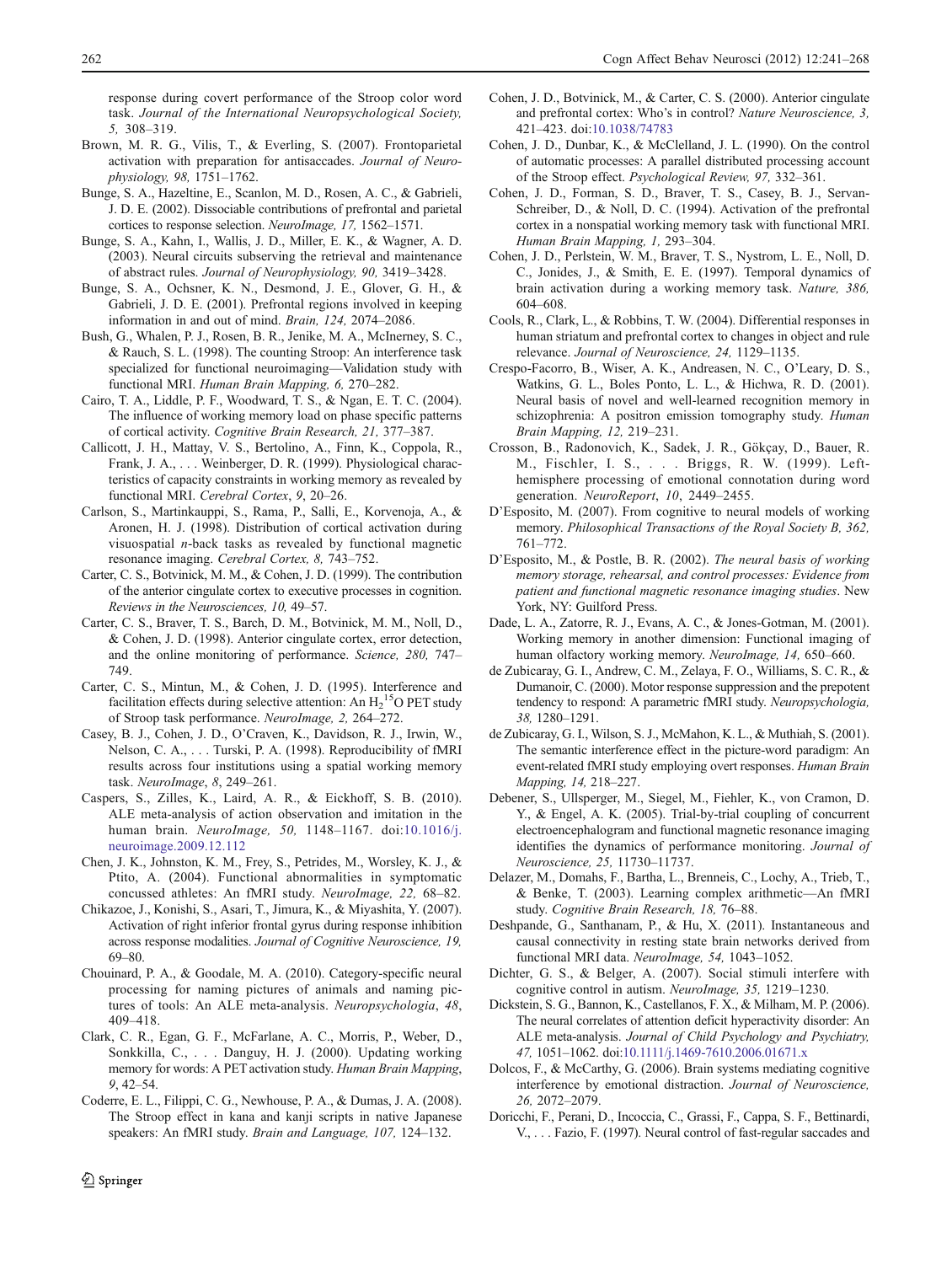<span id="page-22-0"></span>antisaccades: An investigation using positron emission tomography. Experimental Brain Research, 116, 50–62.

- Dosenbach, N. U., Fair, D. A., Cohen, A. L., Schlaggar, B. L., & Petersen, S. E. (2008). A dual-networks architecture of top-down control. Trends in Cognitive Sciences, 12, 99–105.
- Dosenbach, N. U., Visscher, K. M., Palmer, E. D., Miezin, F. M., Wenger, K. K., Kang, H. C., . . . Petersen, S. E. (2006). A core system for the implementation of task sets. Neuron, 50, 799–812. doi[:10.1016/j.neuron.2006.04.031](http://dx.doi.org/10.1016/j.neuron.2006.04.031)
- Dove, A., Pollmann, S., Schubert, T., Wiggins, C. J., & von Cramon, D. Y. (2000). Prefrontal cortex activation in task switching: An event-related fMRI study. Cognitive Brain Research, 9, 103–109.
- Dreher, J. C., & Grafman, J. (2003). Dissociating the roles of the rostral anterior cingulate and the lateral prefrontal cortices in performing two tasks simultaneously or successively. Cerebral Cortex, 13, 329–339.
- Druzgal, T. J., & D'Esposito, M. (2001a). Activity in fusiform face area modulated as a function of working memory load. Cognitive Brain Research, 10, 355–364.
- Druzgal, T. J., & D'Esposito, M. (2001b). A neural network reflecting decisions about human faces. Neuron, 32, 947–955.
- Duncan, J., & Owen, A. M. (2000). Common regions of the human frontal lobe recruited by diverse cognitive demands. Trends in Neurosciences, 23, 475–483.
- Durston, S., Davidson, M. C., Thomas, K. M., Worden, M. S., Tottenham, N., Martinez, A., . . . Casey, B. J. (2003). Parametric manipulation of conflict and response competition using rapid mixed-trial eventrelated fMRI. NeuroImage, 20, 2135–2141.
- Egner, T., & Hirsch, J. (2005). Cognitive control mechanisms resolve conflict through cortical amplification of task-relevant information. Nature Neuroscience, 8, 1784–1790.
- Eickhoff, S. B., Laird, A. R., Grefkes, C., Wang, L. E., Zilles, K., & Fox, P. T. (2009). Coordinate-based activation likelihood estimation meta-analysis of neuroimaging data: A random-effects approach based on empirical estimates of spatial uncertainty. Human Brain Mapping, 30, 2907–2926.
- Ettinger, U., Ffytche, D. H., Kumari, V., Kathmann, N., Reuter, B., Zelaya, F., & Williams, S. C. (2008). Decomposing the neural correlates of antisaccade eye movements using event-related fMRI. Cerebral Cortex, 18, 1148–1159. doi:[10.1093/cercor/](http://dx.doi.org/10.1093/cercor/bhm147) [bhm147](http://dx.doi.org/10.1093/cercor/bhm147)
- Fan, J., Flombaum, J. I., McCandliss, B. D., Thomas, K. M., & Posner, M. I. (2003). Cognitive and brain consequences of conflict. NeuroImage, 18, 42–57.
- Fassbender, C., Murphy, K., Foxe, J. J., Wylie, G. R., Javitt, D. C., Robertson, I. H., & Garavan, H. (2004). A topography of executive functions and their interactions revealed by functional magnetic resonance imaging. Cognitive Brain Research, 20, 132–143. doi:[10.1016/j.cogbrainres.2004.02.007](http://dx.doi.org/10.1016/j.cogbrainres.2004.02.007)
- Fehr, T., Code, C., & Hermann, M. (2007). Common brain regions underlying different arithmetic operations as revealed by conjunct fMRI-BOLD activation. Brain Research, 1172, 93–102.
- Fincham, J. M., Carter, C. S., van Veen, V., Stenger, V. A., & Anderson, J. R. (2002). Neural mechanisms of planning: A computational analysis using event-related fMRI. Proceedings of the National Academy of Sciences, 99, 3346–3351.
- Fitzgerald, P. B., Srithiran, A., Benitez, J., Daskalakis, Z. Z., Oxley, T. J., Kulkarni, J., & Egan, G. F. (2008). An fMRI study of prefrontal brain activation during multiple tasks in patients with major depressive disorder. Human Brain Mapping, 29, 490–501. doi[:10.1002/hbm.20414](http://dx.doi.org/10.1002/hbm.20414)
- Fitzgerald, K. D., Welsh, R. C., Gehring, W. J., Abelson, J. L., Himle, J. A., Liberzon, I., & Taylor, S. F. (2005). Error-related hyperactivity of the anterior cingulate cortex in obsessive-compulsive disorder. Biological Psychiatry, 57, 287–294. doi[:10.1016/j.](http://dx.doi.org/10.1016/j.biopsych.2004.10.038) [biopsych.2004.10.038](http://dx.doi.org/10.1016/j.biopsych.2004.10.038)
- Ford, K. A., Goltz, H. C., Brown, M. R. G., & Everling, S. (2005). Neural processes associated with antisaccade task performance investigated with event-related fMRI. Journal of Neurophysiology, 94, 429–440.
- Fornito, A., Yoon, J., Zalesky, A., Bullmore, E. T., & Carter, C. S. (2011). General and specific functional connectivity disturbances in first-episode schizophrenia during cognitive control performance. Biological Psychiatry, 70, 64–72.
- Forstmann, B. U., van den Wildenberg, W. P. M., & Ridderinkhof, K. R. (2008). Neural mechanisms, temporal dynamics, and individual differences in interference control. Journal of Cognitive Neuroscience, 20, 1854–1865.
- Fox, P. T., & Lancaster, J. L. (2002). Mapping context and content: The BrainMap model. Nature Reviews Neuroscience, 3, 319–321.
- Frith, C. D., Friston, K. J., Liddle, P. F., & Frackowiak, R. S. J. (1991). Willed action and the prefrontal cortex in man: A study with PET. Proceedings of the Royal Society B, 244, 241–246.
- Fu, C. H. Y., Morgan, K., Suckling, J., Williams, S. C. R., Andrew, C., Vythelingum, G. N., & McGuire, P. K. (2002). A functional magnetic resonance imaging study of overt letter verbal fluency using a clustered acquisition sequence: Greater anterior cingulate activation with increased task demand. NeuroImage, 17, 871–879.
- Fusar-Poli, P., Placentino, A., Carletti, F., Allen, P., Landi, P., Abbamonte, M., . . . Politi, P. L. (2009). Laterality effect on emotional faces processing: ALE meta-analysis of evidence. Neuroscience Letters, 452, 262–267. doi:[10.1016/j.neulet.2009.01.065](http://dx.doi.org/10.1016/j.neulet.2009.01.065)
- Fuster, J. M. (1990). Behavioral electrophysiology of the prefrontal cortex of the primate. Progress in Brain Research, 85, 313–324.
- Fuster, J. M. (2002). Frontal lobe and cognitive development. Journal of Neurocytology, 31, 373–385.
- Garavan, H., Kelley, D., Rosen, A. C., Rao, S. M., & Stein, E. A. (2000a). Practice-related functional activation changes in a working memory task. Microscopy Research and Technique, 51, 54–63.
- Garavan, H., Ross, T. J., Kaufman, J. N., & Stein, E. A. (2003). A midline dissociation between error-processing and responseconflict monitoring. NeuroImage, 20, 1132–1139.
- Garavan, H., Ross, T. J., Li, S. J., & Stein, E. A. (2000b). A parametric manipulation of central executive functioning. Cerebral Cortex, 10, 585–592.
- Garavan, H., Ross, T. J., Murphy, K., Roche, R. A. P., & Stein, E. A. (2002). Dissociable executive functions in the dynamic control of behavior: Inhibition, error detection, and correction. NeuroImage, 17, 1820–1829.
- Garavan, H., Ross, T. J., & Stein, E. A. (1999). Right hemispheric dominance of inhibitory control: An event-related functional MRI study. Proceedings of the National Academy of Sciences, 96, 8301–8306.
- George, M. S., Ketter, T. A., Parekh, P. I., Rosinsky, N., Ring, H., Casey, B. J., . . . Post, R. M. (1993). Regional brain activity when selecting a response despite interference: An  $H_2$ <sup>15</sup>O PET study of the Stroop and an emotional Stroop. Human Brain Mapping, 1, 194–209. doi[:10.1002/hbm.460010305](http://dx.doi.org/10.1002/hbm.460010305)
- Ghatan, P. H., Hsieh, J. C., Petersson, K. M., Stone-Elander, S., & Ingvar, M. (1998). Coexistence of attention-based facilitation and inhibition in the human cortex. NeuroImage, 7, 23–29.
- Ghatan, P. H., Hsieh, J. C., Wirsén-Meurling, A., Wredling, R., Eriksson, L., Stone-Elander, S.,... Ingvar, M. (1995). Brain activation induced by the perceptual maze test: A PET study of cognitive performance. NeuroImage, 2, 112–124.
- Glahn, D. C., Ragland, J. D., Abramoff, A., Barrett, J., Laird, A. R., Bearden, C. E., & Velligan, D. I. (2005). Beyond hypofrontality: A quantitative meta-analysis of functional neuroimaging studies of working memory in schizophrenia. Human Brain Mapping, 25, 60–69. doi:[10.1002/hbm.20138](http://dx.doi.org/10.1002/hbm.20138)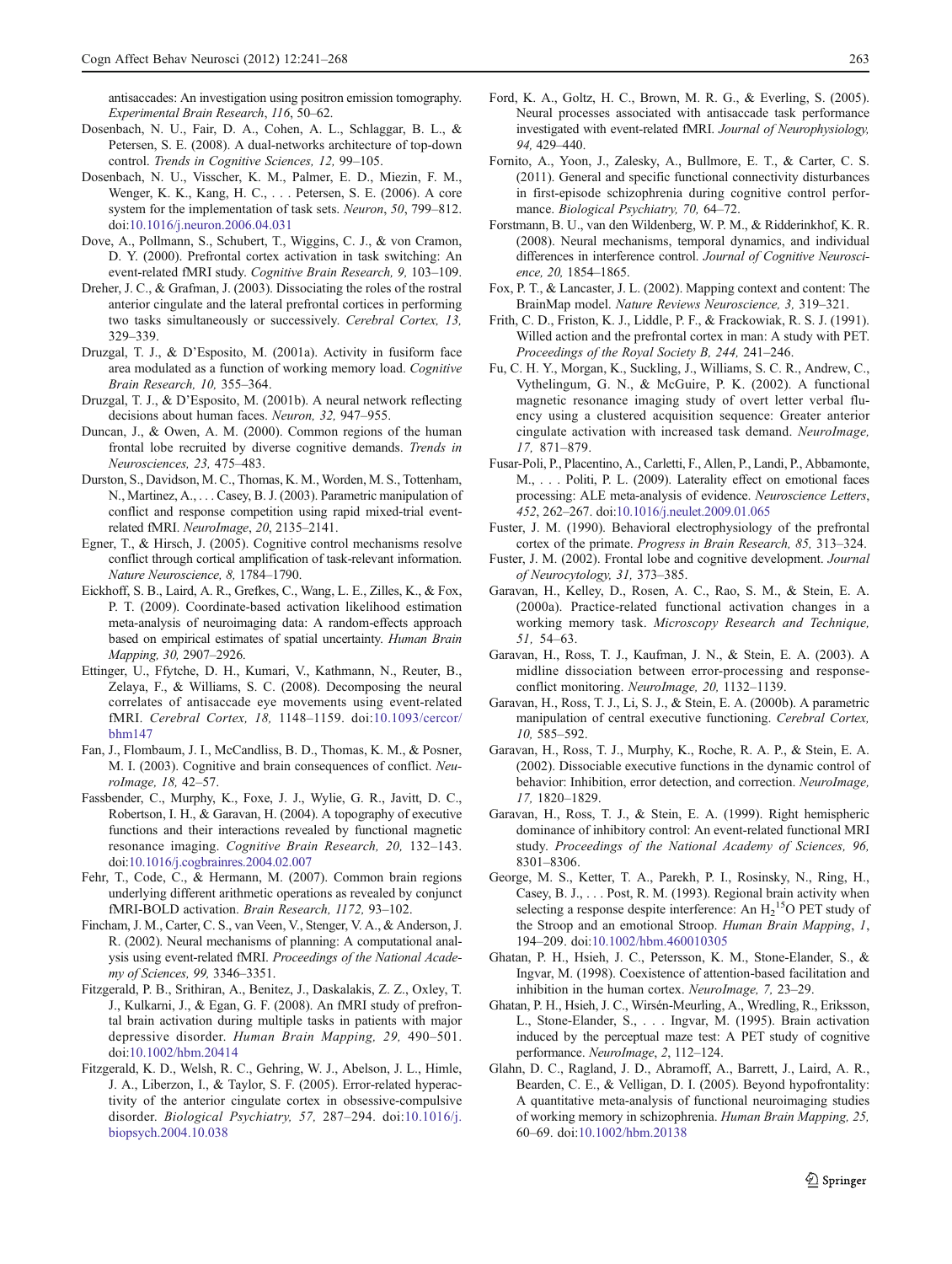- <span id="page-23-0"></span>Goghari, V. M. (2010). Executive functioning-related brain abnormalities associated with the genetic liability for schizophrenia: An activation likelihood estimation meta-analysis. Psychological Medicine, 1–14.
- Goldberg, T. E., Berman, K. F., Fleming, K., Ostrem, J., Van Horn, J. D., Esposito, G., . . . Weinberger, D. R. (1998). Uncoupling cognitive workload and prefrontal cortical physiology: A PET rCBF study. NeuroImage, 7, 296–303.
- Goldman-Rakic, P. S. (1987). Development of cortical circuitry and cognitive function. Child Development, 58, 601–622.
- Goldman-Rakic, P. S. (1996). Regional and cellular fractionation of working memory. Proceedings of the National Academy of Sciences, 93, 13473–13480.
- Gur, R. C., Turetsky, B. I., Loughead, J., Waxman, J., Snyder, W., Ragland, J. D., . . . Gur, R. E. (2007). Hemodynamic responses in neural circuitries for detection of visual target and novelty: An event-related fMRI study. Human Brain Mapping, 28, 263–274. doi[:10.1002/hbm.20319](http://dx.doi.org/10.1002/hbm.20319)
- Harvey, P.-O., Fossati, P., Pochon, J.-B., Levy, R., LeBastard, G., Lehéricy, S., . . . Dubois, B. (2005). Cognitive control and brain resources in major depression: An fMRI study using the n-back task. NeuroImage, 26, 860–869. doi[:10.1016/j.](http://dx.doi.org/10.1016/j.neuroimage.2005.02.048) [neuroimage.2005.02.048](http://dx.doi.org/10.1016/j.neuroimage.2005.02.048)
- Hazeltine, E., Bunge, S. A., Scanlon, M. D., & Gabrieli, J. D. E. (2003). Material-dependent and material-independent selection processes in the frontal and parietal lobes: An event-related fMRI investigation of response competition. Neuropsychologia, 41, 1208–1217.
- Heckers, S., Weiss, A. P., Deckersbach, T., Goff, D. C., Morecraft, R. J., & Bush, G. (2004). Anterior cingulate cortex activation during cognitive interference in schizophrenia. The American Journal of Psychiatry, 161, 707–715.
- Hester, R. L., Murphy, K., Foxe, J. J., Foxe, D. M., Javitt, D. C., & Garavan, H. (2004). Predicting success: Patterns of cortical activation and deactivation prior to response inhibition. Journal of Cognitive Neuroscience, 16, 776–785. doi[:10.1162/](http://dx.doi.org/10.1162/089892904970726) [089892904970726](http://dx.doi.org/10.1162/089892904970726)
- Honey, G. D., Sharma, T. S., Suckling, J., Giampietro, V., Williams, S. C. R., & Bullmore, E. T. (2003). The functional neuroanatomy of schizophrenic subsyndromes. Psychological Medicine, 33, 1007– 1018.
- Horn, N. R., Dolan, M., Elliott, R., Deakin, J. F. W., & Woodruff, P. W. R. (2003). Response inhibition and impulsivity: An fMRI study. Neuropsychologia, 41, 1959–1966.
- Hugdahl, K., Rund, B. R., Lund, A., Asbjornsen, A., Egeland, J., Ersland, L., . . . Thomsen, T. (2004). Brain activation measured with fMRI during a mental arithmetic task in schizophrenia and major depression. American Journal of Psychiatry, 161, 286–293.
- Ischebeck, A., Zamarian, L., Siedentopf, C., Koppelstätter, F., Benke, T., Felber, S., & Delazer, M. (2006). How specifically do we learn? Imaging the learning of multiplication and subtraction. NeuroImage, 30, 1365–1375. doi:[10.1016/j.](http://dx.doi.org/10.1016/j.neuroimage.2005.11.016) [neuroimage.2005.11.016](http://dx.doi.org/10.1016/j.neuroimage.2005.11.016)
- Jacobsen, C. F. (1936). Studies of cerebral function in primates: I. The functions of the frontal association areas in monkeys. Comparative Psychology Monographs, 13, 1–60.
- Johnson, M. R., Morris, N. A., Astur, R. S., Calhoun, V. D., Mathalon, D. H., Kiehl, K. A., & Pearlson, G. D. (2006). A functional magnetic resonance imaging study of working memory abnormalities in schizophrenia. Biological Psychiatry, 60, 11–21. doi[:10.1016/j.biopsych.2005.11.012](http://dx.doi.org/10.1016/j.biopsych.2005.11.012)
- Jonides, J., Schumacher, E. H., Smith, E. E., Lauber, E. J., Awh, E., Minoshima, S., & Koeppe, R. A. (1997). Verbal working memory load affects regional brain activation as measured by PET. Journal of Cognitive Neuroscience, 9, 462–475. doi[:10.1162/jocn.1997.9.4.462](http://dx.doi.org/10.1162/jocn.1997.9.4.462)
- Kelly, A. M., Hester, R. L., Murphy, K., Javitt, D. C., Foxe, J. J., & Garavan, H. (2004). Prefrontal–subcortical dissociations underlying inhibitory control revealed by event-related fMRI. European Journal of Neuroscience, 19, 3105–3112.
- Kerns, J. G. (2006). Anterior cingulate and prefrontal cortex activity in an FMRI study of trial-to-trial adjustments on the Simon task. NeuroImage, 33, 399–405.
- Kerns, J. G., Cohen, J. D., MacDonald, A. W., III, Johnson, M. K., Stenger, V. A., Aizenstein, H., & Carter, C. S. (2005). Decreased conflict- and error-related activity in the anterior cingulate cortex in subjects with schizophrenia. The American Journal of Psychiatry, 162, 1833–1839. doi:[10.1176/appi.ajp.162.10.1833](http://dx.doi.org/10.1176/appi.ajp.162.10.1833)
- Kim, J.-J., Kim, M. S., Lee, J. S., Lee, D. S., Lee, M. C., & Kwon, J. S. (2002). Dissociation of working memory processing associated with native and second languages: PET investigation. Neuro-Image, 15, 879–891.
- Kim, J.-J., Kwon, J. S., Park, H. J., Youn, T., Kang, D. H., Kim, M. S., . . . Lee, M. C. (2003). Functional disconnection between the prefrontal and parietal cortices during working memory processing in schizophrenia: A  $[{}^{15}O]H_2O$  PET study. American Journal of Psychiatry, 160, 919–923. doi:[10.1176/](http://dx.doi.org/10.1176/appi.ajp.160.5.919) [appi.ajp.160.5.919](http://dx.doi.org/10.1176/appi.ajp.160.5.919)
- Kimberg, D. Y., Aguirre, G. K., & D'Esposito, M. (2000). Modulation of task-related neural activity in task-switching: An fMRI study. Cognitive Brain Research, 10, 189–196.
- Kimmig, H., Greenlee, M. W., Gondan, M., Schira, M., Kassubek, J., & Mergner, T. (2001). Relationship between saccadic eye movements and cortical activity as measured by fMRI: Quantitative and qualitative aspects. Experimental Brain Research, 141, 184–194.
- Kirschen, M. P., Chen, S. H. A., Schraedley-Desmond, P., & Desmond, J. E. (2005). Load- and practice-dependent increases in cerebrocerebellar activation in verbal working memory: An fMRI study. NeuroImage, 24, 462–472.
- Klein, D., Milner, B., Zatorre, R. J., Meyer, E., & Evans, A. C. (1995). The neural substrates underlying word generation: A bilingual functional-imaging study. Proceedings of the National Academy of Sciences, 92, 2899–2903.
- Klein, D., Milner, B., Zatorre, R. J., Zhao, V., & Nikelski, J. (1999). Cerebral organization in bilinguals: A PET study of Chinese-English verb generation. NeuroReport, 10, 2841–2846.
- Konishi, S., Nakajima, K., Uchida, I., Kameyama, M., Nakahara, K., Sekihara, K., & Miyashita, Y. (1998a). Transient activation of inferior prefrontal cortex during cognitive set shifting. Nature Neuroscience, 1, 80–84.
- Konishi, S., Nakajima, K., Uchida, I., Kikyo, H., Kameyama, M., & Miyashita, Y. (1999). Common inhibitory mechanism in human inferior prefrontal cortex revealed by event-related functional MRI. Brain, 122, 981–991.
- Konishi, S., Nakajima, K., Uchida, I., Sekihara, K., & Miyashita, Y. (1998b). No-go dominant brain activity in human inferior prefrontal cortex revealed by functional magnetic resonance imaging. European Journal of Neuroscience, 10, 1209–1213.
- Kronhaus, D. M., Lawrence, N. S., Williams, A. M., Frangou, S., Brammer, M. J., Williams, S. C., . . . Phillips, M. L. (2006). Stroop performance in bipolar disorder: Further evidence for abnormalities in the ventral prefrontal cortex. Bipolar Disorders, 8, 28–39. doi:10.1111/j.1399-5618.2006.00282.x
- Kumari, V., Aasen, I., Taylor, P., Ffytche, D. H., Das, M., Barkataki, I., . . . Sharma, T. (2006). Neural dysfunction and violence in schizophrenia: An fMRI investigation. Schizophrenia Research, 84, 144–164. doi:10.1016/j.schres.2006.02.017
- LaBar, K. S., Gitelman, D. R., Parrish, T. B., & Mesulam, M. M. (1999). Neuroanatomic overlap of working memory and spatial attention networks: A functional MRI comparison within subjects. NeuroImage, 10, 695–704.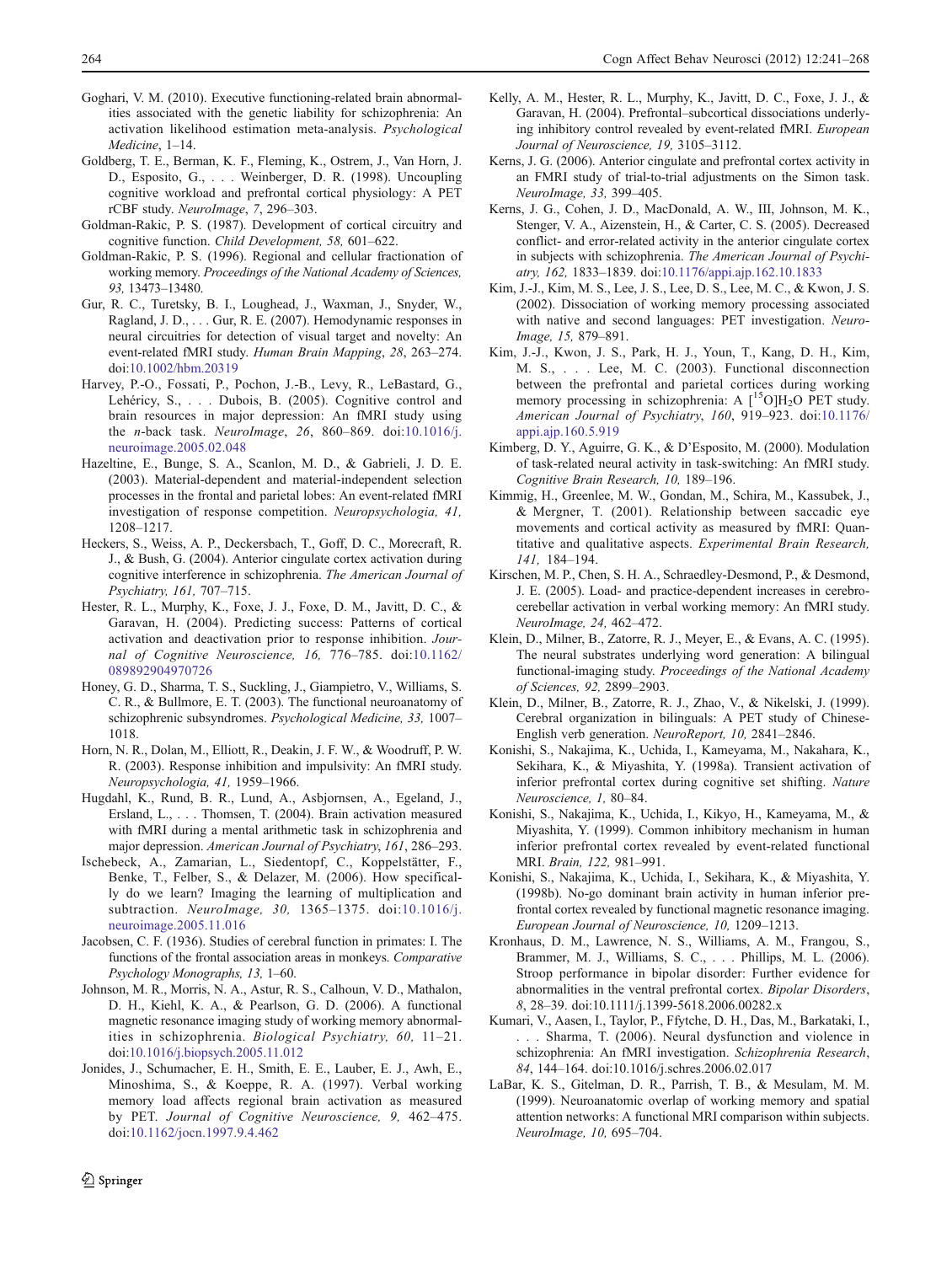- <span id="page-24-0"></span>Lagopoulos, J., Ivanovski, B., & Malhi, G. S. (2007). An eventrelated functional MRI study of working memory in euthymic bipolar disorder. Journal of Psychiatry & Neuroscience, 32, 174–184.
- Laird, A. R., Eickhoff, S. B., Kurth, F., Fox, P. M., Uecker, A. M., Turner, J. A., . . . Fox, P. T. (2009). ALE meta-analysis workflows via the BrainMap database: Progress towards a probabilistic functional brain atlas. Frontiers in Neuroinformatics, 3, 23. doi:10.3389/ neuro.11.023.2009
- Laird, A. R., Fox, P. M., Price, C. J., Glahn, D. C., Uecker, A. M., Lancaster, J. L., . . . Fox, P. T. (2005). ALE meta-analysis: Controlling the false discovery rate and performing statistical contrasts. Human Brain Mapping, 25, 155–164.
- Laird, A. R., McMillan, K. M., Lancaster, J. L., Kochunov, P., Turkeltaub, P. E., Pardo, J. V., & Fox, P. T. (2005b). A comparison of label-based review and ALE meta-analysis in the Stroop task. Human Brain Mapping, 25, 6–21. doi[:10.1002/hbm.20129](http://dx.doi.org/10.1002/hbm.20129)
- Laird, A. R., Robinson, J. L., McMillan, K. M., Tordesillas-Gutiérrez, D., Moran, S. T., Gonzales, S. M., . . . Lancaster, J. L. (2010). Comparison of the disparity between Talairach and MNI coordinates in functional neuroimaging data: Validation of the Lancaster transform. NeuroImage, 51, 677–683. doi:10.1016/j. neuroimage.2010.02.048
- Lancaster, J. L., Tordesillas-Gutiérrez, D., Martinez, M., Salinas, F., Evans, A., Zilles, K., . . . Fox, P. T. (2007). Bias between MNI and Talairach coordinates analyzed using the ICBM-152 brain template. Human Brain Mapping, 28, 1194–1205. doi:10.1002/ hbm.20345
- Landau, S. M., Schumacher, E. H., Garavan, H., Druzgal, T. J., & D'Esposito, M. (2004). A functional MRI study of the influence of practice on component processes of working memory. Neuro-Image, 22, 211–221.
- Lange, G., Steffener, J., Cook, D. B., Bly, B. M., Christodoulou, C., Liu, W. C., . . . Natelson, B. H. (2005). Objective evidence of cognitive complaints in Chronic Fatigue Syndrome: A BOLD fMRI study of verbal working memory. NeuroImage, 26, 513-524. doi:10.1016/j.neuroimage.2005.02.011
- Laurens, K. R., Kiehl, K. A., Ngan, E. T. C., & Liddle, P. F. (2005). Attention orienting dysfunction during salient novel stimulus processing in schizophrenia. Schizophrenia Research, 75, 159– 171.
- Lazeron, R. H. C., Rombouts, S. A. R. B., de Sonneville, L., Barkhof, F., & Scheltens, P. (2003). A paced visual serial addition test for fMRI. Journal of the Neurological Sciences, 213, 29–34.
- Lee, T. W., Dolan, R. J., & Critchley, H. D. (2008). Controlling emotional expression: Behavioral and neural correlates of nonimitative emotional responses. Cerebral Cortex, 18, 104–113. doi[:10.1093/cercor/bhm035](http://dx.doi.org/10.1093/cercor/bhm035)
- Leimkuhler, M. E., & Mesulam, M. M. (1985). Reversible go–no go deficits in a case of frontal lobe tumor. Annals of Neurology, 18, 617–619.
- Leung, H. C., Gore, J. C., & Goldman-Rakic, P. S. (2002). Sustained mnemonic response in the human middle frontal gyrus during online storage of spatial memoranda. Journal of Cognitive Neuroscience, 14, 659–671.
- Leung, H. C., Skudlarski, P., Gatenby, J. C., Peterson, B. S., & Gore, J. C. (2000). An event-related functional MRI study of the Stroop color word interference task. Cerebral Cortex, 10, 552–560.
- Lezak, M. (1995). Neuropsychological Assessment (3rd ed.). New York, NY: Oxford University Press.
- Li, H., Chan, R. C., McAlonan, G. M., & Gong, Q. Y. (2010). Facial emotion processing in schizophrenia: A meta-analysis of functional neuroimaging data. Schizophrenia Bulletin, 36, 1029–1039. doi[:10.1093/schbul/sbn190](http://dx.doi.org/10.1093/schbul/sbn190)
- Liddle, P. F., Kiehl, K. A., & Smith, A. M. (2001). Event-related fMRI study of response inhibition. Human Brain Mapping, 12, 100– 109.
- Linden, D. E. J., Bittner, R. A., Muckli, L., Waltz, J. A., Kriegeskorte, N., Goebel, R., . . . Munk, M. H. J. (2003). Cortical capacity constraints for visual working memory: Dissociation of fMRI load effects in a fronto-parietal network. NeuroImage, 20, 1518–1530. doi:10.1016/j.neuroimage.2003.07.021
- Liu, X., Banich, M. T., Jacobson, B. L., & Tanabe, J. L. (2004). Common and distinct neural substrates of attentional control in an integrated Simon and spatial Stroop task as assessed by eventrelated fMRI. NeuroImage, 22, 1097–1106. doi:[10.1016/j.](http://dx.doi.org/10.1016/j.neuroimage.2004.02.033) [neuroimage.2004.02.033](http://dx.doi.org/10.1016/j.neuroimage.2004.02.033)
- Luks, T. L., Simpson, G. V., Feiwell, R. J., & Miller, W. L. (2002). Evidence for anterior cingulate cortex involvement in monitoring preparatory attentional set. NeuroImage, 17, 792–802.
- Luna, B., Padmanabhan, A., & O'Hearn, K. (2010). What has fMRI told us about the development of cognitive control through adolescence? Brain and Cognition, 72, 101–113.
- Luria, A. R. (1970). The functional organization of the brain. Scientific American, 222, 66–72. passim.
- MacDonald, A. W., III, Carter, C. S., Kerns, J. G., Ursu, S., Barch, D. M., Holmes, A. J., . . . Cohen, J. D. (2005). Specificity of prefrontal dysfunction and context processing deficits to schizophrenia in never-medicated patients with first-episode psychosis. American Journal of Psychiatry, 162, 475–484. doi:10.1176/appi. ajp.162.3.475
- MacDonald, A. W., III, & Carter, C. S. (2003). Event-related FMRI study of context processing in dorsolateral prefrontal cortex of patients with schizophrenia. Journal of Abnormal Psychology, 112, 689–697.
- MacDonald, A. W., III, Cohen, J. D., Stenger, V. A., & Carter, C. S. (2000). Dissociating the role of the dorsolateral prefrontal and anterior cingulate cortex in cognitive control. Science, 288, 1835– 1838.
- Maclin, E. L., Gratton, G., & Fabiani, M. (2001). Visual spatial localization conflict: An fMRI study. NeuroReport, 12, 3633– 3636.
- Maguire, R. P., Broerse, A., de Jong, B. M., Cornelissen, F. W., Meiners, L. C., Leenders, K. L., & den Boer, J. A. (2003). Evidence of enhancement of spatial attention during inhibition of a visuo-motor response. NeuroImage, 20, 1339–1345. doi[:10.1016/S1053-8119\(03\)00402-6](http://dx.doi.org/10.1016/S1053-8119(03)00402-6)
- Maltby, N., Tolin, D. F., Worhunsky, P., O'Keefe, T. M., & Kiehl, K. A. (2005). Dysfunctional action monitoring hyperactivates frontalstriatal circuits in obsessive-compulsive disorder: An eventrelated fMRI study. NeuroImage, 24, 495–503.
- Mana, S., Paillere Martinot, M. L., & Martinot, J. L. (2010). Brain imaging findings in children and adolescents with mental disorders: A cross-sectional review. European Psychiatry, 25, 345–354.
- Manoach, D. S., Gollub, R. L., Benson, E. S., Searl, M. M., Goff, D. C., Halpern, E., . . . Rauch, S. L. (2000). Schizophrenic subjects show aberrant fMRI activation of dorsolateral prefrontal cortex and basal ganglia during working memory performance. Biological Psychiatry, 48, 99–109.
- Martinkauppi, S., Rama, P., Aronen, H. J., Korvenoja, A., & Carlson, S. (2000). Working memory of auditory localization. Cerebral Cortex, 10, 889–898.
- Matsuda, T., Matsuura, M., Ohkubo, T., Ohkubo, H., Matsushima, E., Inoue, K., . . . Kojima, T. (2004). Functional MRI mapping of brain activation during visually guided saccades and antisaccades: Cortical and subcortical networks. Psychiatry Research, 131, 147–155. doi:10.1016/j.pscychresns.2003.12.007
- Matsuo, K., Glahn, D. C., Peluso, M. A. M., Hatch, J. P., Monkul, E. S., Najt, P., . . . Soares, J. C. (2007). Prefrontal hyperactivation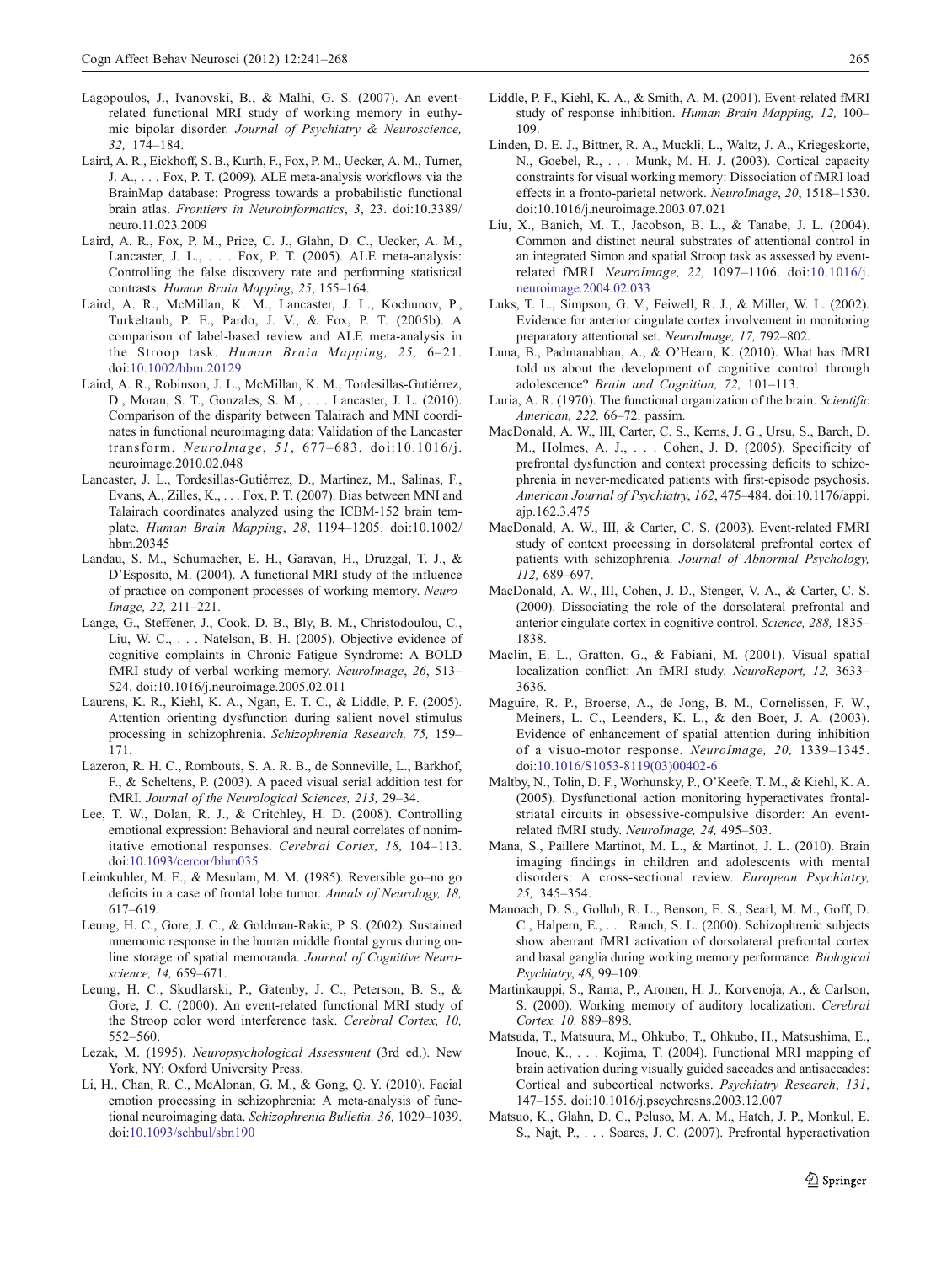<span id="page-25-0"></span>during working memory task in untreated individuals with major depressive disorder. Molecular Psychiatry, 12, 158–166. doi:10.1038/sj.mp.4001894

- Mayer, J. S., Bittner, R. A., Nikolic, D., Bledowski, C., Goebel, R., & Linden, D. E. J. (2007). Common neural substrates for visual working memory and attention. NeuroImage, 36, 441–453.
- Mead, L. A., Mayer, A. R., Bobholz, J. A., Woodley, S. J., Cunningham, J. M., Hammeke, T. A., & Rao, S. M. (2002). Neural basis of the Stroop interference task: Response competition or selective attention? Journal of the International Neuropsychological Society, 8, 735–742.
- Mendrek, A., Kiehl, K. A., Smith, A. M., Irwin, D., Forster, B. B., & Liddle, P. F. (2005). Dysfunction of a distributed neural circuitry in schizophrenia patients during a working-memory performance. Psychological Medicine, 35, 187–196.
- Menon, V. (2011). Large-scale brain networks and psychopathology: A unifying triple network model. Trends in Cognitive Sciences, 15, 483–506. doi[:10.1016/j.tics.2011.08.003](http://dx.doi.org/10.1016/j.tics.2011.08.003)
- Menon, V., Adelman, N. E., White, C. D., Glover, G. H., & Reiss, A. L. (2001a). Error-related brain activation during a Go/NoGo response inhibition task. Human Brain Mapping, 12, 131–143.
- Menon, V., Anagnoson, R. T., Mathalon, D. H., Glover, G. H., & Pfefferbaum, A. (2001b). Functional neuroanatomy of auditory working memory in schizophrenia: Relation to positive and negative symptoms. NeuroImage, 13, 433–446.
- Milham, M. P., & Banich, M. T. (2005). Anterior cingulate cortex: An fMRI analysis of conflict specificity and functional differentiation. Human Brain Mapping, 25, 328–335.
- Milham, M. P., Banich, M. T., Webb, A., Barad, V., Cohen, N. J., Wszalek, T., . . . Kramer, A. F. (2001). The relative involvement of anterior cingulate and prefrontal cortex in attentional control depends on nature of conflict. Cognitive Brain Research, 12, 467– 473.
- Milham, M. P., Erickson, K. I., Banich, M. T., Kramer, A. F., Webb, A., Wszalek, T. M., . . . Cohen, N. J. (2002). Attentional control in the aging brain: Insights from an fMRI study of the Stroop task. Brain and Cognition, 49, 277–296. doi:10.1006/brcg.2001.1501
- Miller, E. K. (2000). The prefrontal cortex and cognitive control. Nature Reviews Neuroscience, 1, 59–65.
- Miller, E. K., & Cohen, J. D. (2001). An integrative theory of prefrontal cortex function. Annual Review of Neuroscience, 24, 167–202.
- Milner, B. (1982). Some cognitive effects of frontal-lobe lesions in man. Philosophical Transactions of the Royal Society B, 298, 211–226.
- Minzenberg, M. J., Laird, A. R., Thelen, S., Carter, C. S., & Glahn, D. C. (2009). Meta-analysis of 41 functional neuroimaging studies of executive function in schizophrenia. Archives of General Psychiatry, 66, 811–822.
- Miyake, A., & Shah, P. (1999). Models of working memory: Mechanisms of active maintenance and executive control. New York, NY: Cambridge University Press.
- Molenberghs, P., Cunnington, R., & Mattingley, J. B. (2009). Is the mirror neuron system involved in imitation? A short review and meta-analysis. Neuroscience and Biobehavioral Reviews, 33, 975–980.
- Monchi, O., Petrides, M., Petre, V., Worsley, K. J., & Dagher, A. (2001). Wisconsin Card Sorting revisited: Distinct neural circuits participating in different stages of the task identified by eventrelated functional magnetic resonance imaging. Journal of Neuroscience, 21, 7733–7741.
- Monks, P. J., Thompson, J. M., Bullmore, E. T., Suckling, J., Brammer, M. J., Williams, S. C. R., . . . Curtis, V. A. (2004). A functional MRI study of working memory task in euthymic bipolar disorder: Evidence for task-specific dysfunction. Bipolar Disorders, 6, 550–564. doi:10.1111/j.1399-5618.2004.00147.x
- Mostofsky, S. H., Schafer, J. G. B., Abrams, M. T., Goldberg, M. C., Flower, A. A., Boyce, A., . . . Pekar, J. J. (2003). fMRI evidence that the neural basis of response inhibition is task-dependent. Cognitive Brain Research, 17, 419–430.
- Nagahama, Y., Fukuyama, H., Yamauchi, H., Katsumi, Y., Magata, Y., Shibasaki, H., & Kimura, J. (1997). Age-related changes in cerebral blood flow activation during a Card Sorting Test. Experimental Brain Research, 114, 571–577.
- Nagahama, Y., Fukuyama, H., Yamauchi, H., Matsuzaki, S., Konishi, J., Shibasaki, H., & Kimura, J. (1996). Cerebral activation during performance of a card sorting test. Brain, 119, 1667–1675.
- Nagahama, Y., Okada, T., Katsumi, Y., Hayashi, T., Yamauchi, H., Oyanagi, C., . . . Shibasaki, H. (2001). Dissociable mechanisms of attentional control within the human prefrontal cortex. Cerebral Cortex, 11, 85–92. doi:10.1093/cercor/11.1.85
- Norris, D. G., Zysset, S., Mildner, T., & Wiggins, C. J. (2002). An investigation of the value of spin-echo-based fMRI using a Stroop color-word matching task and EPI at 3T. NeuroImage, 15, 719– 726.
- O'Driscoll, G. A., Alpert, N. M., Matthysse, S. W., Levy, D. L., Rauch, S. L., & Holzman, P. S. (1995). Functional neuroanatomy of antisaccade eye movements investigated with positron emission tomography. Proceedings of the National Academy of Sciences, 92, 925–929.
- Owen, A. M., Downes, J. J., Sahakian, B. J., Polkey, C. E., & Robbins, T. W. (1990). Planning and spatial working memory following frontal lobe lesions in man. Neuropsychologia, 28, 1021–1034.
- Owen, A. M., Herrod, N. J., Menon, D. K., Clark, J. C., Downey, S. P. M. J., Carpenter, T. A., . . . Pickard, J. D. (1999). Redefining the functional organization of working memory processes within human lateral prefrontal cortex. European Journal of Neuroscience, 11, 567–574.
- Owen, A. M., McMillan, K. M., Laird, A. R., & Bullmore, E. (2005). N-back working memory paradigm: A meta-analysis of normative functional neuroimaging studies. Human Brain Mapping, 25, 46– 59. doi[:10.1002/hbm.20131](http://dx.doi.org/10.1002/hbm.20131)
- Owen, A. M., Stern, C. E., Look, R. B., Tracey, I., Rosen, B. R., & Petrides, M. (1998). Functional organization of spatial and nonspatial working memory processing within the human lateral frontal cortex. Proceedings of the National Academy of Sciences, 95, 7721–7726.
- Paus, T., Petrides, M., Evans, A. C., & Meyer, E. (1993). Role of the human anterior cingulate cortex in the control of oculomotor, manual, and speech responses: A positron emission tomography study. Journal of Neurophysiology, 70, 453–469.
- Pennington, B. F., & Ozonoff, S. (1996). Executive functions and developmental psychopathology. Journal of Child Psychology and Psychiatry, 37, 51–87.
- Perlstein, W. M., Dixit, N. K., Carter, C. S., Noll, D. C., & Cohen, J. D. (2003). Prefrontal cortex dysfunction mediates deficits in working memory and prepotent responding in schizophrenia. Biological Psychiatry, 53, 25–38.
- Petersen, S. E., Fox, P. T., Posner, M. I., Mintun, M. A., & Raichle, M. E. (1988). Positron emission tomographic studies of the cortical anatomy of single-word processing. Nature, 331, 585–589.
- Petersen, S. E., Fox, P. T., Posner, M. I., Mintun, M. A., & Raichle, M. E. (1989). Positron emission tomographic studies of the processing of single words. Journal of Cognitive Neuroscience, 1, 153–170.
- Peterson, B. S., Kane, M. J., Alexander, G. M., Lacadie, C., Skudlarski, P., Leung, H.-C., . . . Gore, J. C. (2002). An event-related functional MRI study comparing interference effects in the Simon and Stroop tasks. Cognitive Brain Research, 13, 427–440. doi:10.1016/S0926- 6410(02)00054-X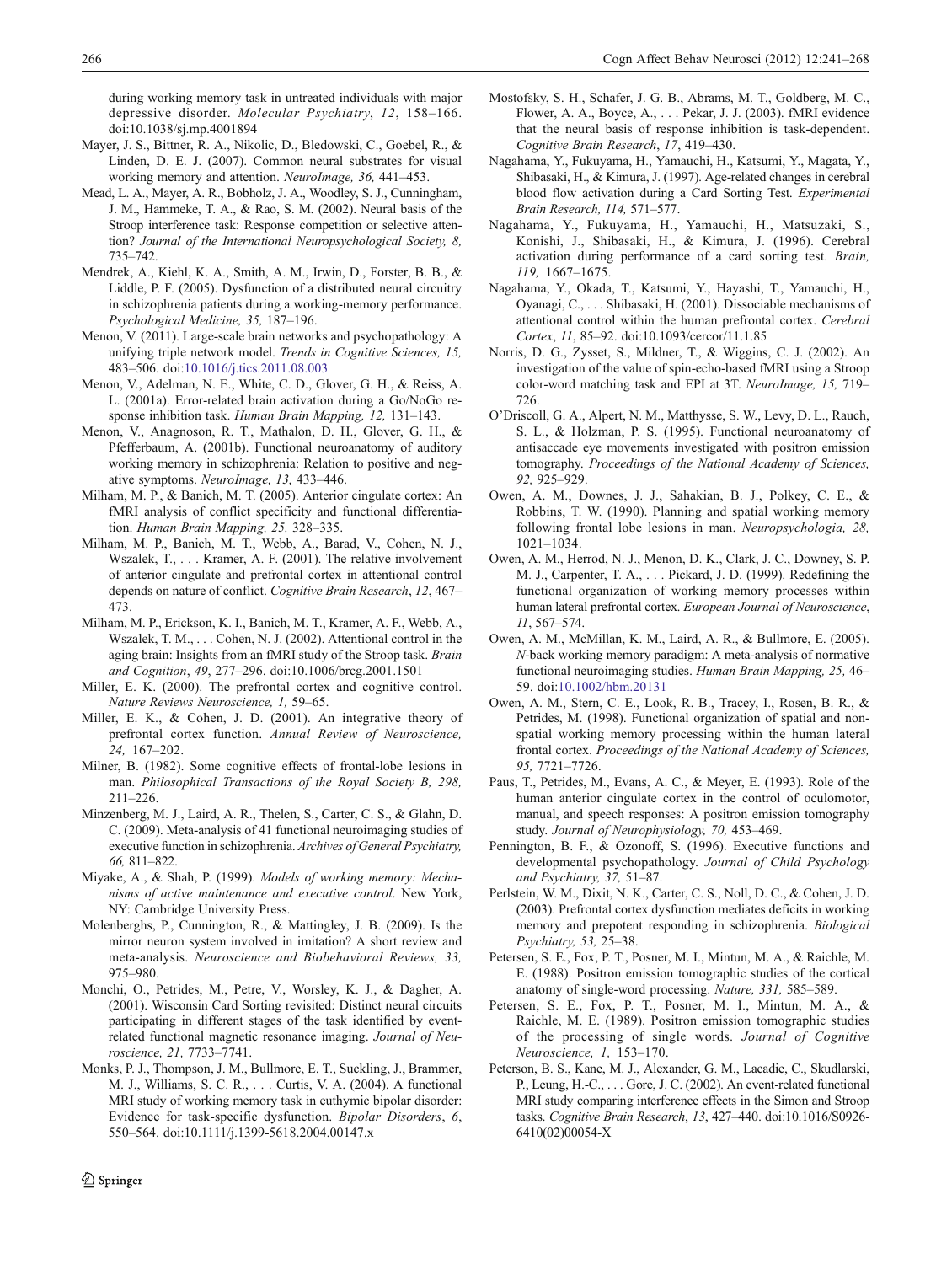- <span id="page-26-0"></span>Petit, L., Courtney, S. M., Ungerleider, L. G., & Haxby, J. V. (1998). Sustained activity in the medial wall during working memory delays. Journal of Neuroscience, 18, 9429–9437.
- Petrides, M., Alivisatos, B., Meyer, E., & Evans, A. C. (1993). Functional activation of the human frontal cortex during the performance of verbal working memory tasks. Proceedings of the National Academy of Sciences, 90, 878–882.
- Pochon, J.-B., Levy, R., Poline, J.-B., Crozier, S., Lehéricy, S., Pillon, B., . . . Dubois, B. (2001). The role of dorsolateral prefrontal cortex in the preparation of forthcoming actions: An fMRI study. Cerebral Cortex, 11, 260–266. doi:10.1093/cercor/11.3.260
- Posner, M. I., & Petersen, S. E. (1990). The attention system of the human brain. Annual Review of Neuroscience, 13, 25–42.
- Ragland, J. D., Laird, A. R., Ranganath, C., Blumenfeld, R. S., Gonzales, S. M., & Glahn, D. C. (2009). Prefrontal activation deficits during episodic memory in schizophrenia. The American Journal of Psychiatry, 166, 863–874. doi:[10.1176/](http://dx.doi.org/10.1176/appi.ajp.2009.08091307) [appi.ajp.2009.08091307](http://dx.doi.org/10.1176/appi.ajp.2009.08091307)
- Ragland, J. D., Turetsky, B. I., Gur, R. C., Gunning-Dixon, F., Turner, T., Schroeder, L., . . . Gur, R. E. (2002). Working memory for complex figures: An fMRI comparison of letter and fractal n-back tasks. Neuropsychology, 16, 370–379.
- Rao, S. M., Bobholz, J. A., Hammeke, T. A., Rosen, A. C., Woodley, S. J., Cunningham, J. M., . . . Binder, J. R. (1997). Functional MRI evidence for subcortical participation in conceptual reasoning skills. NeuroReport, 8, 1987–1993.
- Ravizza, S. M., & Carter, C. S. (2008). Shifting set about task switching: Behavioral and neural evidence for distinct forms of cognitive flexibility. Neuropsychologia, 46, 2924–2935. doi[:10.1016/j.](http://dx.doi.org/10.1016/j.neuropsychologia.2008.06.006) [neuropsychologia.2008.06.006](http://dx.doi.org/10.1016/j.neuropsychologia.2008.06.006)
- Richlan, F., Kronbichler, M., & Wimmer, H. (2009). Functional abnormalities in the dyslexic brain: A quantitative meta-analysis of neuroimaging studies. Human Brain Mapping, 30, 3299–3308.
- Rogers, R. D., Andrews, T. C., Grasby, P. M., Brooks, D. J., & Robbins, T. W. (2000). Contrasting cortical and subcortical activations produced by attentional-set shifting and reversal learning in humans. Journal of Cognitive Neuroscience, 12, 142–162.
- Roth, R. M., Koven, N. S., Randolph, J. J., Flashman, L. A., Pixley, H. S., Ricketts, S. M., . . . Saykin, A. J. (2006). Functional magnetic resonance imaging of executive control in bipolar disorder. Neuro-Report, 17, 1085–1089. doi:10.1097/01.wnr.0000227979.06013.57
- Roth, R. M., Saykin, A. J., Flashman, L. A., Pixley, H. S., West, J. D., & Mamourian, A. C. (2007). Event-related functional magnetic resonance imaging of response inhibition in obsessivecompulsive disorder. Biological Psychiatry, 62, 901–909.
- Rowe, J. B., Toni, I., Josephs, O., Frackowiak, R. S. J., & Passingham, R. E. (2000). The prefrontal cortex: Response selection or maintenance within working memory? Science, 288, 1656–1660.
- Rubia, K., Russell, T., Overmeyer, S., Brammer, M. J., Bullmore, E. T., Sharma, T., . . . Taylor, E. (2001). Mapping motor inhibition: Conjunctive brain activations across different versions of go/ no-go and stop tasks. NeuroImage, 13, 250–261. doi:10.1006/ nimg.2000.0685
- Rubia, K., Smith, A. B., Woolley, J., Nosarti, C., Heyman, I., Taylor, E., & Brammer, M. (2006). Progressive increase of frontostriatal brain activation from childhood to adulthood during event-related tasks of cognitive control. Human Brain Mapping, 27, 973–993. doi[:10.1002/hbm.20237](http://dx.doi.org/10.1002/hbm.20237)
- Ruff, C. C., Woodward, T. S., Laurens, K. R., & Liddle, P. F. (2001). The role of the anterior cingulate cortex in conflict processing: Evidence from reverse Stroop interference. NeuroImage, 14, 1150–1158.
- Rushworth, M. F., Hadland, K. A., Paus, T., & Sipila, P. K. (2002). Role of the human medial frontal cortex in task switching: A combined fMRI and TMS study. Journal of Neurophysiology, 87, 2577–2592.
- Rypma, B., Prabhakaran, V., Desmond, J. E., & Gabrieli, J. D. E. (2001). Age differences in prefrontal cortical activity in working memory. Psychology and Aging, 16, 371–384.
- Rypma, B., Prabhakaran, V., Desmond, J. E., Glover, G. H., & Gabrieli, J. D. E. (1999). Load-dependent roles of frontal brain regions in the maintenance of working memory. NeuroImage, 9, 216–226.
- Samson, F., Mottron, L., Soulieres, I., & Zeffiro, T. A. (2011). Enhanced visual functioning in autism: An ALE metaanalysis. Human Brain Mapping.
- Sánchez-Cárrion, R., Gómez, P. V., Junqué, C., Fernández-Espejo, D., Falcon, C., Bargalló, N., . . . Bernabeu, M. (2008). Frontal hypoactivation on functional magnetic resonance imaging in working memory after severe diffuse traumatic brain injury. Journal of Neurotrauma, 25, 479–494. doi:10.1089/neu.2007.0417
- Schumacher, E. H., Lauber, E. J., Awh, E., Jonides, J., Smith, E. E., & Koeppe, R. A. (1996). PET evidence for an amodal verbal working memory system. NeuroImage, 3, 79-88.
- Schwindt, G. C., & Black, S. E. (2009). Functional imaging studies of episodic memory in Alzheimer's disease: A quantitative metaanalysis. NeuroImage, 45, 181–190.
- Shallice, T. (1982). Specific impairments of planning. Philosophical Transactions of the Royal Society B, 298, 199–209.
- Shallice, T. (1988). From neuropsychology to mental structure. New York, NY: Cambridge University Press.
- Sheridan, M. A., Hinshaw, S., & D'Esposito, M. (2007). Efficiency of the prefrontal cortex during working memory in attention-deficit/ hyperactivity disorder. Journal of the American Academy of Child and Adolescent Psychiatry, 46, 1357–1366. doi:[10.1097/](http://dx.doi.org/10.1097/chi.0b013e31812eecf7) [chi.0b013e31812eecf7](http://dx.doi.org/10.1097/chi.0b013e31812eecf7)
- Smith, E. E., & Jonides, J. (1999). Storage and executive processes in the frontal lobes. Science, 283, 1657–1661. doi:[10.1126/](http://dx.doi.org/10.1126/science.283.5408.1657) [science.283.5408.1657](http://dx.doi.org/10.1126/science.283.5408.1657)
- Smith, E. E., Jonides, J., & Koeppe, R. A. (1996). Dissociating verbal and spatial working memory using PET. Cerebral Cortex, 6, 11–20.
- Smith, A. B., Taylor, E., Brammer, M. J., & Rubia, K. (2004). Neural correlates of switching set as measured in fast, event-related functional magnetic resonance imaging. Human Brain Mapping, 21, 247–256.
- Sohn, M. H., Ursu, S., Anderson, J. R., Stenger, V. A., & Carter, C. S. (2000). The role of prefrontal cortex and posterior parietal cortex in task switching. Proceedings of the National Academy of Sciences, 97, 13448–13453.
- Sommer, M., Hajak, G., Döhnel, K., Meinhardt, J., & Müller, J. L. (2008). Emotion-dependent modulation of interference processes: An fMRI study. Acta Neurobiologiae Experimentalis, 68, 193–203.
- Spaniol, J., Davidson, P. S., Kim, A. S., Han, H., Moscovitch, M., & Grady, C. L. (2009). Event-related fMRI studies of episodic encoding and retrieval: Meta-analyses using activation likelihood estimation. Neuropsychologia, 47, 1765–1779.
- Spreng, R. N., Stevens, W. D., Chamberlain, J. P., Gilmore, A. W., & Schacter, D. L. (2010). Default network activity, coupled with the frontoparietal control network, supports goal-directed cognition. NeuroImage, 53, 303–317.
- Stark, C. E., & Squire, L. R. (2001). When zero is not zero: The problem of ambiguous baseline conditions in fMRI. Proceedings of the National Academy of Sciences, 98, 12760–12766.
- Stern, C. E., Owen, A. M., Tracey, I., Look, R. B., Rosen, B. R., & Petrides, M. (2000). Activity in ventrolateral and mid-dorsolateral prefrontal cortex during nonspatial visual working memory processing: Evidence from functional magnetic resonance imaging. NeuroImage, 11, 392–399.
- Sweeney, J. A., Mintun, M. A., Kwee, S., Wiseman, M. B., Brown, D. L., Rosenberg, D. R., & Carl, J. R. (1996). Positron emission tomography study of voluntary saccadic eye movements and spatial working memory. Journal of Neurophysiology, 75, 454– 468.